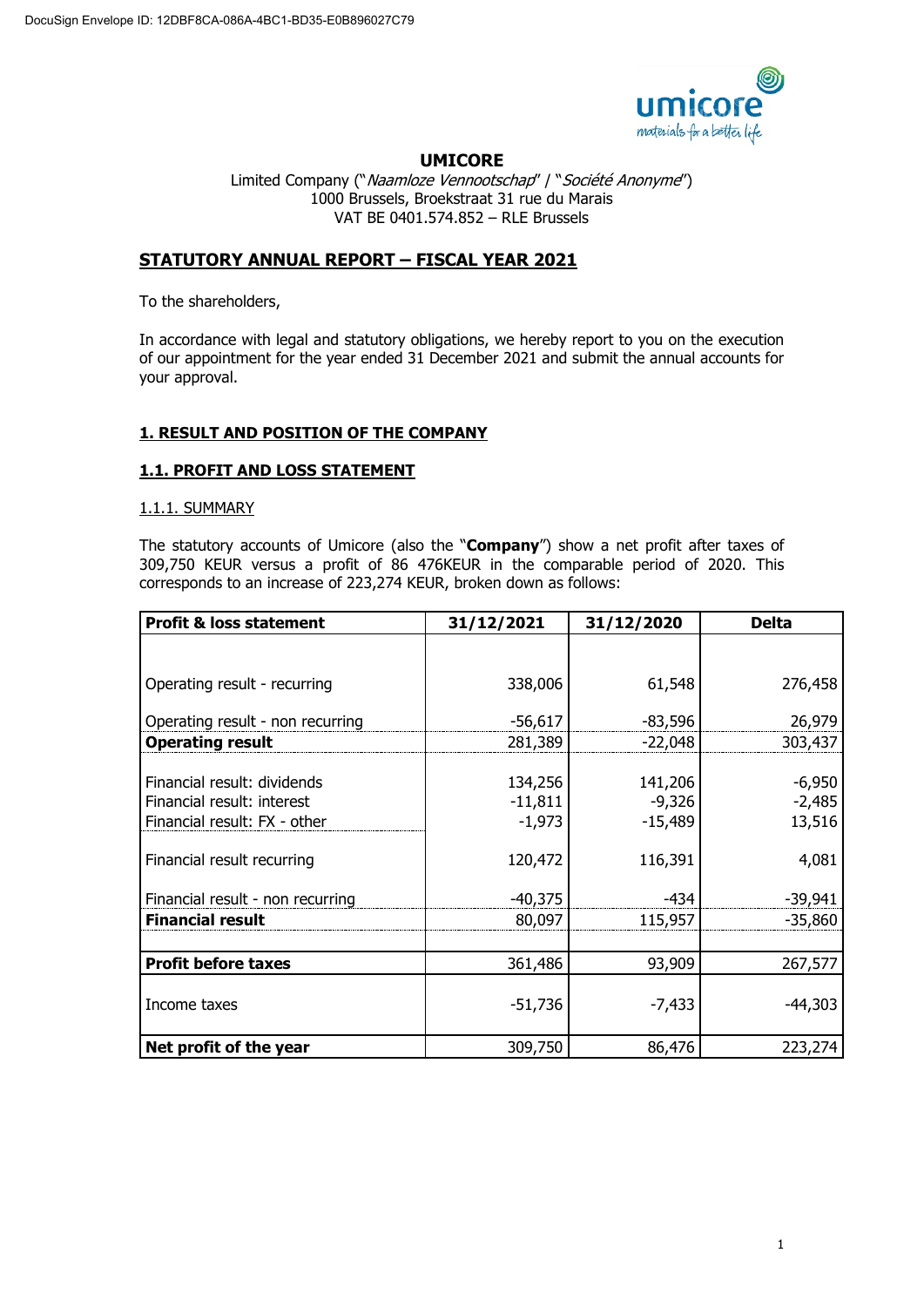

# 1.1.2. OPERATING RESULT

The increase of the recurring operating result year on year is mostly attributable to a higher performance in the Precious Metals Refining activity. For a detailed analysis of the recurring operating results we refer to the comments in section 1.1.3 Economic context by activity.

The net non-recurring operating results amounting to -56,617 KEUR are mainly composed of additional environmental provisions linked to the green zone project in Hoboken and historical soil pollution in Olen and Hoboken.

# 1.1.3. ECONOMIC CONTEXT BY ACTIVITY

# A. RECYCLING

Revenues and earnings for **Precious Metals Refining** increased significantly compared to the previous year reflecting an exceptional precious metals price environment and in particular for PGMs in the first half of the year, as well as an excellent supply environment and robust operations with high processed volumes. The business unit took full benefit from the extraordinary market environment by actively leveraging its unique recycling technology to maximize intake of highly complex PGM materials, which resulted in an absolute record year in terms of revenues and earnings.

Supply of industrial by-products and end-of-life materials remained strong and Umicore managed to maintain total processed volumes in line with the high levels of 2020, despite the challenges induced by COVID-19-induced quarantine rules. The Hoboken plant benefited from previously implemented innovations and debottlenecking investments in its PGM refinery which allowed to maximize input of highly complex PGM materials, such as spent automotive catalysts and industrial catalysts. The regular maintenance shutdown in the second half of the year was completed as scheduled and operations restarted smoothly.

# **Update on environmental investments**

Umicore continues to invest and takes measures to further reduce the emissions of the Hoboken plant and the impact of its operations on the environment. Over the past decades, this commitment has considerably improved environmental performance and as a result, the levels of lead in the blood of the children living close to the plant decreased steadily. There had been an unexpected rise of lead in blood levels in July 2020, due to exceptional drought and unusually strong winds in combination with children spending more time at home due to the COVID-19 lockdown. Umicore has since taken various additional measures to prevent dust from spreading into the environment and as a result of this, the lead in blood values resumed their decline of previous years. The most recent monitoring reading of November 2021 came again very close to the lowest average level to date of 2019.

Additionally, in consultation with the authorities, Umicore has made a voluntary offer to the residents of an area closest to the plant to buy their houses in view of transforming this area into a 5 hectares closed green zone, increasing the distance between the site and the residential area. So far, as part of this offer close to 200 houses have been purchased. This green zone will be complemented by an adjacent green zone of 1 hectare on the site's premises.

Umicore is convinced, that altogether these measures will allow for a long-term sustainable coexistence of the site and its neighbors.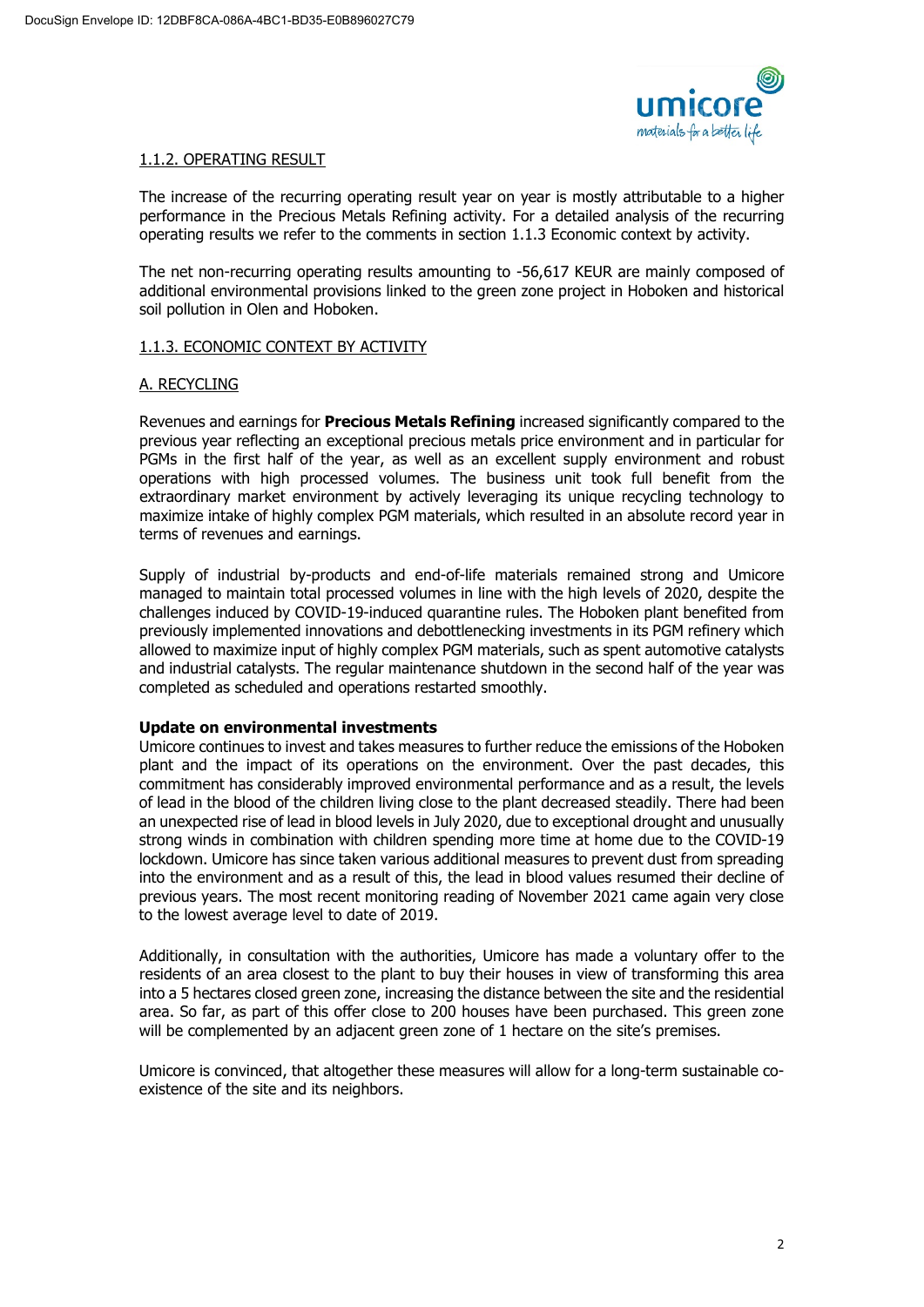

### B. ENERGY & SURFACE TECHNOLOGIES

Revenues in **Rechargeable Battery Materials** were up year on year reflecting primarily higher sales volumes of EV NMC cathode materials. This increase was driven by strong demand from the European market, particularly in the first half of the year Shipments of NMC cathode materials used in energy storage benefited from a pick-up in demand in Korea, while sales volumes of high energy LCO cathode materials used in portable electronics were below the level of previous year.

Despite the adverse impact of the semiconductor supply shortage on the automotive industry, global sales of EVs in 2021 more than doubled versus 2020, while demand for EV NMC materials increased 74% year on year. Growth of Umicore's sales volumes did, however, not match the global growth in NMC battery materials. After a strong first half, growth of Umicore's sales volumes slowed down in the second half, affected by production schedule adjustments of qualified platforms and an unfavorable customer and platform mix in China.

Over the course of 2021, Umicore successfully entered into advanced customer qualifications for new high-nickel EV platforms in Europe and China with different battery manufacturers and car OEMs. It is currently expected that upon successful qualifications, the first sizable portion of these platforms will start commercial production in the course of the second half of 2023.

EV sales in Europe increased substantially compared to the previous year, supported by stringent CO2 targets and subsidy schemes in most European countries. Umicore's sales of NMC cathode material grew in line with the market demand for battery materials, which was up by 48%, reflecting its strong position in the region. Umicore is currently serving the European EV market out of its Korean plant awaiting the start of commercial production at its greenfield plant in Nysa, Poland.

Umicore and Volkswagen AG announced in December their intention to create a joint venture for the production of precursor and cathode materials in Europe to supply Volkswagen AG's European battery cell production. This partnership, which will be the first of its kind in Europe, is anticipated to start with an initial annual production of 20 GWh in 2025 for supply to Volkswagen AG's plant in Salzgitter, Germany, and has the ambition to grow to an annual production capacity of up to 160 GWh by the end of the decade. It will provide Umicore with secured access to an important part of the European demand for EV cathode materials and provide Volkswagen AG access to Umicore's advanced precursor and cathode materials, proven production capabilities and upstream expertise. The partnership is expected to unlock significant economies of scale and will allow to share investment requirements between its partners while protecting critical IP and know-how for Umicore. In the context of the joint venture, Umicore and Volkswagen AG will furthermore collaborate on the sustainable and responsible sourcing of raw materials, which is a strong area of expertise of Umicore. Both parties aim to include at a later stage, battery recycling and elements of refining into the scope of the JV. The planned JV is subject to final agreements and customary conditions, including regulatory approvals.

Revenues for **Cobalt & Specialty Materials** were well up compared to the previous year, reflecting a sharp recovery of customer demand in key end markets, after the particularly severe impact of COVID-19 on its 2020 activity levels. Earnings further benefited from the context of increasing cobalt and nickel prices.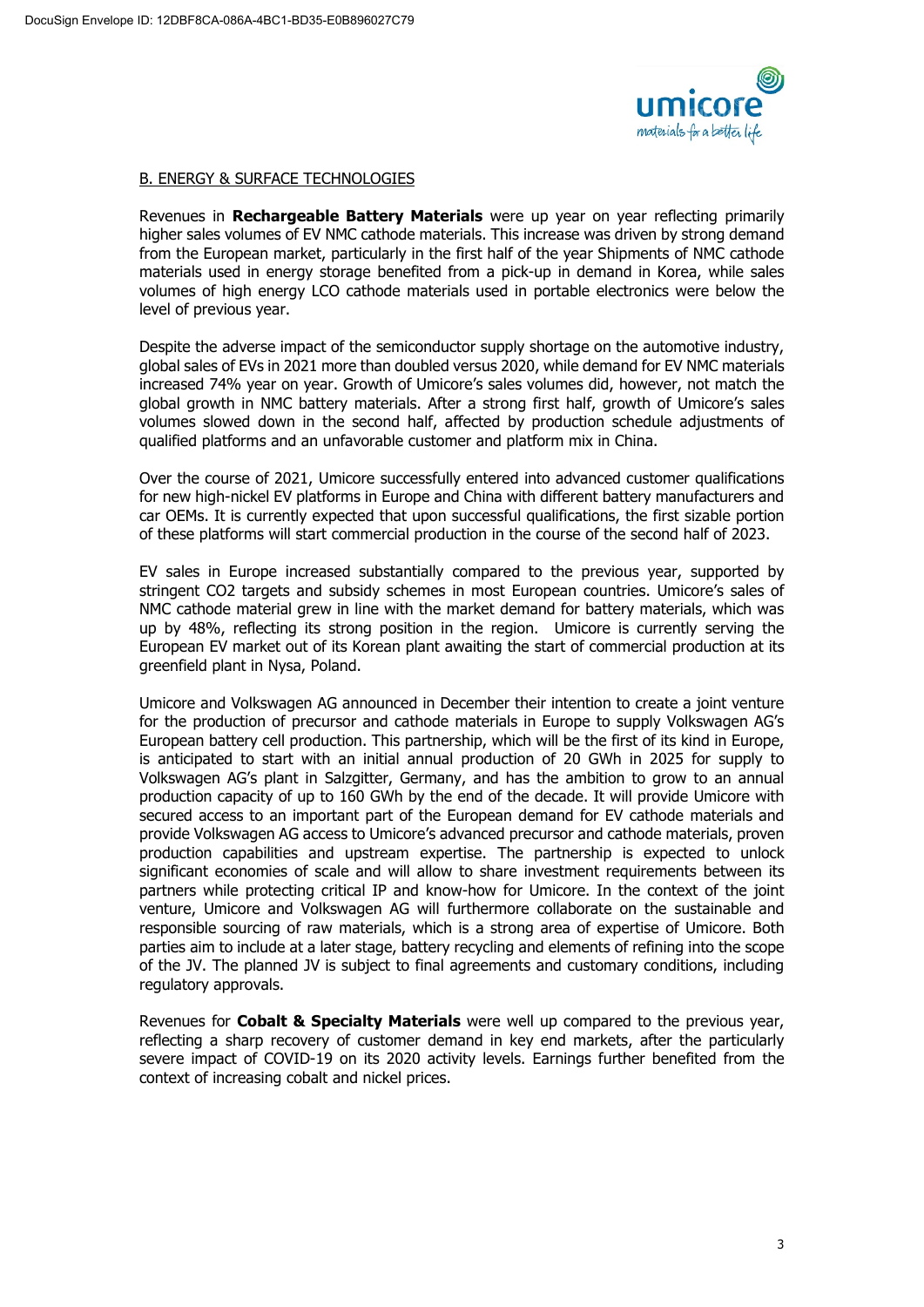

Revenues from the cobalt and nickel chemicals and related distribution activities increased substantially driven by significantly higher volumes at favorable conditions. Order levels for cobalt and nickel chemicals were well up in the first half of 2021, reflecting a sharp post-COVID-19 recovery in demand and related customer restocking behavior. Demand remained at an exceptionally high level in the second half of the year, with increasing cobalt and nickel prices triggering additional inventory build-up.

Revenues from the tool materials activity were also well up driven by a recovery in demand from the construction sector resulting in high order levels for alloyed powders. Revenues from carboxylates increased compared to an already robust 2020, reflecting solid demand from the coating and paint industries as well as higher order levels for naphthenic acid.

Revenues for **Electro-Optic Materials** were up year on year. The business unit saw a clear recovery in demand for high purity chemicals used in optical fibers with the pick-up of 5G projects worldwide. Volume growth in germanium substrates also accelerated, mainly in the second half of the year, driven by strong demand from the space industry for both traditional geo-satellites and low earth orbit constellations. Through new customers wins, Umicore continued to expand its germanium recycling solutions. Moreover within infrared solutions, new business wins in Europe and North America in the security and surveillance segment compensated for the normalization of demand in 2021 for infrared cameras, which recorded a COVID-19 related spike in the previous year.

# C. DISCONTINUED OPERATIONS

There are no discontinued operations to report.

### D. CORPORATE

In 2021, corporate costs increased, partly offset by a higher contribution from associates.

The increase in corporate costs results amongst others from higher R&D and innovation initiatives linked to Umicore's mid- to long-term technology roadmap and additional digitalization initiatives with related information system costs. Corporate costs are expected to continue to increase above inflation in 2022 as Umicore is committed to its longer-term innovation and digitalization and is preparing its systems and organization to accommodate for future expansion.

#### 1.1.4. FINANCIAL RESULT

The recurring financial result increased by 4,081 KEUR from 116,391 KEUR to 120,472 KEUR, mainly explained by the results on foreign currency transactions (+9,496 KEUR) and the other financial charges and revenues (+4,019 KEUR) partly counterbalanced by a lower dividend income (-6,949 KEUR) and by higher net interest charges (-2,485 KEUR).

The dividend income amounted to 134,256 KEUR at the end of 2021 compared to 141,206 KEUR previous year. The company received intercompany dividends in 2021 from Umicore International (130,000 KEUR), Umicore Speciality Materials Brugge (3,174 KEUR), Umicore France (1,000 KEUR) and UMS Taiwan (82 KEUR).

The negative net interest charges amounted to 11,811 KEUR per December 31st 2021. Last year, the net interest charges amounted to 9,326 KEUR. These charges are composed of gross interest revenues amounting to 16,833 KEUR and gross interest charges on financial debts amounting to 28,644 KEUR. The gross interest charges on financial debts decrease with 1,142 KEUR from 29,786 KEUR in the same period in 2020 to 28,644 KEUR per December 31st 2021.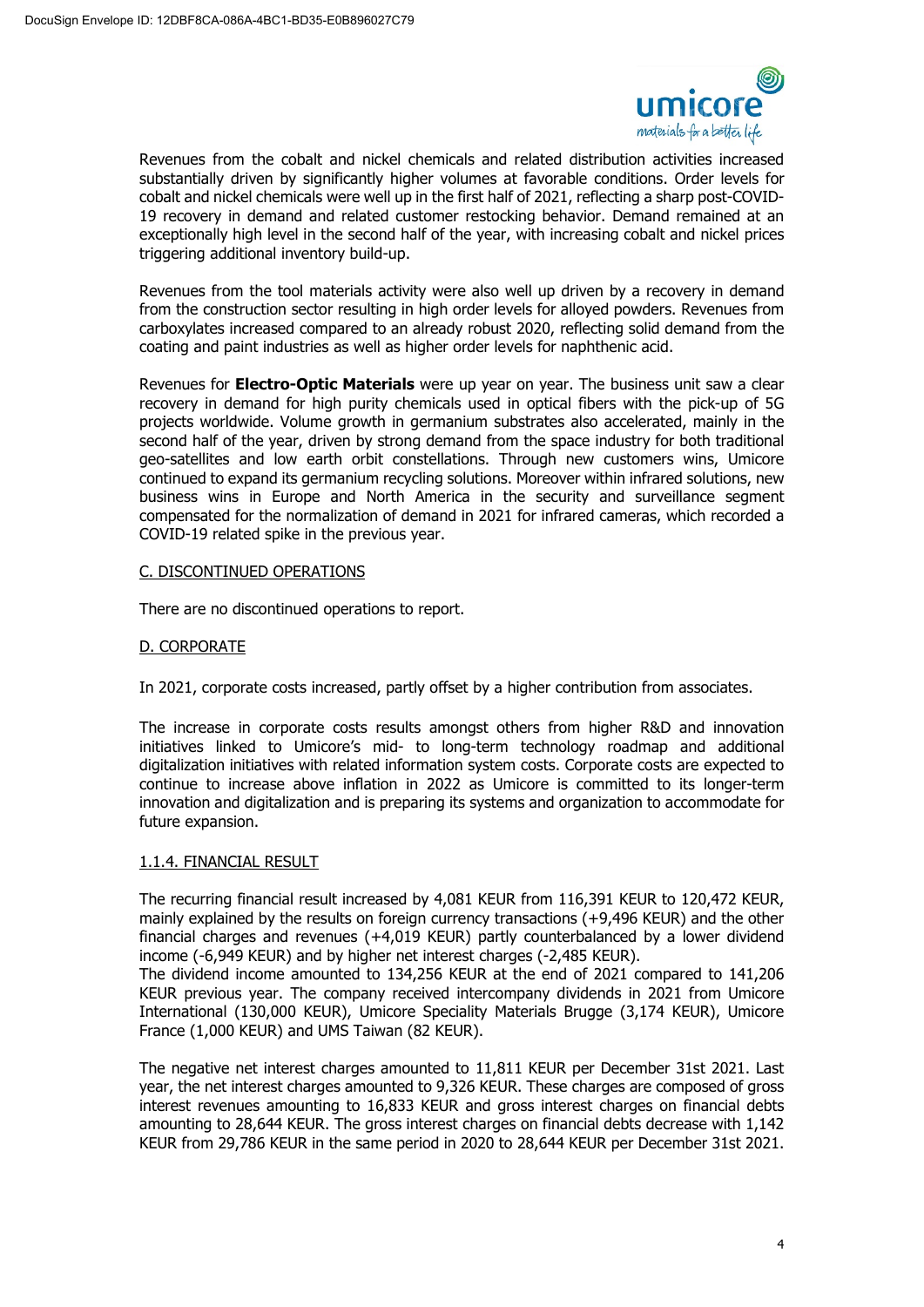

This decrease can be explained by slightly lower financial debts and the effect of lower interest rates on the funding activities. The interest revenues from intercompany loans to the group entities amounted to 16,833 KEUR or a decrease with 3,627 KEUR compared to last year

The results on foreign currency transactions amount to -2,865 KEUR in 2021 against -12,361 KEUR or an increase of 9,496 KEUR year on year.

The other financial charges and revenues increased from -3,128 KEUR last year to 891 KEUR in 2021. This increase is mainly explained by lower bank charges compared with previous year.

The net non-recurring financial result decreased by 39,941 KEUR compared to December 2020, mainly explained by a fair value correction on the own shares in portfolio.

### 1.1.5. INCOME TAXES

The corporate income tax charge of 51,736 KEUR as at December 31st 2021 consists of corporate income taxes for the year amounting to 46,489 KEUR, adjustment on corporate Income Taxes on previous years amounting to 8,401 KEUR and foreign and domestic withholding taxes amounting to 495 KEUR partly counterbalanced by tax credits of 3,649 KEUR which are linked to the research & development activities.

### 1.1.6. APPROPRIATION OF THE RESULT

The total result available for further appropriation at December 2021 stands at 661,913,031 EUR. This takes into account a net profit as at December 31st 2021 of 309,749,695 EUR, the profit carried forward of 2020 for an amount of 352,163,338 EUR, the interim dividend of 60,281,126 EUR and the withdrawal to the unavailable reserves related to the movements in the Own Shares for a total amount of 22,985,236 EUR.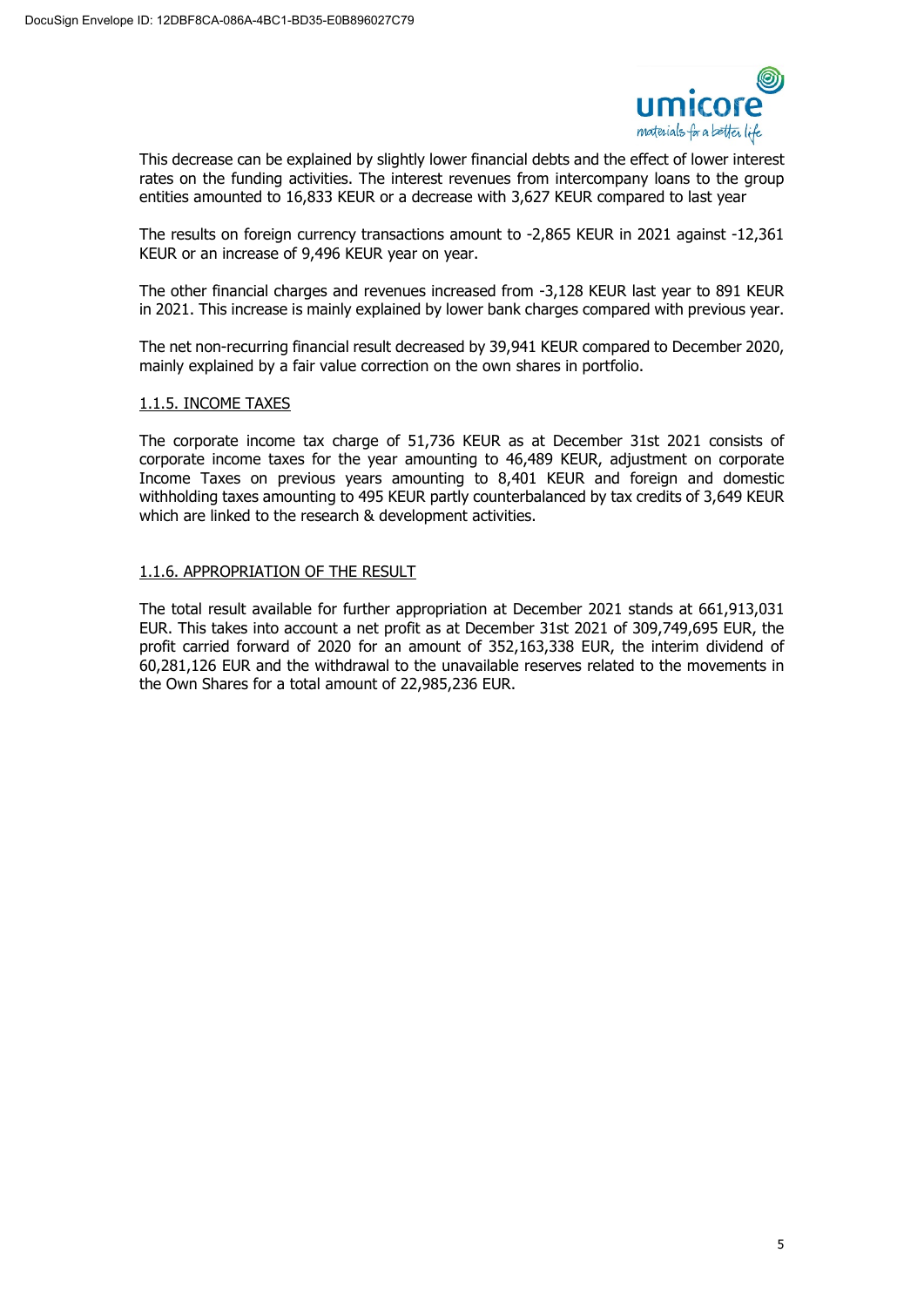

# **1.2. BALANCE SHEET**

| <b>Balance sheet (KEUR)</b>                  | 31/12/2021 | 31/12/2020 | <b>Delta</b> |
|----------------------------------------------|------------|------------|--------------|
| <b>TOTAL FIXED ASSETS</b>                    | 3,296,290  | 3,172,625  | 123,665      |
| 2.1.1. FORMATION EXPENSES                    | 10,288     | 14,685     | $-4,397$     |
| 2.1.2 INTANGIBLE ASSETS                      | 99,067     | 99,032     | 35           |
| 2.1.3 TANGIBLE ASSETS                        | 460,546    | 452,430    | 8,116        |
| 2.1.4 FINANCIAL ASSETS                       | 2,726,389  | 2,606,478  | 119,911      |
|                                              |            |            |              |
| <b>TOTAL CURRENT ASSETS</b>                  | 2,169,189  | 2,060,640  | 108,549      |
| 2.2.1 AMOUNTS RECEIVABLE AFTER MORE THAN ONE | 584,998    | 476,214    | 108,784      |
| <b>YEAR</b>                                  |            |            |              |
| 2.2.2 STOCKS AND CONTRACTS IN PROGRESS       | 503,271    | 617,346    | $-114,075$   |
| 2.2.3 AMOUNTS RECEIVABLE WITHIN ONE YEAR     | 861,136    | 620,119    | 241,017      |
| 2.2.4 TREASURY INVESTMENTS AND BANKS         | 186,495    | 294,960    | $-108,465$   |
| 2.2.6 DEFERRED CHARGES AND ACCRUED INCOME    | 33,289     | 52,001     | $-18,712$    |
|                                              |            |            |              |
| <b>Total assets</b>                          | 5,465,479  | 5,233,265  | 232,214      |
| 2.3 OWN FUNDS                                | 2,428,079  | 2,176,359  | 251,720      |
|                                              |            |            |              |
| <b>2.4 PROVISIONS AND DEFERRED TAXATION</b>  | 198,047    | 206,053    | $-8,006$     |
| 2.5.1 FINANCIAL DEBT (ST/LT)                 | 1,858,522  | 1,877,729  | $-19,207$    |
| 2.5.2 AMOUNTS PAYABLE WITHIN ONE YEAR        | 889,459    | 895,116    | $-5,657$     |
| 2.5.3 ACCRUED CHARGES AND DEFERRED INCOME    | 91,372     | 78,008     | 13,364       |
| <b>2.5 CREDITORS</b>                         | 2,839,353  | 2,850,853  | $-11,500$    |
| <b>Total Liabilities</b>                     | 5,465,479  | 5,233,265  | 232,214      |

# 1.2.1 FIXED ASSETS

# 1.2.1.1 Formation expenses

The formation expenses decreased by 4,397 KEUR. This decrease is explained by the amortization on the expenses linked to the 2018 capital increase and the 2020 issuance of the convertible bond.

# 1.2.1.2. Investments in intangible fixed assets

The net intangible fixed assets increased slightly from 99,032 KEUR at the end of December 2020 to 99,067 KEUR at December 31st 2021.

New investments relate mainly to the capitalization of development projects (10,802 KEUR), capitalization of research costs (48,038 KEUR), capitalization of IS costs (7,394 KEUR),drawing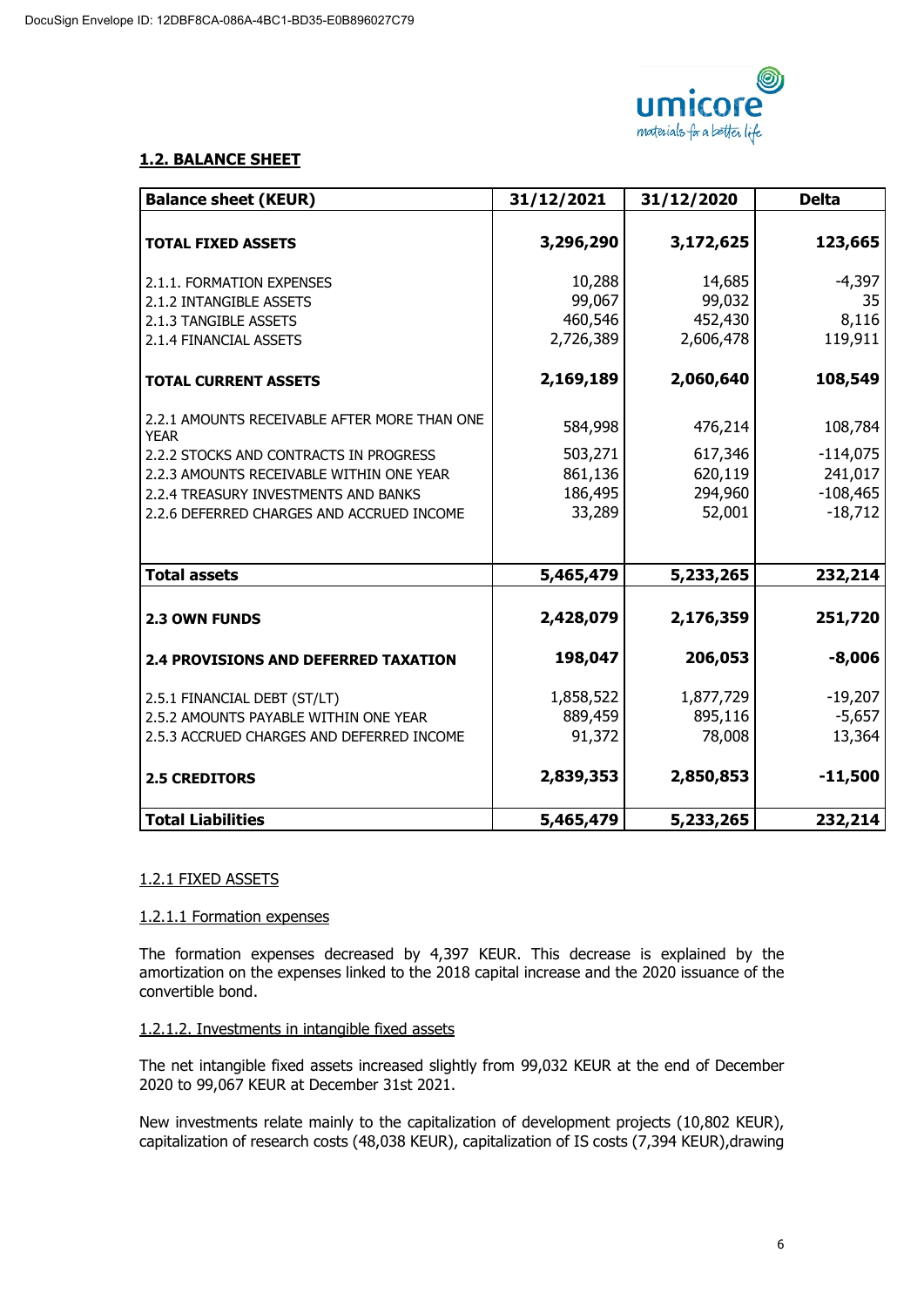

on energy certificates (7,892 KEUR) and changes on patents (841 KEUR). Depreciations on intangible assets amounted to 73,168 KEUR.

The total amount of 48,038 KEUR of research costs incurred by the entity in 2021 have been capitalized on the balance sheet and subsequently immediately amortized in full in the income statement in accordance with the Accounting Norm Commission advise (ref CBN 2016/6). Therefore as at December  $31^{st}$  2021, the net book value of these capitalized research costs equals 0.

### 1.2.1.3. Investments in tangible fixed assets

The net tangible fixed assets balance increased from 452,430 KEUR at year-end 2020 to 460,546 KEUR on December 31st 2021. This represents an increase of 8,116 KEUR, net of investments, depreciations and impairments.

New investments in tangible assets as at December 31st 2021 amounted to a total of 78,451 KEUR. The majority of the investments were made on the Hoboken (63,981 KEUR) and the Olen (14,197 KEUR) sites. In the same period, depreciations and impairments on tangible assets amounted to 69,862 KEUR.

The investments in the Hoboken facility are mainly related to a further upgrade of the safety of the installations and an in- depth investment program in order to reduce the environmental impact, ao regarding metal emissions. The PMR business unit also further invested in the modernization and replacement of the production equipment.

In the CSM plant in Olen, the decision was taken to gradually shut-down the cobalt activities, leading to a material write-off of the installations in 2020. Instead, projects for Nickel refining and production have been pursued.

RBM invested in Olen in a 'Process Competence Center', where research activities take place towards innovative processes for the synthesis of materials for rechargeable batteries, The first phase of the centre was delivered per end of 2019; the investments in 2021 relate to the finalization of this project.

In Olen's EOM plant, the renovation of the metallurgy production facility and administrative offices was initiated at the end of 2018 and is finalized in 2021.

# 1.2.1.4. Financial fixed assets

The financial fixed assets increased from 2,606,478 KEUR at year end 2020 to 2,726,389 KEUR on December 31st 2021 or an increase of 119,911 KEUR. This is mainly explained by the capital increases in Umicore Holding Germany for 110,000 KEUR and an additional contribution beyond capital for Umicore Holding Belgium (10,000 KEUR).

#### 1.2.2. CURRENT ASSETS

#### 1.2.2.1 Amounts receivable after more than one year

The increase of 108,783 KEUR reported at December 31st 2021 is explained by new long-term loans granted to other entities within the Umicore group.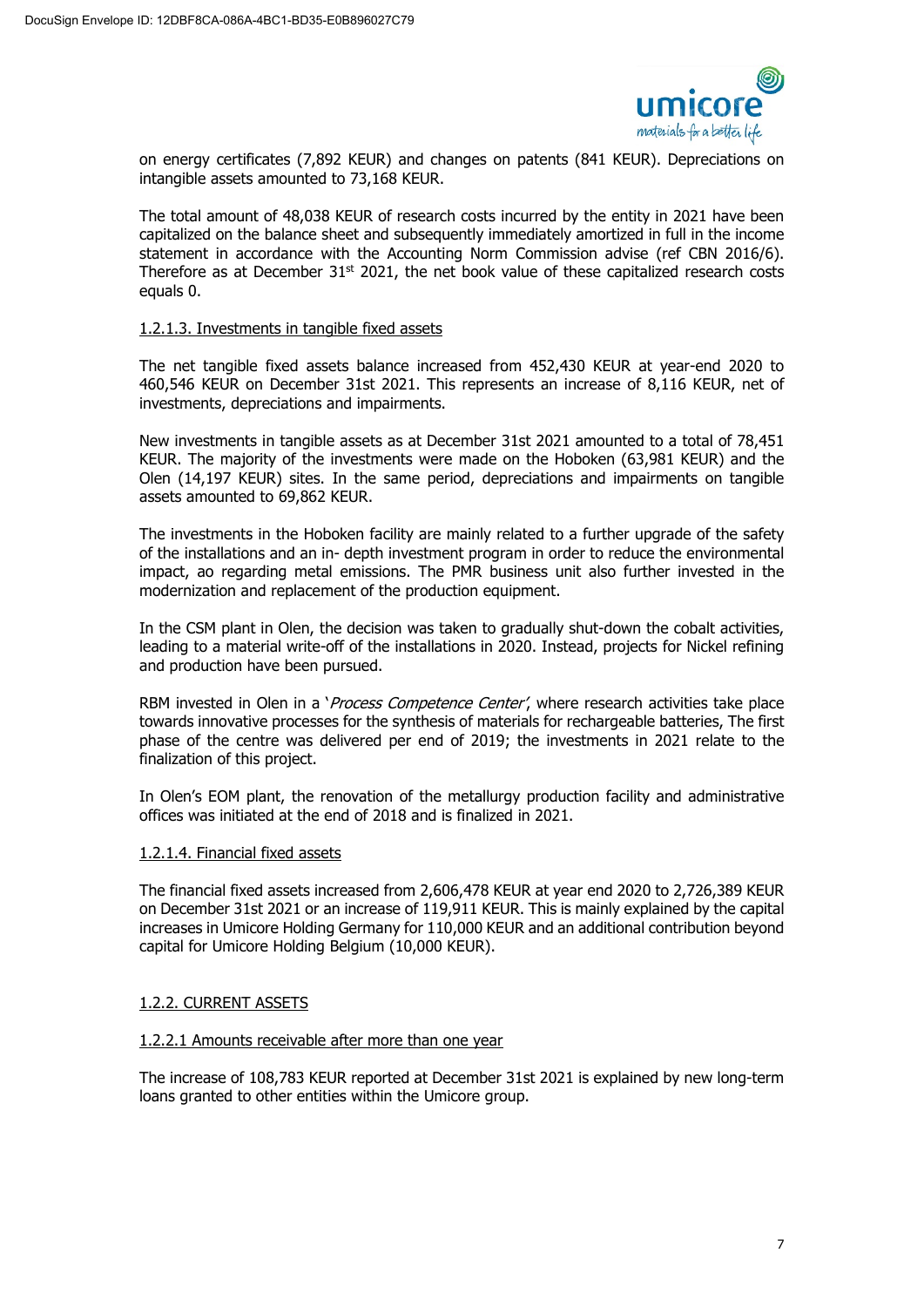

# 1.2.2.2 Inventories

Overall inventory levels decreased during 2021 by some 114,075 KEUR to reach 503,271 KEUR on December  $31<sup>st</sup>$  2021 and are the result of strict stock management at the level of raw materials, goods in production and finished goods which has been partially offset by the impact of increased metal prices.

# 1.2.2.3. Amounts receivable within one year

The amounts receivable within one year increased by 241,017 KEUR compared to end of last year. This is due to higher trade receivables (278,114 KEUR) explained by an increase of the volume of activity of the entity, partly compensated by a decrease of the other amounts receivable by 37,097 KEUR. This decrease is explained by a decrease of the short term funding towards other group entities

### 1.2.2.4 Treasury investments and banks

Treasury investments are composed by bank deposits and own shares and decreased in total by 108,465 KEUR over the period. This decrease is explained by a decrease of the bank deposits with 81,484 KEUR per December 31st 2021 a decrease in the value of the own shares of 22,985 KEUR and a decrease of the cash at external bank accounts with 4,006 KEUR.

# A. OWN SHARES

The value of the Own Shares decreased from 208,921 KEUR on 31 December 2020 to 185,936 KEUR on December 31st 2021. The variance of -22,985 KEUR is detailed as follows:

| <b>Own Shares</b>                           | <b>Number</b> | <b>KEUR</b> |
|---------------------------------------------|---------------|-------------|
| Balance per 01/01/2021                      | 5,733,685     | 208,921     |
| Acquisition                                 | 1,270,000     | 60,611      |
| Exercises of options and use of free shares | $-1,802,690$  | $-43,219$   |
| Correction market value own shares          |               | $-40,377$   |
|                                             |               |             |
| Balance per 31/12/2021                      | 5,200,995     | 185,936     |

On December 31st 2021, the balance of own shares represented 2,11% of the total Umicore shares outstanding.

# B. OTHER INVESTMENTS AND DEPOSITS

The Other Investments and deposits are composed of short term investments placed at the inhouse bank of Umicore Financial Services and at external bank accounts, at year end these are classified as a liability towards the In House Bank facility within the group.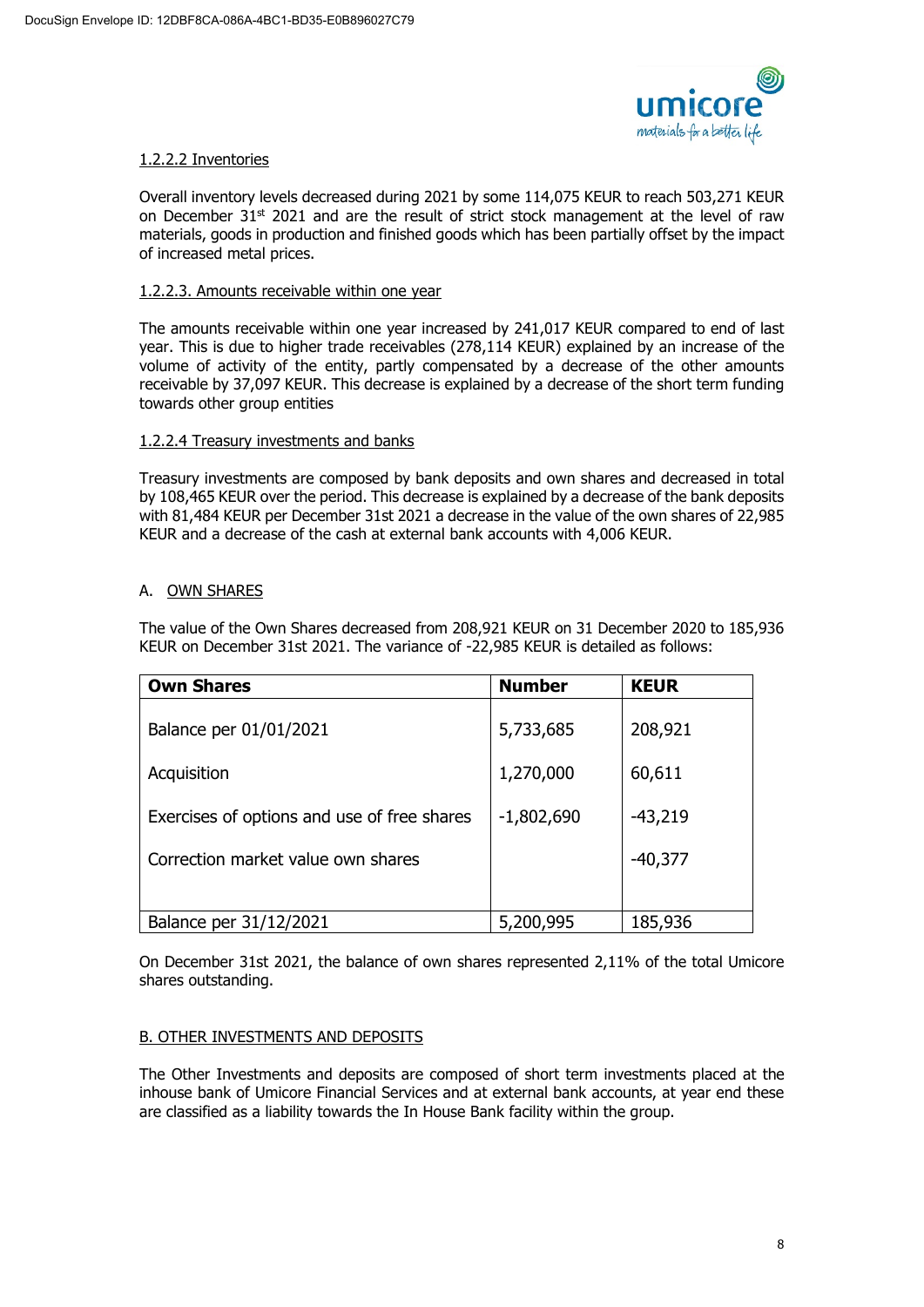

### 1.2.2.5 Deferred charges and accrued income

The decrease of accrued income and deferred charges with -18,712 KEUR to 33,289 KEUR at December 31st 2021 is mainly explained by lower Mark-to-Market impacts on currency and metal positions (-4,333 KEUR), higher other deferred charges & accrued Income (+2,798 KEUR) and lower accrued interests resulting from the funding activities (-17,177 KEUR) .

### 1.2.3 OWN FUNDS

### 1.2.3.1. Movements of the capital and share premium

The Share Capital remained stable over the period.

The 22,985 KEUR decrease of the Reserves not available for distribution is entirely linked to the evolution in the value of Own Shares – see paragraph 1.2.2.4.

### 1.2.4 PROVISIONS FOR LIABLILITIES AND CHARGES

The provisions for liabilities and charges decreased by 8,006 KEUR. This net decrease is mainly explained by higher environmental and legal provisions (+11,190 KEUR), a decrease in provisions for pension liabilities (-18,121 KEUR) and a decrease in repair & maintenance provisions (-1,075 KEUR).

### 1.2.5 CREDITORS

### 1.2.5.1 Financial debt (after more than one year and within one year)

Total financial debt decreased by 19,207 KEUR compared to December 31st 2020 and is mainly explained by the reimbursement of short term bank loans for an amount of 19,067 KEUR.

#### 1.2.5.2 Amounts payable within one year (other than financial debt)

The decrease of amounts payable within one year (-5,657 KEUR) is mainly linked to the increase of the trade payables (+97,159 KEUR) explained by an increase of the volume of activity of the entity, the increase of Payroll, Tax & other provision with 20,069KEUR more than offset by a decrease of the other amounts payable with 122,885 KEUR which can be explained by the dividends paid out.

#### 1.2.5.3 Accrued charges and deferred income

The increase of accrued charges and deferred income with +13,364 KEUR to 91,372 KEUR at December 31st 2021, is mainly explained by higher deferred income mostly related to the PMR business activities (2,945 KEUR) and by higher accrued charges as a result of higher Mark-to-Market impacts on currency and metal positions (+10,419 KEUR).

# **1.3. PERSONNEL (social balance)**

The approach and policy on social management are determined at group level. For a more detailed analysis of the social engagement, we refer to the Umicore website [http://annualreport.umicore.com/management-review/group-review/management](http://annualreport.umicore.com/management-review/group-review/management-approach/social/Approach/)[approach/social/Approach/](http://annualreport.umicore.com/management-review/group-review/management-approach/social/Approach/) and the annual report on the consolidated accounts.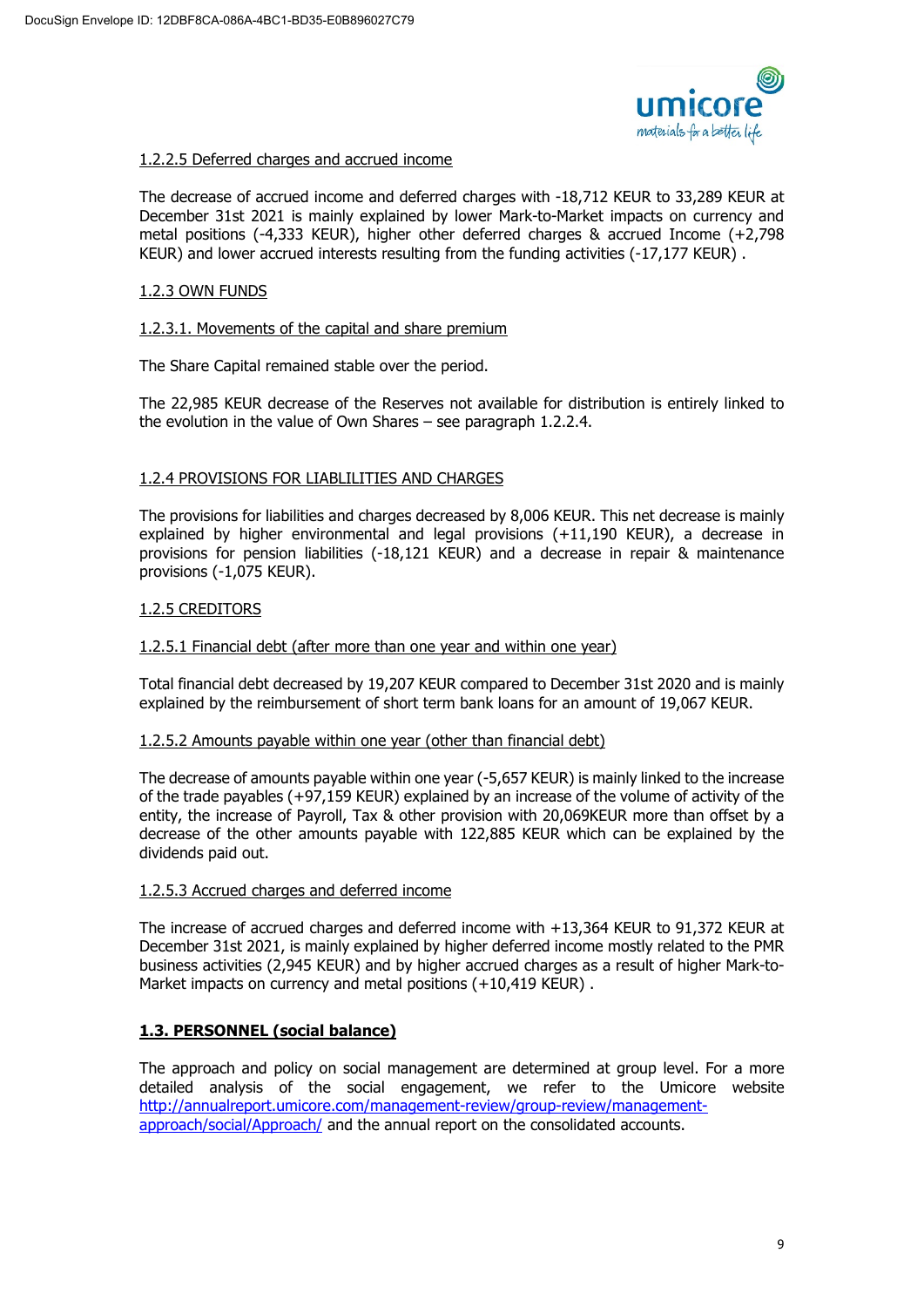

### **Unified Remuneration Policy**

Umicore reopened, after the period of limited meeting possibilities due to Covid-19, the consultation with the workers' organisations with the aim of agreeing on a Unified Remuneration Policy for all blue and white collar colleagues. These discussions have been successfully concluded and this new, ambitious policy will start on January  $1<sup>st</sup>$ , 2023, including the implementation of a unified job classification. This Unified Remuneration Policy will shape pay and working conditions in a uniform, transparent, equitable, sustainable and motivating way. It will also create opportunity for employees to better respond to their individual needs. Finally, this innovation will help us to retain and attract employees in an extremely challenging Belgian labor market.

### **Workforce**

The total number of employees (full time equivalents or "FTE") on Umicore's payroll in Belgium at year-end rose from 3,025 in 2020 towards 3,037 in 2021. Umicore welcomed 221 new employees in Belgium.

### **People development**

Training and development are considered a key investment in competence building. Umicore expects people to steer their career, including taking the necessary initiatives to continuously develop their own competencies. There was a slight increase in 2021 of the total number of formal and informal training hours (111.513 in 2021 compared to 109.603 hours in 2020). This corresponds to an average of 4,88 days per employee.

### **Social Objectives**

As it is Umicore's mission to continue to be a sustainability leader, we introduced our 'Let's go for zero' or 'ESG-strategy' in June 2021. This strategy includes a set of social objectives, brought together under the heading 'Zero Inequality'. These social pillars of the new ESG-strategy include ['Diversity & Inclusion', '](https://umicore365.sharepoint.com/sites/Connect-GRP/SitePages/Diversity-1582556681249.aspx)Learning & Growth', 'Agile way of working' and ['Wellbeing'.](https://umicore365.sharepoint.com/sites/Connect-HRS/SitePages/WellbeingatUmicore-1638432870839.aspx)

In 2021, we took a start to introduce multiple programs to support these ambitions and to become an even more diverse and inclusive workplace. Engage at Work is an extension of our Umicore values for all our colleagues. We want our colleagues to be proud to be working in an inclusive and agile organization, to learn and to share, and to take care of each other. Our Leadership Compass will encourage everyone to achieve success by sharing different perspectives, engaging all colleagues and going beyond borders, as we can all lead from where we stand.

#### **Preferred employer**

Umicore strives to be a preferred employer for both its current and future employees. In 2021 Umicore was recognized as top employer for the  $17<sup>th</sup>$  consecutive time by the Top Employer Institute. We are recognized more particularly for outstanding achievements at the level of:

- Leadership
- Organization & change
- Employer branding and talent acquisition
- Career development
- Values and sustainability

Also this recognition helps us enormously to continue attracting talents in a Belgian labor market that becomes tighter by the day.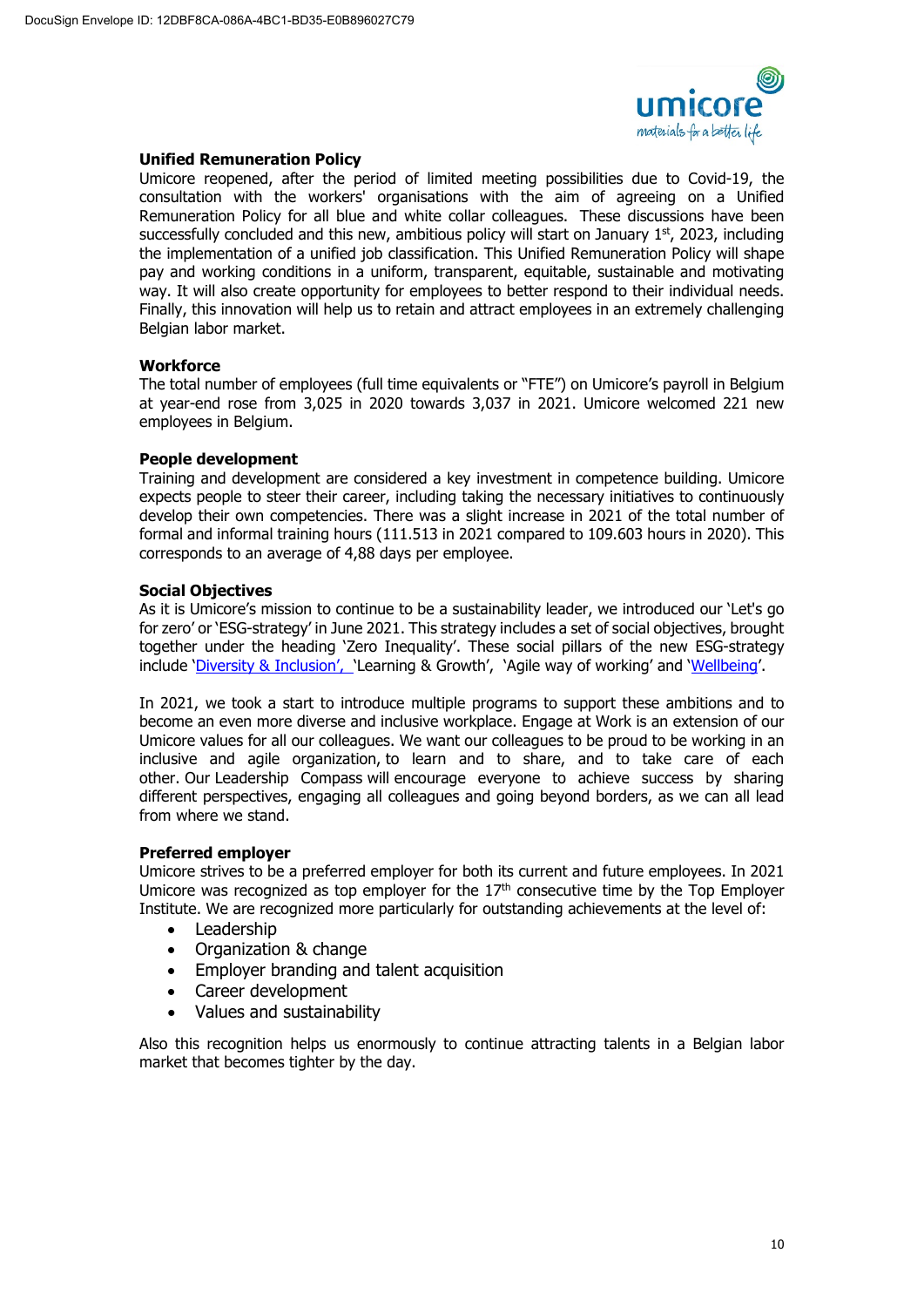

### **COVID-19**

Umicore continued to closely follow-up on the pandemic by a dedicated CEO-led taskforce together with site and regional crisis teams. Priority hereby was the health of all our employees to limit if not avoid the transmission of the virus at the workplace.

Basic measures such as social distance, application of the mask-policy, working from home, workplace hygiene, travel restrictions etc. remained the cornerstone of Umicore's COVID-19 approach.

We are proud to report that partly thanks to the enforcement of strict health rules and the respect of these by our employees, production in our Belgian plants has been able to continue without having to resort to temporary unemployment.

### **Occupational health and safety**

In 2021, Umicore SA 48 lost time accident compared to 28 in 2020. In total 1,120 days were lost. This result is far from the set goal of an accident-free workplace. As part of its Let's Go for Zero strategy, additional measures are being taken at both Group and site level to reach the already long awaited breakthrough in our safety performance.

With the leaving of the Group Safety Director, Umicore is searching again to fill that position.

### **Process safety**

The group-wide process safety actions focused on conducting risk analyses with the aim of executing all business processes in the Umicore-defined safe zone of the risk matrix. At the end of 2021, more than 81% of the business processes had been subject to a risk analysis according to the Umicore standard. Moreover, a timeline was set for the remaining risk analyses and the implementation of the adequate measures prioritizing the higher-risk processes. The HAZOP training program continued to be enrolled in 2021, mainly online. The Group continued to conduct so-called 'deep dive' audits to evaluate the quality of the process safety standards implementation.

# **2. SUBSEQUENT EVENTS AND CONTINGENT LIABILITIES**

Umicore is closely monitoring the developing crisis in Ukraine and assessing any resulting implications to its business. It is currently impossible to fully assess the direct and indirect impact of this crisis on Umicore in view of the fast evolving context and the resulting uncertainties.

Umicore's sales in 2021 into Russia or Ukraine were negligible on a Group level and Umicore has no meaningful operational presence in either countries. Russia however is a relevant supplier country to Umicore, to certain of its customers and to certain supply chains it serves. In particular, Russia is an important global producer of certain Platinum Group Metals (mostly Palladium and to a lesser extent Rhodium) and of Nickel. Umicore in addition to its recycling operations built a diversified supply base for these metals. Any prolonged absence of supply of these metals as a result of the crisis would increase global supply tightness and potentially disrupt supply chains in some of the markets Umicore serves (and in particular in the automotive industry). Such eventuality is likely to trigger severe metal price and trading volatility, all of which would impact the Group's profitability and cash flows.

It is currently impossible to reliably assess the direct and indirect impact of the crisis on demand for Umicore's products and services. Finally, the crisis is resulting in a sharp increase in global energy prices (driven by underlying security of supply concerns), inflating the Group's operational costs and potentially structurally impacting global economic growth if persistent.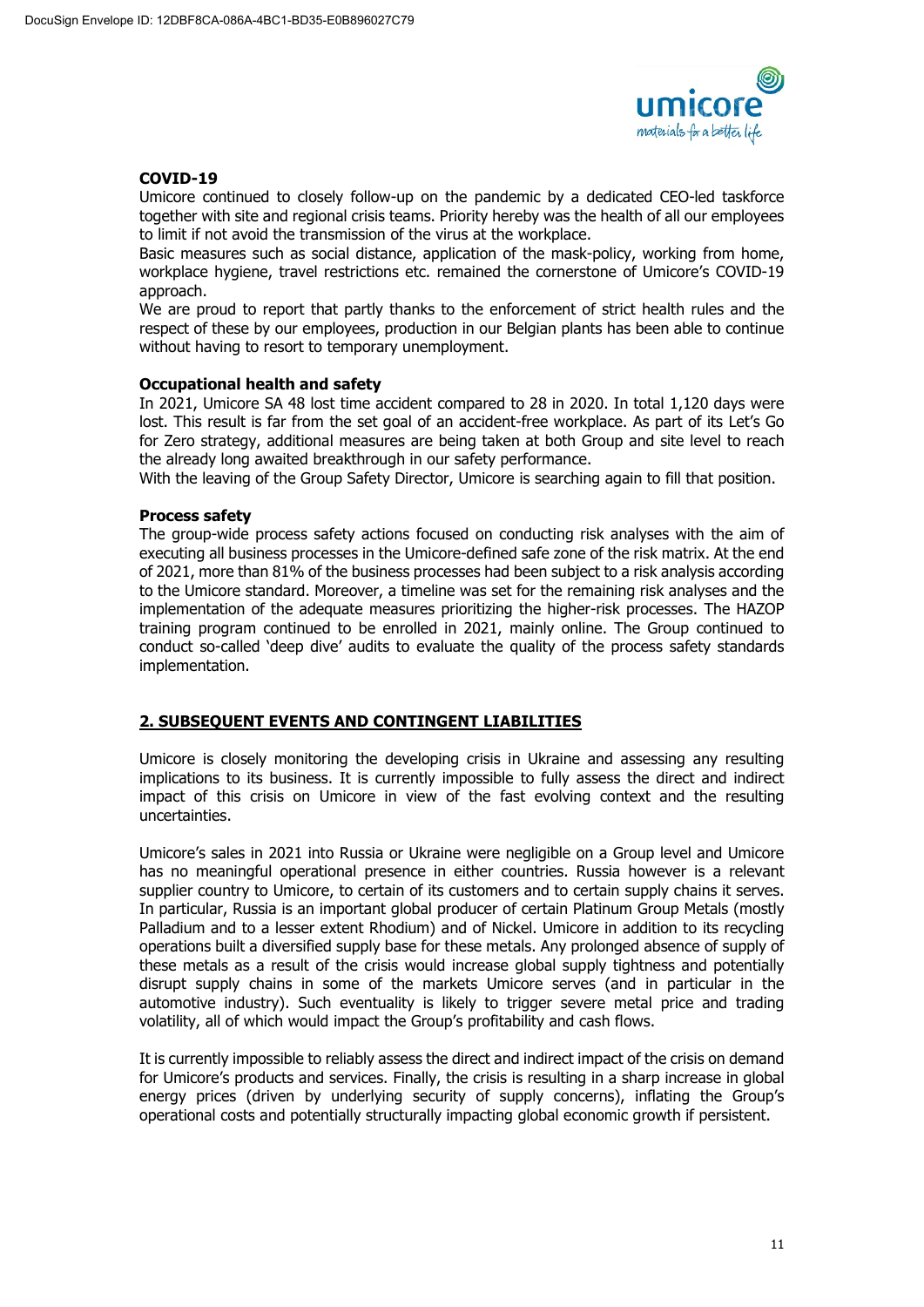

Umicore strongly condemns all acts of war and violence and the company and its employees are engaging into humanitarian support initiatives to help to alleviate the human suffering.

# **3. DEVELOPMENT OF THE COMPANY.**

A more elaborate description of the Company's global development and the key underlying trends, opportunities and risks can be found in the annual report on the consolidated annual accounts.

# **4. RESEARCH AND DEVELOPMENT**

For a more detailed analysis of the research and development activities, we refer to the annual report on the consolidated annual accounts, more specifically for the projects in relation to the NBI,recycling and E&ST activities (eg clean mobility, recycling, battery materials, battery recycling,…).

# **5. CORPORATE GOVERNANCE STATEMENT**

# **5.1. CORPORATE GOVERNANCE FRAMEWORK**

During the financial year 2021, Umicore (also the "Company") was subject to the Belgian Code on Corporate Governance 2020 (the "**CG Code 2020**").

The English, Dutch and French versions of the CG Code 2020 can be found on the website of the Belgian Corporate Governance Committee [\(www.corporategovernancecommittee.be\)](http://www.corporategovernancecommittee.be/).

The governance structure of the Company and the policies and procedures of the Umicore group are described in detail the corporate governance charter of Umicore (the "**CG Charter**"), which was last amended on 9 December 2020. The CG Charter is available on the Umicore website [\(https://www.umicore.com/files/secure-documents/d64b60b2-a41a-40c9-b4f1-](https://www.umicore.com/files/secure-documents/d64b60b2-a41a-40c9-b4f1-3a5ed135f76c.pdf) [3a5ed135f76c.pdf\)](https://www.umicore.com/files/secure-documents/d64b60b2-a41a-40c9-b4f1-3a5ed135f76c.pdf) or may be obtained on request from Umicore's Group Communications Department.

Umicore has articulated its mission, values and basic organizational philosophy in a document called "The Umicore Way". This document spells out how Umicore views its relationship with its customers, shareholders, employees and society. It is supplemented by detailed company codes and policies, the most significant of which is the Code of Conduct.

In terms of organizational philosophy, Umicore believes in decentralization and in entrusting a large degree of autonomy to each of its business units. The business units in turn are accountable for their contribution to the group's value creation and for their adherence to group strategies, policies, standards and sustainable development approach.

In this context, Umicore is convinced that a sound corporate governance structure constitutes a necessary condition to ensure its long-term success. This implies an effective decision-making process based on a clear allocation of responsibilities. Such approach must ensure an optimal balance between a culture of entrepreneurship at the level of the business units and effective steering and oversight processes. The CG Charter deals in more detail with the responsibilities of the shareholders, the supervisory board, the CEO, the management board and the specific role of the audit committee and of the nomination & remuneration committee. The present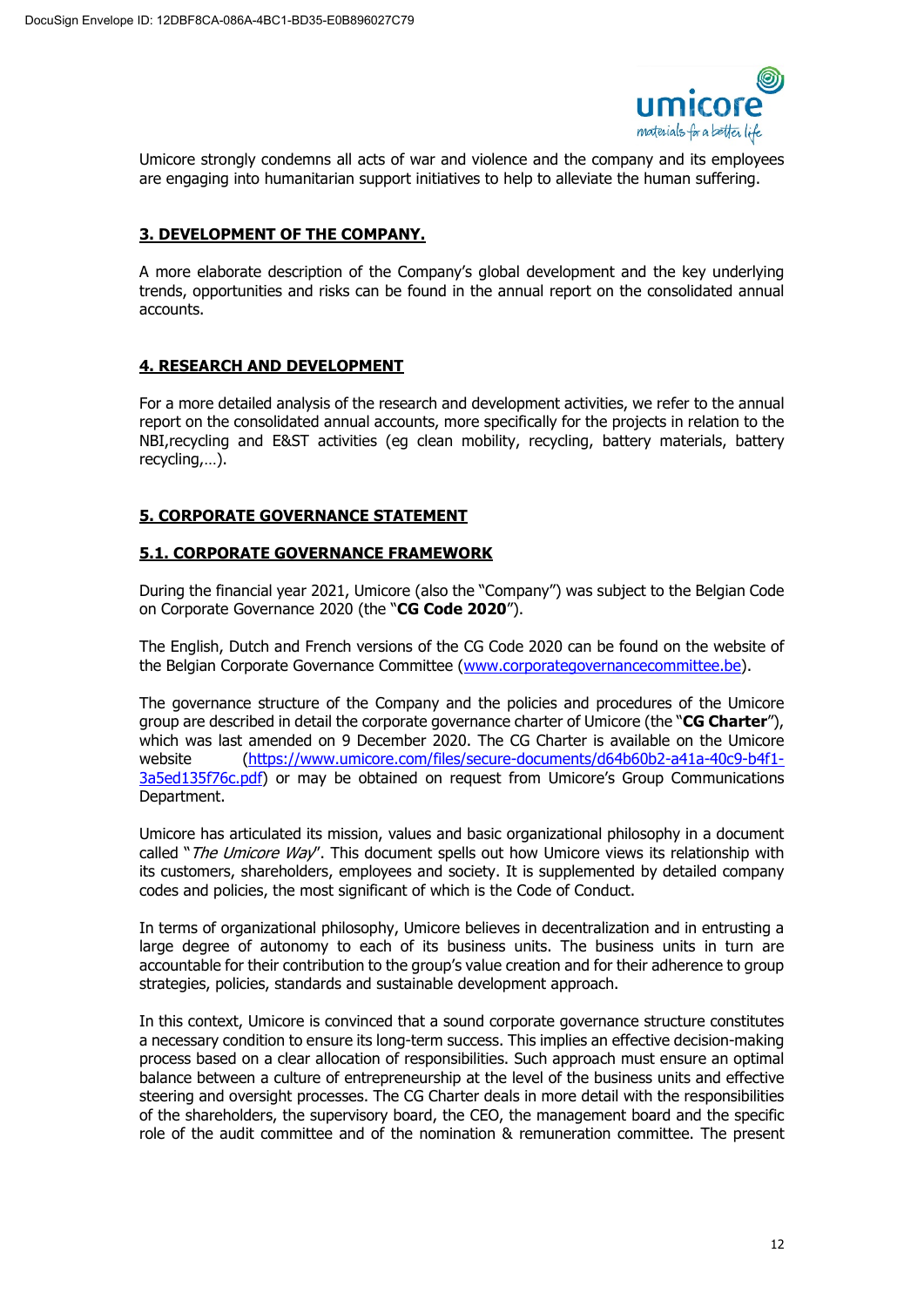

statements provide information on governance issues which relate primarily to the financial year 2021.

# **5.2. CORPORATE STRUCTURE**

The management board ("*directieraad"* /" conseil de direction") is entrusted with all matters not specifically reserved to the supervisory board ("raad van toezicht")" conseil de surveillance") or the shareholders' meeting by the Belgian Code of companies and associations (the "**BCCA**") or Umicore's articles of association.

The supervisory board is responsible for the general policy and the strategy of Umicore, as well as for all actions that the BCCA reserves specifically for the board of directors in a one-tier system. It appoints and dismisses the CEO and the other members of the management board and it also supervises the management board. The supervisory board is assisted in its role by an audit committee and a nomination & remuneration committee.

The day-to-day management of Umicore has been delegated to the CEO, who also chairs the management board.

The management board, under the leadership of the CEO, is responsible for proposing the overall strategy of Umicore to the supervisory board and for Umicore's operational management. It also approves the strategies of the individual business units and monitors their implementation. The management board is furthermore responsible for screening the various risks and opportunities that Umicore may encounter in the short, medium or longer term (see Risk Management section) and for ensuring that adequate systems are in place to address these. The management board is responsible for defining and applying Umicore's approach to sustainable development.

Umicore is organized in business groups which in turn comprise business units that share common characteristics in terms of products, technologies and end-user markets. Some business units are further subdivided into market-focused business lines. In order to provide a group-wide support structure, Umicore has regional management platforms in China, North America, Japan and South America. Its corporate headquarters are based in Belgium (Brussels). This centre provides a number of corporate and support functions in the areas of legal, finance, human resources, tax, internal audit, public and investor relations.

# **5.3. SHAREHOLDERS**

# 5.3.1. ISSUED SHARES – CAPITAL STRUCTURE

On 31 December 2021 there were 246,400,000 Umicore shares in issue.

The following shareholders had declared a participation of 3% or more on 31 December 2021 (the below mentioned participations are those as mentioned in the transparency declarations of the resp. shareholders):

| Gérald Frère, Ségolène Gallienne, Stichting<br>Administratiekantoor Frère-Bourgeois, The Desmarais<br>Family Residuary Trust, Groupe Bruxelles Lambert<br>SA/NV, Arthur Capital S.à r.l.: | 39,363,737 shares (15.98%) |
|-------------------------------------------------------------------------------------------------------------------------------------------------------------------------------------------|----------------------------|
| Baillie Gifford & Co and Baillie Gifford Overseas Ltd.:                                                                                                                                   | 24,660,116 shares (10.01%) |
| BlackRock Inc.:                                                                                                                                                                           | 12,239,906 shares (4.97%)  |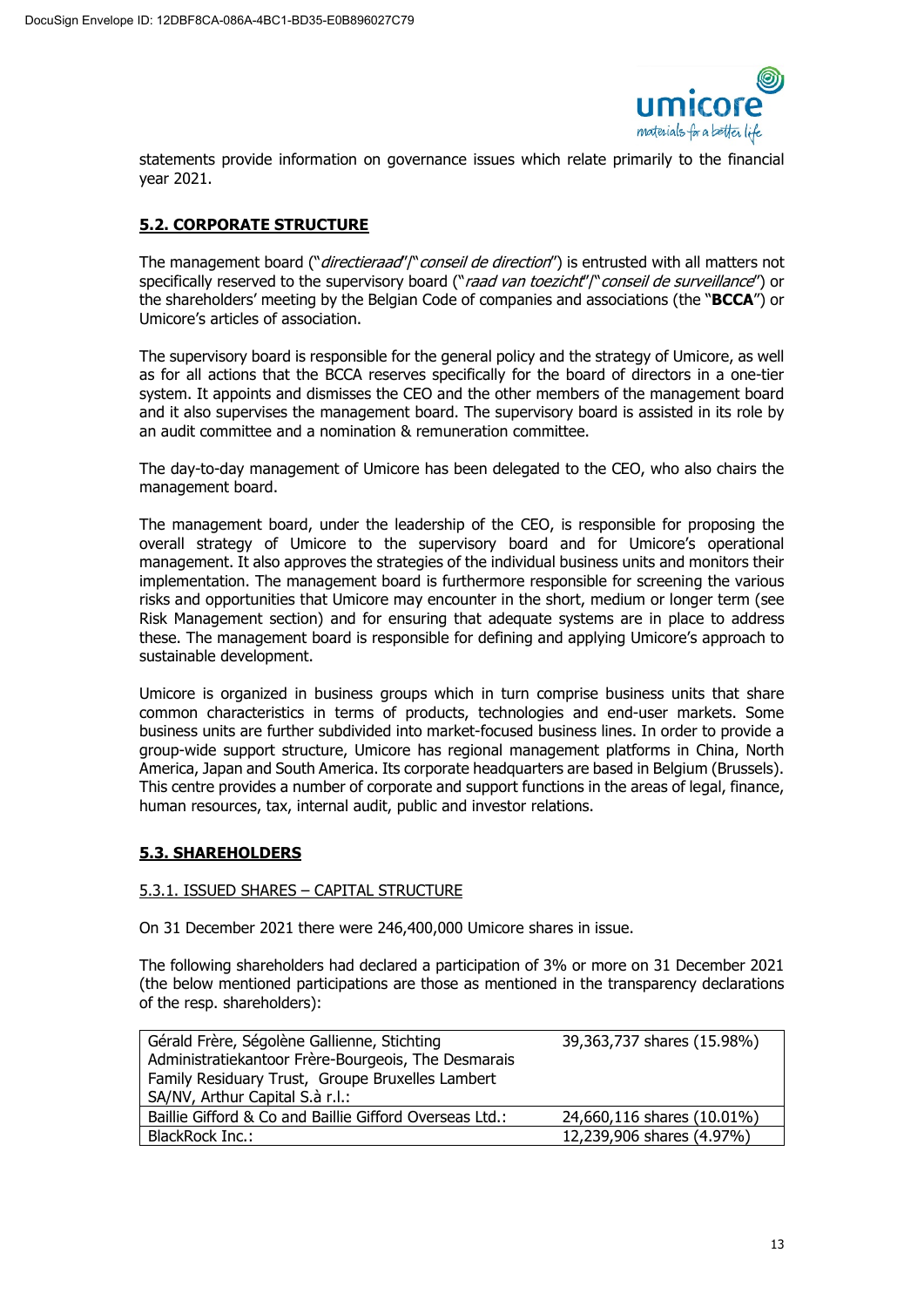

| APG Asset Management: | 6,728,778 shares (3.00%) |  |
|-----------------------|--------------------------|--|
|-----------------------|--------------------------|--|

Also on 31 December 2021, Umicore owned 5,200,995 of its own shares representing 2.11% of its capital. Information concerning the shareholders' authorization for Umicore to purchase and/or sell its own shares and the status of such buy-backs and divestments can be consulted in the CG Charter and on Umicore's website.

During the year, 1,692,190 own shares were used in the context of the exercise of employee stock options and 110,500 shares were used for share grants, of which 10,000 to the members of the supervisory board, 52,000 to the management board members and 48,500 to senior management members.

# 5.3.2. DIVIDEND POLICY AND PAYMENT

In 2021, Umicore paid a gross dividend of 0.75 EUR per share relating to the financial year 2020. This was an increase by 0.375 EUR compared to the gross dividend paid in 2020 in respect of the financial year 2019.

In July 2021, the supervisory board decided to pay a gross interim dividend of 0.25 EUR per share, which was paid on 24 August 2021.

### 5.3.3. SHAREHOLDERS' MEETINGS IN 2021

The (annual and special) shareholders' meetings were held digitally, with the possibility of postal and proxy voting, on 29 April 2021, due to the continuing Covid-19 pandemic.

On the occasion of the annual shareholders' meeting, the shareholders approved the resolutions regarding the annual accounts, the appropriation of the results and the discharges to the directors and to the statutory auditor regarding their respective 2020 mandates. The annual shareholders' meeting also approved the grant of an identical profit premium in favour of the Umicore employees in Belgium. At the same meeting, the shareholders appointed Mrs Birgit Behrendt as new independent member of the supervisory board for a period of 3 years. Furthermore, the mandates of Mr Thomas Leysen as member of the supervisory board and of Messrs Koenraad Debackere, Mark Garrett and Eric Meurice as independent members of the supervisory board, were renewed, also for 3 years. The annual shareholders' meeting also approved the remuneration report as well as the remuneration of the supervisory board for 2021. Details of the fees paid to the members of the supervisory board in 2021 are disclosed in the remuneration report. Finally, the annual shareholders' meeting appointed EY Bedrijfsrevisoren BV / EY Réviseurs d'Entreprises SRL, represented by Marnix Van Dooren & C° BV/SRL, represented by Mr Marnix Van Dooren, and Eef Naessens BV/SRL, represented by Mrs Eef Naessens, as new statutory auditor for 3 years.

The special shareholders' meeting approved various change of control clauses in accordance with article 7:151 of the BCCA.

# **5.4. SUPERVISORY BOARD**

#### 5.4.1. COMPOSITION

The supervisory board, whose members are appointed by the shareholders' meeting resolving by a simple majority of votes without any attendance requirement, is composed of at least 6 members. The members' term of office may not exceed 4 years. In practice, supervisory board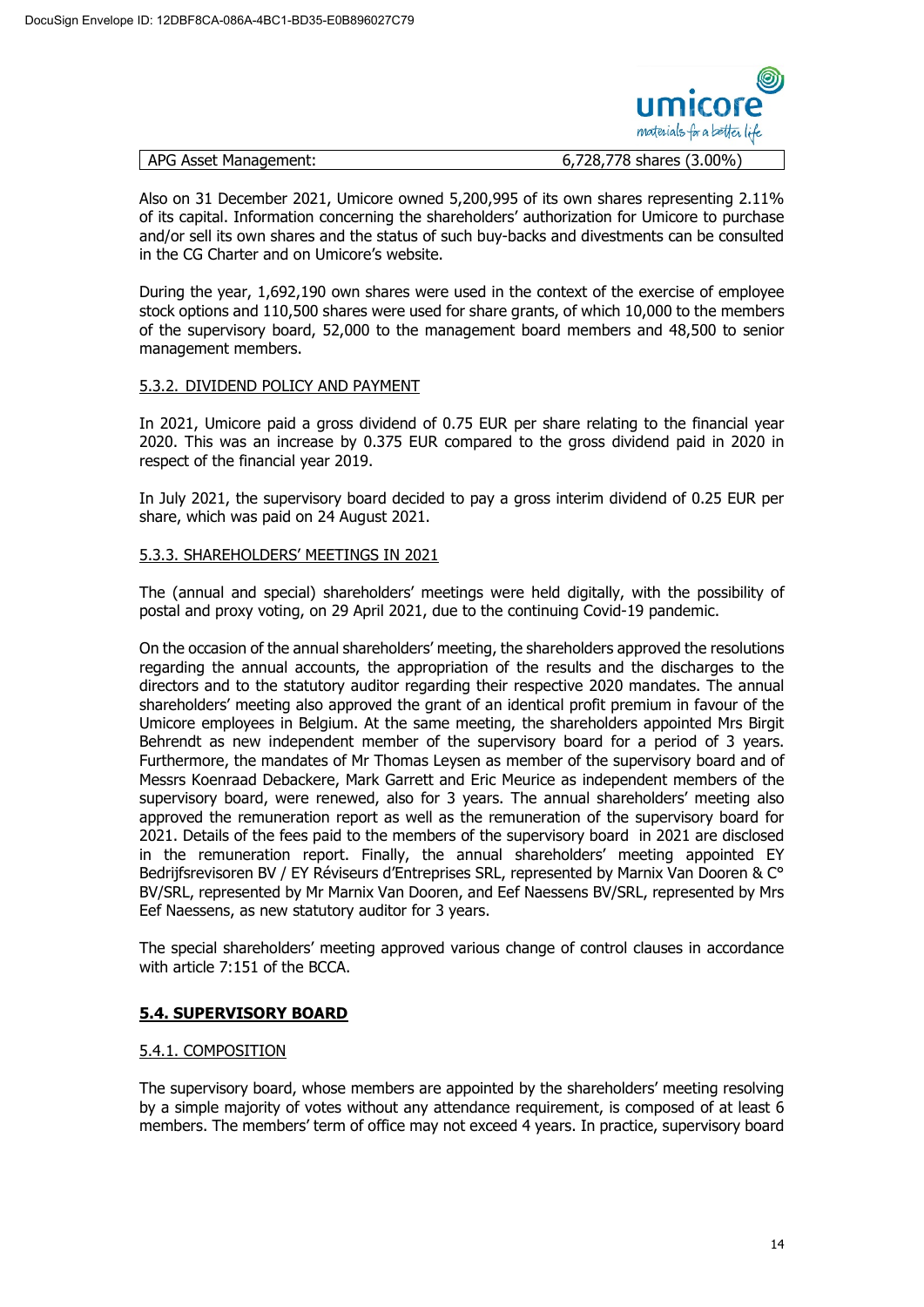

members are elected for a (renewable) period of 3 years. A member of the supervisory board cannot at the same time be member of the management board.

Members of the supervisory board can be dismissed at any time following a resolution of a shareholders' meeting, deciding by a simple majority of the votes cast. There are no attendance requirements for the dismissal of supervisory board members. The BCCA provides for the possibility for the supervisory board to appoint members of the supervisory board in the event of a vacancy. The next general meeting must decide on the definitive appointment of the above member of the supervisory board. The new member completes the term of office of his or her predecessor.

On 31 December 2021, the supervisory board was composed of 9 members. On the same date, 6 supervisory board members were independent in accordance with the criteria laid down in article 3.5 of the CG Code 2020.

In terms of gender and cultural diversity, the supervisory board counted 3 women and 6 different nationalities among its 9 members on 31 December 2021. Diversity also arises from the supervisory board members' educational backgrounds which include engineering, law, economics, finance and applied languages. The supervisory board's cumulative industry experience is broad, covering automotive, electronics, chemicals, metals, energy, finance and scientific/educational sectors. It also includes people experienced in the public and private sector and members with experience in the different regions in which Umicore is active. Collectively, the supervisory board possesses strong experience of managing industrial operations and counts 7 active or former CEOs in its ranks. The supervisory board also has collective experience in disciplines that are specifically relevant to Umicore's non-financial goals such as health and safety, talent attraction and retention and supply chain sustainability.

The composition of the supervisory board underwent the following changes in 2021:

- Mrs Birgit Behrendt was appointed independent member of the supervisory board for a period of three years at the annual shareholders' meeting held on 29 April 2021,
- Mrs Liat Ben-Zur resigned as independent member of the supervisory board with effective date 29 April 2021.

Furthermore, the mandates of Mr Thomas Leysen as member of the supervisory board, and those of Messrs Koenraad Debackere, Mark Garrett and Eric Meurice as independent supervisory board members were renewed for three years on 29 April 2021.

# 5.4.2. MEETINGS AND TOPICS

The supervisory board held ten regular meetings in 2021. Eight of these meetings were held by means of a videoconference due to the covid-19 pandemic. On one occasion, the supervisory board also took decisions by unanimous written consent.

The matters reviewed by the supervisory board in 2021 included the following:

- financial performance of the Umicore group,
- approval of the annual and half-year financial statements,
- adoption of the statutory and consolidated annual accounts and approval of the statutory and consolidated annual reports (including the remuneration report),
- approval of the agenda of an ordinary and a special shareholders' meeting and calling of these meetings,
- environmental, social and sustainability governance (ESG) related topics, including but not limited to climate action, risk and resilience, diversity, transparency and disclosures and more,
- safety,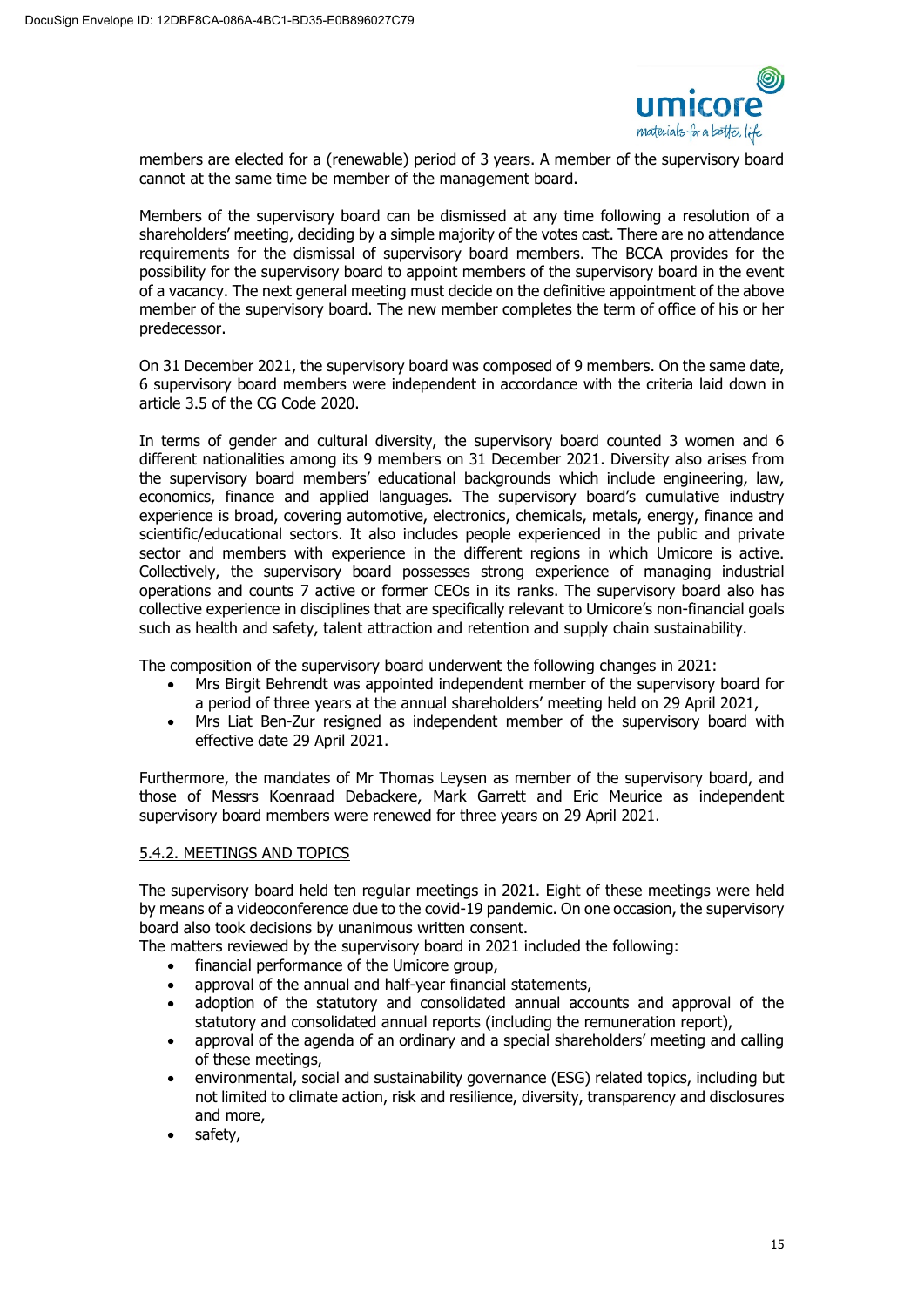

- investment and divestment projects,
- audit committee reports,
- fundina.
- strategic opportunities and operational challenges,
- business and technology reviews and market updates,
- mergers & acquisitions projects and updates,
- annual performance review of the CEO and the other members of the management board,
- succession planning at the level of the supervisory board and the management board;
- interim dividend distribution.

The supervisory board also visited the sites in Hoboken and Olen (Belgium).

### 5.4.3. PERFORMANCE REVIEW OF THE BOARD AND ITS COMMITTEES

The supervisory board undertakes at least every three years an evaluation of its own performance and its interaction with the CEO and the management board, as well as its size, composition, functioning and that of the board committees.

The last performance review took place in 2020 and included a preliminary feedback round and an in-depth discussion during a supervisory board meeting held in July 2020.

### 5.4.4. AUDIT COMMITTEE

The audit committee's composition and the qualifications of its members are fully in line with the requirements of article 7:99 of the BCCA and of the CG Code 2020.

The audit committee is composed of three members of the supervisory board, two of them being independent. It is chaired by Mrs Ines Kolmsee.

The composition of the audit committee remained unchanged in 2021.

All the members of the audit committee have extensive experience in accounting and audit matters as demonstrated by their curriculum.

The committee met five times in 2021, including four videoconference calls. Apart from the review of the 2020 full year and the 2021 half year accounts, the audit committee reviewed reports and discussed matters related to internal audit, financial reporting, internal controls, group auditor succession and other audit-related matters. The 2022 internal audit plan was validated. The committee met with the group's auditor and reviewed and approved provided non-audit services. Members of the audit committee also discussed ad hoc matters with senior management.

#### 5.4.5. NOMINATION AND REMUNERATION COMMITTEE

The composition of the nomination and remuneration committee's composition is fully in line with the requirements of article 7:100 of the BCCA and of the CG Code 2020.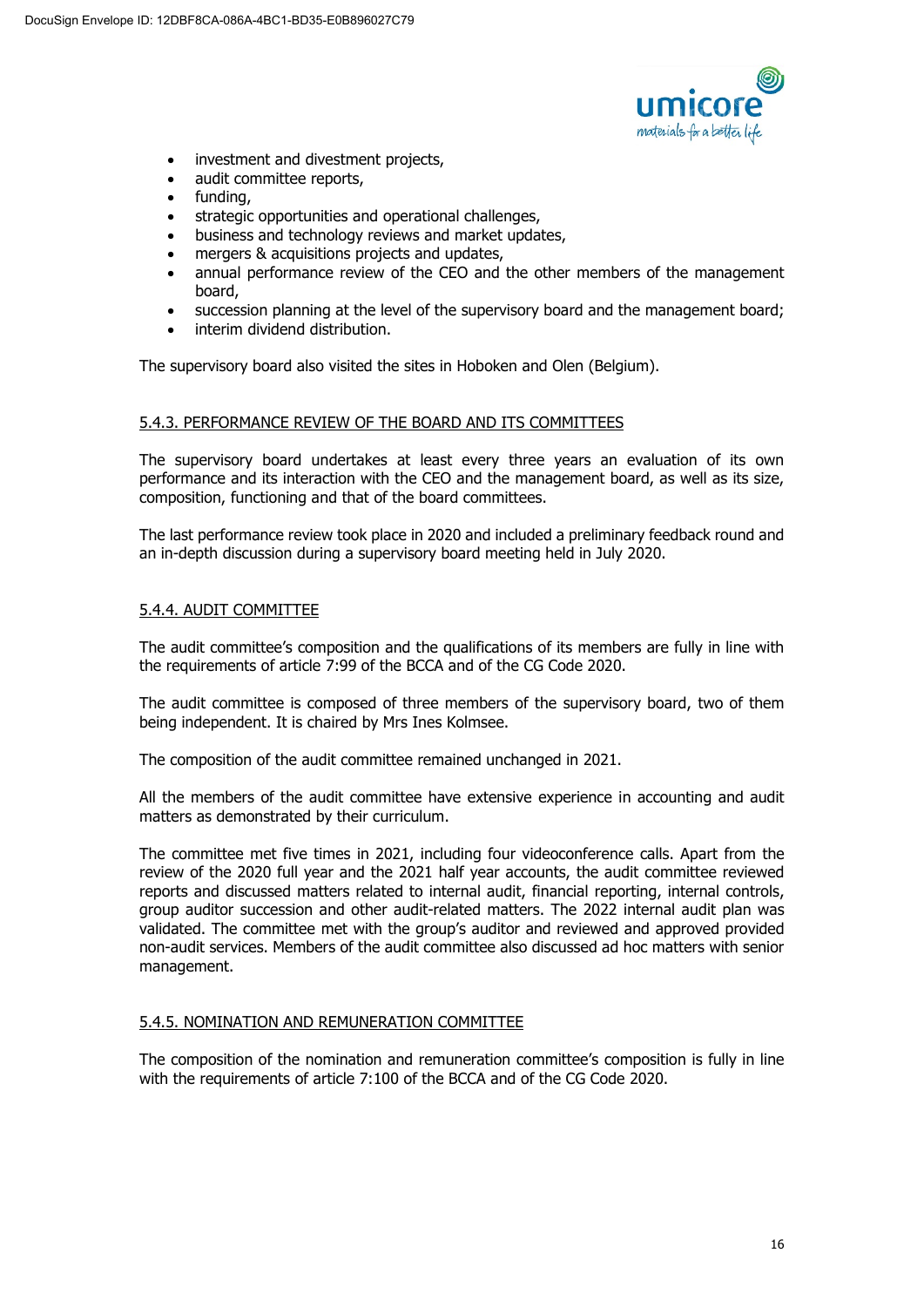

On 31 December 2021, the nomination & remuneration committee was composed of five members, all members of the supervisory board, three of them being independent. The committee is chaired by the chairman of the supervisory board.

The composition of the nomination & remuneration committee remained unchanged in 2021.

Nine nomination & remuneration committee meetings were held in 2021, including eight videoconference calls. During the same period the committee discussed the remuneration policy for the supervisory board members, the supervisory board committee members and management board members, and the rules of the stock grant and option plans offered in 2021. The committee also discussed the succession planning at the level of the supervisory board and the management board.

# **5.5. MANAGEMENT BOARD**

### 5.5.1. COMPOSITION

The management board is composed of at least four members. It is chaired by the CEO. All members of the management board, including the CEO, are appointed by the supervisory board upon recommendation of the nomination & remuneration committee.

The composition of the management board underwent the following changes in 2021:

- Mr Bart Sap was appointed EVP Catalysis and member of the management board with effective date 1 March 2021,
- Mr Stephan Csoma, former EVP Recycling, resigned as member of the management board effective 1 April 2021,
- Mrs An Steegen, former Chief Technology Officer, resigned as member of the management board effective 1 October 2021,
- Mr Mathias Miedreich was appointed CEO and chairman of the management board effective 1 October 2021,
- Mr Marc Grynberg, former CEO, resigned as CEO and member of the management board effective 1 November 2021,
- Mr Frank Daufenbach was appointed Chief Strategy Officer with effective date 6 December 2021.

Also in 2021, a number of responsibility reallocations took place within the management board, with Mr Denis Goffaux (formerly EVP Energy & Surface Technologies) being appointed EVP Recycling effective 1 April 2021 and Mr Ralph Kiessling (formerly EVP Catalysis) being appointed EVP Energy & Surface Technologies effective 1 March 2021.

On 31 December 2021 the management board was composed of 7 members, including the CEO.

#### 5.5.2. PERFORMANCE REVIEW

The management board regularly reviews and assesses its own performance. The valuation is also discussed at the nomination and remuneration committee and presented to the supervisory board.

The last performance reviews of the CEO and the other members of the management board took place on 10 February 2021.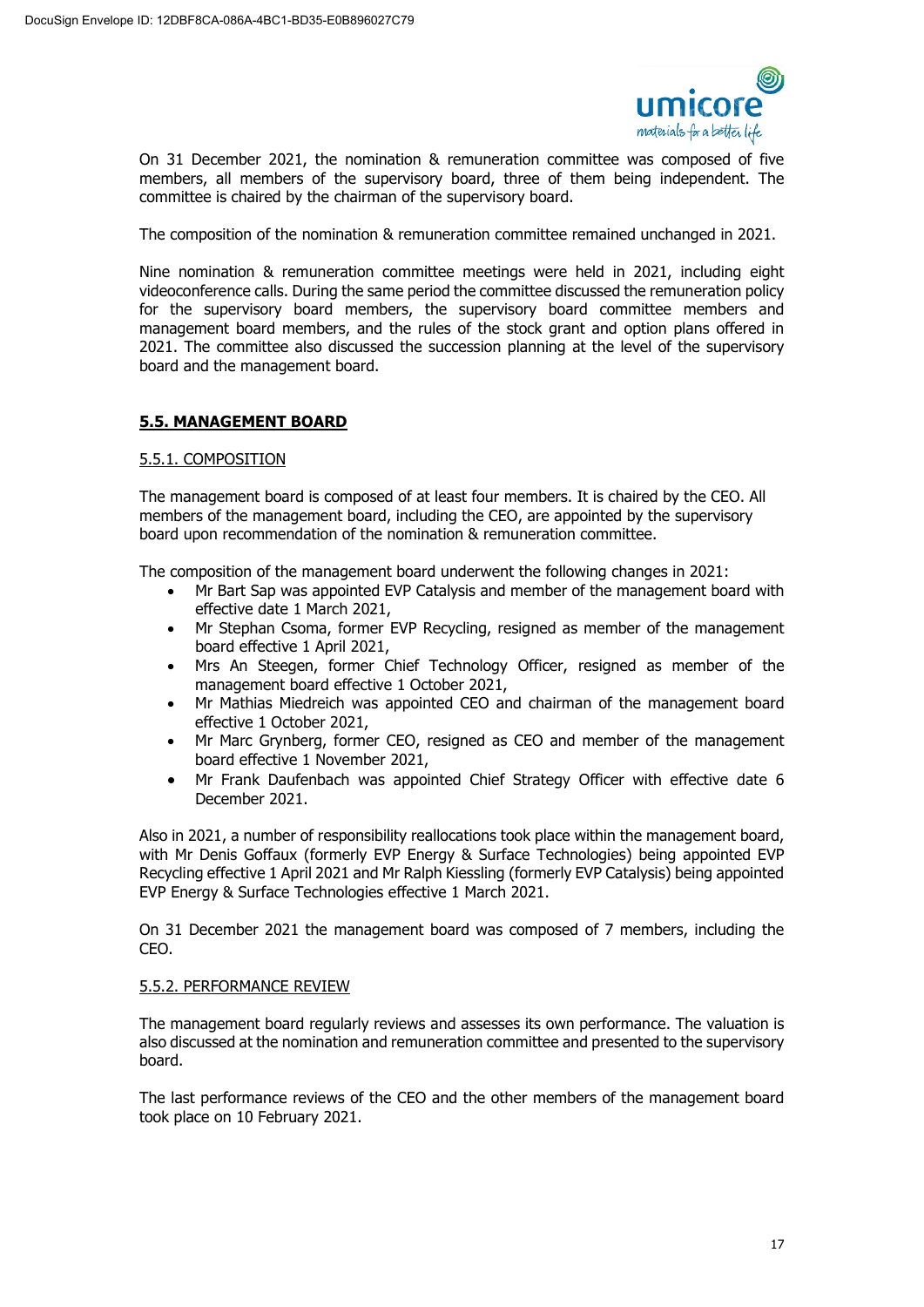

# **5.6. RELEVANT INFORMATION IN THE EVENT OF A TAKEOVER BID**

### 5.6.1. RESTRICTIONS ON TRANSFERRING SECURITIES

Umicore's articles of association do not impose any restriction on the transfer of shares or other securities.

The Company is furthermore not aware of any restrictions imposed by law except in the context of the market abuse legislation and of the lock-up requirements imposed on some share grants by the BCCA.

The options on Umicore shares as granted to the CEO, to the members of the management board and to designated Umicore employees in execution of various Umicore incentive programs may not be transferred inter vivos.

# 5.6.2. HOLDERS OF SECURITIES WITH SPECIAL CONTROL RIGHTS

There are no such holders.

### 5.6.3. VOTING RIGHT RESTRICTIONS

Umicore's articles of association do not contain any restriction on the exercise of voting rights by shareholders, providing the shareholders concerned are admitted to the shareholders' meeting and their rights are not suspended. The admission rules to shareholders' meetings are articulated in article 20 of the articles of association. Pursuant to article 7 of the articles of association, if a share is the subject of concurrent rights, the rights attached to these shares are suspended until one person is designated as owner vis-à-vis the Company.

To the supervisory board's best knowledge, none of the voting rights attached to the shares issued by the Company were suspended by law on 31 December 2021, save for the 5,200,995 shares held by the Company itself on that date (article 7:217 §1 of the BCCA).

### 5.6.4. EMPLOYEE STOCK PLANS WHERE THE CONTROL RIGHTS ARE NOT EXERCISED DIRECTLY BY THE EMPLOYEES

The Company has not issued such employee stock plans.

#### 5.6.5. SHAREHOLDERS' AGREEMENTS

To the supervisory board's best knowledge there are no shareholders' agreements which may result in restrictions on the transfer of securities and/or the exercise of voting rights.

#### 5.6.6. AMENDMENTS TO THE ARTICLES OF ASSOCIATION

Save for capital increases decided by the supervisory board within the limits of the authorized capital, only an extraordinary shareholders' meeting is authorized to amend Umicore's articles of association. A shareholders' meeting may only deliberate on amendments to the articles of association – including capital increases or reductions, mergers, de-mergers and a winding-up – if at least 50% of the subscribed capital is represented. If the above attendance quorum is not reached, a new extraordinary shareholders' meeting must be convened, which will deliberate regardless of the portion of the capital represented. As a general rule, amendments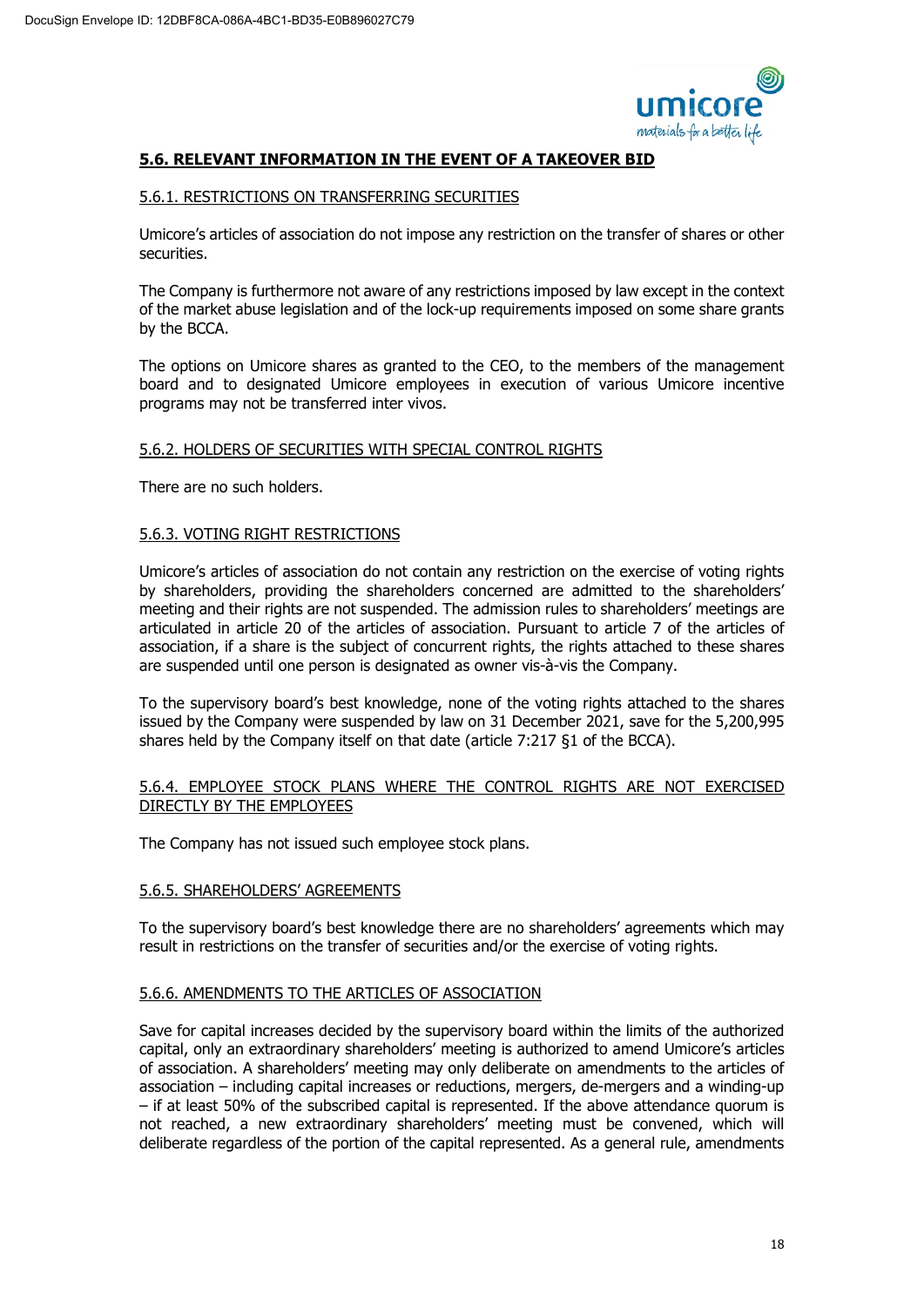

to the articles of association are only adopted if approved by 75% of the votes cast. The BCCA provides for more stringent majority requirements in specific instances, such as the modification of the corporate object or the company form.

The Company's articles of association were not amended in 2021.

### 5.6.7. AUTHORIZED CAPITAL – BUY-BACK OF SHARES

The Company's capital may be increased following a decision of the supervisory board within the limits of the so-called "*authorized capital*". The authorization must be granted by an extraordinary shareholders' meeting; it is limited in time and amount and is subject to specific justification and purpose requirements.

The extraordinary shareholders' meeting held on 26 April 2018 (resolutions published on 29 May 20[1](#page-18-0)8) renewed the authorization granted to the supervisory board<sup>1</sup> to increase the Company's share capital. The supervisory board is authorized to increase the capital in one or more times by a maximum amount of 55,000,000 EUR. The authorization will lapse on 28 May 2023 but it can be renewed.

Up until 31 December 2021, the supervisory board has once made use of its powers under the above authorized capital, i.e. when it resolved on 15 June 2020 to issue senior unsecured convertible bonds due 2025 for an aggregate principal amount of 500,000,000 EUR. These convertible bonds carry a zero-coupon and their initial conversion price amounts to 55.32 EUR per share. In connection with the issuance of these convertible bonds, the supervisory board resolved to disapply the preference subscription right of existing shareholders in accordance with articles 7:191 juncto 7:198 of the BCCA. The terms of the convertible bonds provide that the bonds can be converted in to new shares and/or existing shares; in case of new shares, they will be issued in the framework of the authorized capital. The above terms also provide for specific cases of early redemption at the option of the Company and/or the bondholders.

The exact amount to be allocated on the above authorized capital limit of 55,000,000 EUR will be determined, as the case may be, upon (full or partial) conversion of the convertible bonds into new shares.

Following a resolution of the extraordinary shareholders' meeting held on 26 April 2018, the Company is authorized to acquire own shares on a regulated market within a limit of 10% of the subscribed capital, at a price per share comprised between 4 EUR and 100 EUR and until 31 May 2022 (included). The same authorization was also granted to the Company's direct subsidiaries. The Company acquired 1,270,000 own shares in 2021 in implementation of the above authorization.

### 5.6.8. AGREEMENTS BETWEEN THE COMPANY AND ITS DIRECTORS OR EMPLOYEES PROVIDING FOR COMPENSATION IF THEY RESIGN, OR ARE MADE REDUNDANT WITHOUT VALID REASON, OR IF THEIR EMPLOYMENT CEASES BECAUSE OF A TAKE-OVER-BID

For a closed group of employees an individual agreement has been put in place, applicable in the event of a dismissal within 12 months after a change of control over the Company. As far as the members of the management board are concerned, reference is made to the remuneration policy.

<span id="page-18-0"></span> $<sup>1</sup>$  The authorization was originally granted to the former board of directors, but this authorization was automatically</sup> vested in the supervisory board following the adoption of the two-tier board structure by the extraordinary shareholders' meeting held on 30 April 2020.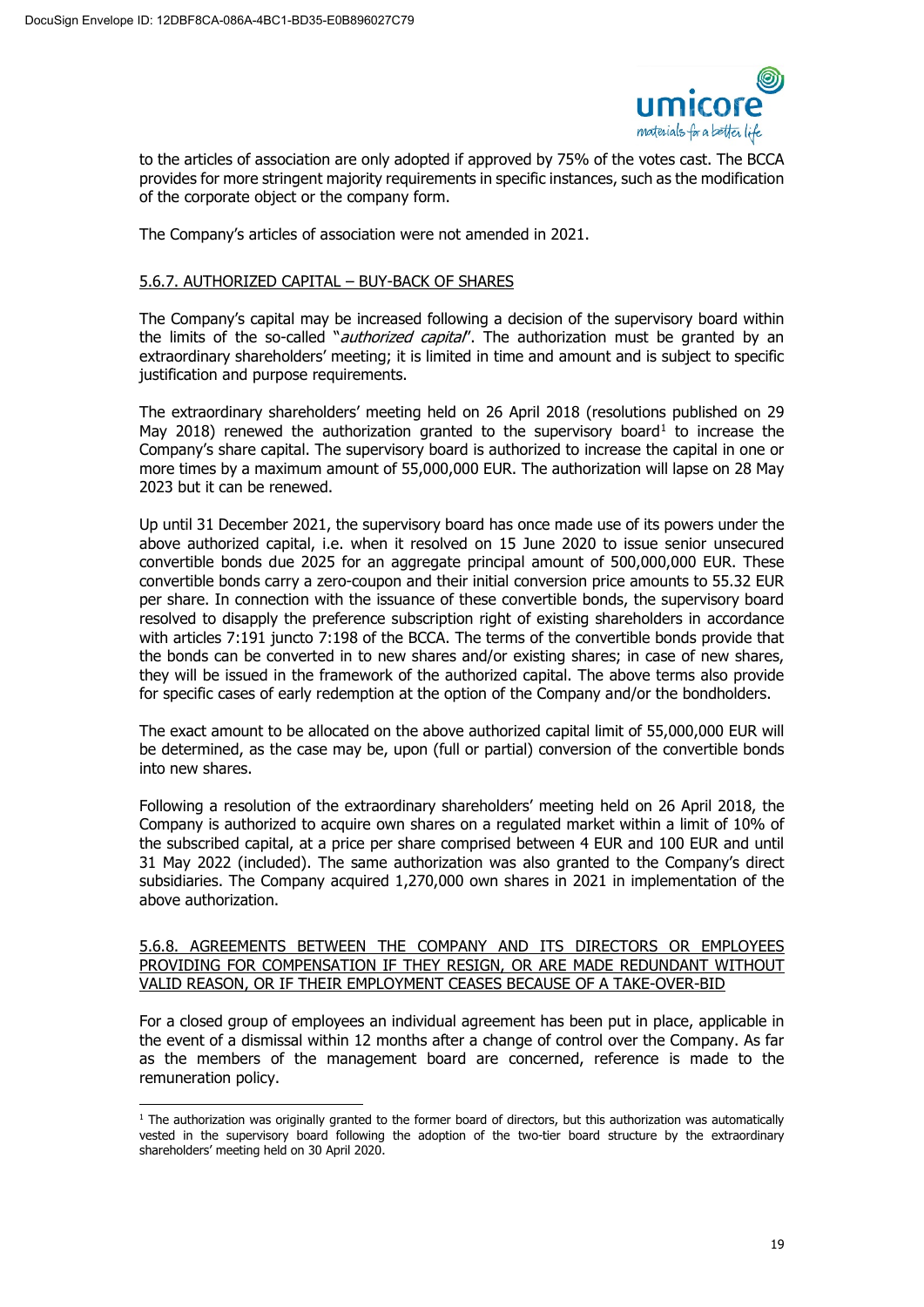

# **5.7. CONFLICTS OF INTERESTS (art. 7:115 through 7:117 BCCA)**

During 2021, no conflicts of interests or decisions/transactions as defined under articles 7:115 through 7:117 BCA were discerned at the level of the supervisory board or the management board.

# **5.8. STATUTORY AUDITOR**

Pursuant to the European Regulation 537/2014 of 16 April 2014 on specific requirements regarding statutory audit, as supplemented by the opinion of the Belgian public oversight body, PwC Bedrijfsrevisoren BV / PwC Reviseurs d'Entreprises SRL was no longer allowed to continue its statutory auditor mandate for Umicore beyond the audit of the fiscal year ending 31 December 2020, and it submitted its resignation for serious personal reasons with effective date 29 April 2021. As a consequence, the statutory audit mandate of PwC Bedrijfsrevisoren BV / PwC Reviseurs d'Entreprises SRL was terminated prematurely.

In light of the above, the annual shareholders' meeting held on 29 April 2021 appointed EY Bedrijfsrevisoren BV / EY Réviseurs d'Entreprises SRL, as new statutory auditor for a renewable period of 3 years. The statutory auditor is represented by Marnix Van Dooren & C° BV/SRL, itself represented by Mr Marnix Van Dooren, and Eef Naessens BV/SRL, itself represented by Mrs Eef Naessens for the exercise of this mandate.

The Umicore policy detailing the independence criteria for the statutory auditor may be requested from Umicore.

# **5.9. CODE OF CONDUCT**

Umicore operates a Code of Conduct for all its employees, representatives and supervisory or management board members. This Code of Conduct is fundamental to the task of creating and maintaining a relation of trust and professionalism with its main stakeholders namely its employees, commercial partners, shareholders, government authorities and the public.

The main purpose of Umicore's Code of Conduct is to ensure that all persons acting on behalf of Umicore carry out their activities in an ethical way and in accordance with the laws and regulations and with the standards Umicore sets through its present and future policies, guidelines and rules. The Code of Conduct contains a specific section on complaints and expressions of concern by employees and "whistle-blower" protection.

The Code of Conduct is published in Appendix 6 to the CG Charter.

# **5.10. MARKET MANIPULATION AND INSIDER TRADING**

Umicore's policy related to market abuse including insider trading is spelled out in the Umicore Dealing Code, which can be found under Appendix 7 to the CG Charter.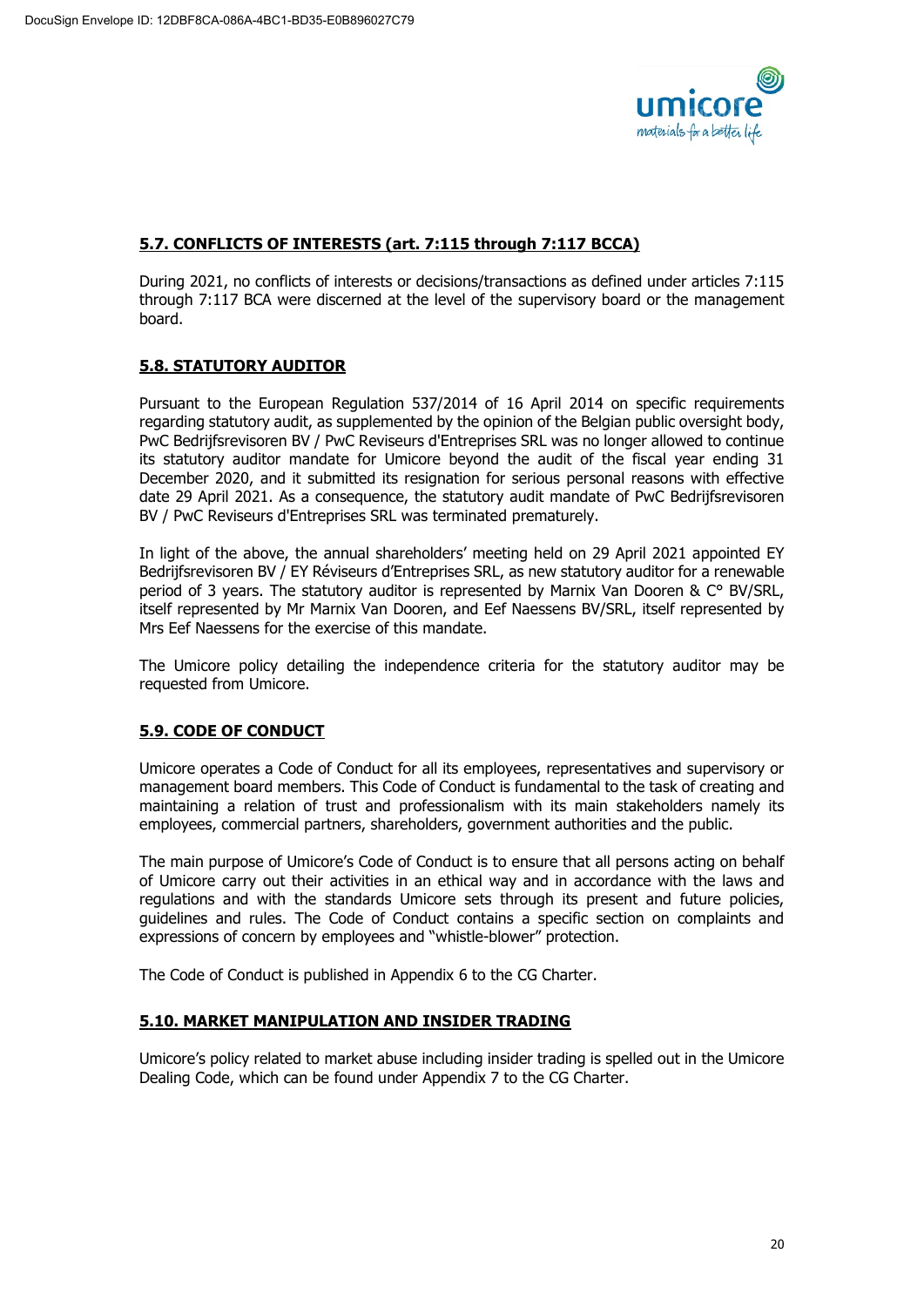

# **5.11. COMPLIANCE WITH THE CG CODE 2020**

During the financial year 2021, the Company has complied with all the provisions of the CG Code 2020, except those provisions which are deviated from, for the reasons explained hereunder in this corporate governance statement.

The sole provision of the CG Code deviated from in 2021, relates to the grant of stock options to the former CEO. As explained in the remuneration policy, which was approved by the shareholders' meeting held on 30 April 2020, the stock options granted to the former CEO vest immediately upon grant, as contractually agreed. This deviates from provision 7.11 of the CG Code 2020. However, even if they vest immediately, the options can only be exercised after three years, which is in line with the above provision 7.11.

# **5.12. REMUNERATION POLICY AND REMUNERATON REPORT**

# 5.12.1. REMUNERATION POLICY

The remuneration policy (the "**Policy**"), which outlines the remuneration principles for the members of Umicore's supervisory board and management board and is effective since 1 January 2020, was approved at Umicore's annual shareholders' meeting on 30 April 2020 with 82.07% of the votes cast (disregarding the abstention votes, as provided under Belgian company law). It is available on Umicore's website:

[https://www.umicore.com/en/investors/governance/documents/remuneration-policy/.](https://www.umicore.com/en/investors/governance/documents/remuneration-policy/)

On 26 November 2021 the nomination and remuneration committee presented a revised remuneration policy (the "**Proposed Policy**"), which was approved by the supervisory board on 9 December 2021. The Proposed Policy will be submitted to the annual shareholders' meeting on 28 April 2022. If approved, it will apply as of 1 January 2022.

The Proposed Policy provides objectives and remuneration with an increased focus on sustainable, profitable growth, combining financial and sustainability performance in full alignment with the "Let's go for zero" strategy. The review also responds to feedback received from shareholders and institutional investors and contributes to Umicore's efforts to increase disclosure.

For details on the main changes, see 'Remuneration policy as of 2022' at the end of the remuneration report.

# 5.12.2. REMUNERATION REPORT

# 5.12.2.1. Remuneration for the members of the supervisory board

The remuneration of the members of the supervisory board is in accordance with the Policy and unchanged versus the previous year.

# **Supervisory board**

- **Chairperson**: annual fixed fee:  $60,000$  EUR  $+ 5,000$  EUR per meeting attended  $+$ 2,000 Umicore shares + company car
- **Member:** annual fixed fee:  $27,000$  EUR +  $2,500$  EUR per meeting attended +  $1,000$ EUR per meeting attended in person (for foreign-based members)  $+ 1,000$  Umicore shares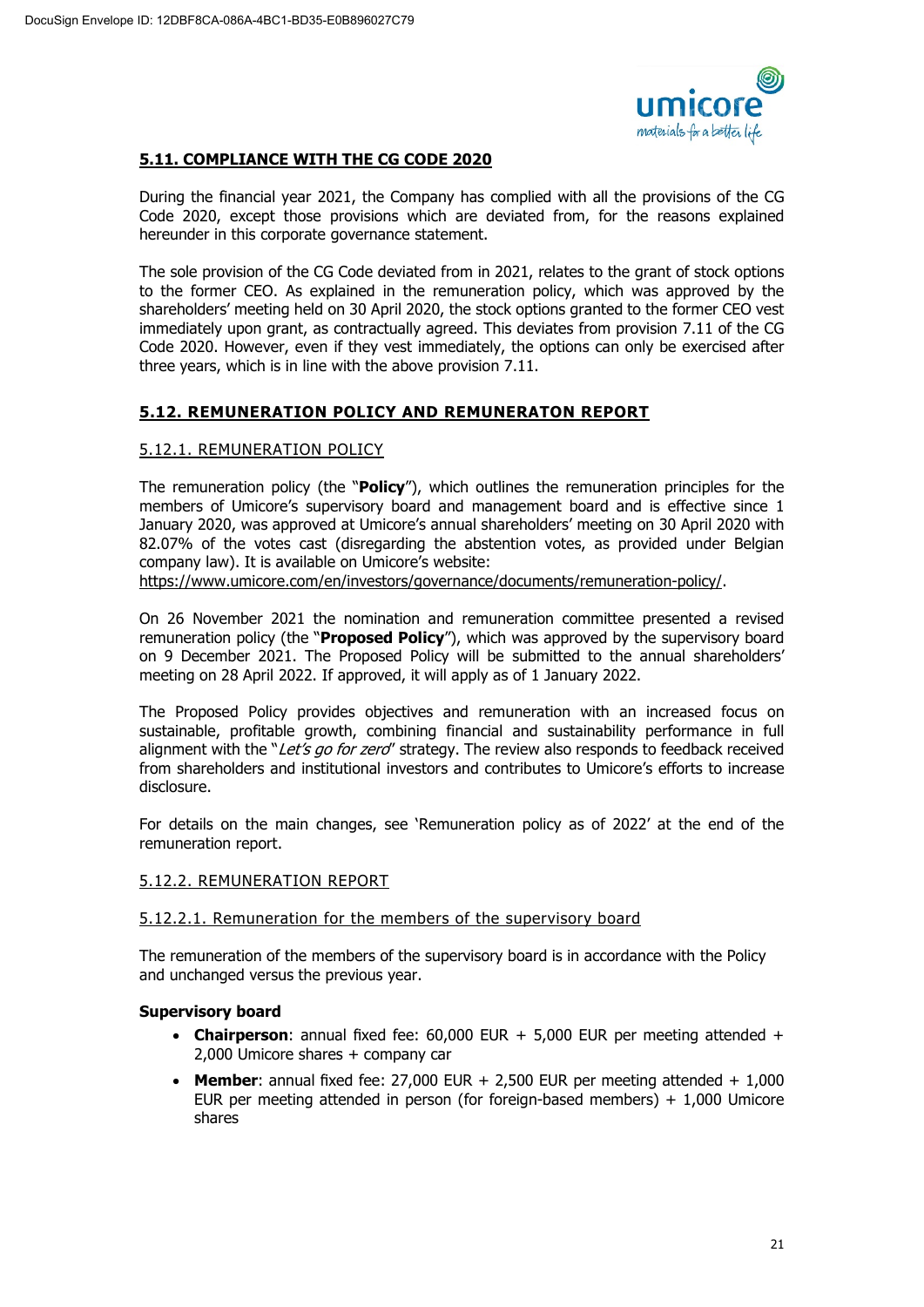

### **Audit committee**

- **Chairperson**: annual fixed fee: 10,000 EUR + 5,000 EUR per meeting attended
- **Member:** annual fixed fee:  $5,000$  EUR +  $3,000$  EUR per meeting attended +  $1,000$  EUR per meeting attended in person (for foreign-based members)

### **Nomination and remuneration committee**

- **Chairperson**: 5,000 EUR per meeting attended
- **Member:** 3,000 EUR per meeting attended + 1,000 EUR per meeting attended in person (for foreign-based members)

# **2021 Remuneration overview members of the supervisory board**

All components of the remuneration of the members of the supervisory board for the reported year are detailed in the table below.

| in $(\in)$                                          |                      |             |                     |                      |                   |                                                       |                |         |
|-----------------------------------------------------|----------------------|-------------|---------------------|----------------------|-------------------|-------------------------------------------------------|----------------|---------|
| <b>Name</b><br><b>Mandate</b>                       | <b>Start</b><br>date | End<br>date | <b>Fixed</b><br>Fee | <b>Shares</b><br>(1) | Attendance<br>Fee | Number of<br>meetings<br>attended<br>Online/In person | Other<br>(Car) | Total   |
| Leysen T.                                           |                      |             |                     |                      |                   |                                                       |                | 257.047 |
| Chairman of the supervisory board                   | 19/11/2008           |             | 60.000              | 99.440               | 50.000            | 8/2                                                   | 2.607          |         |
| Chairman of the nomination & remuneration committee | 19/11/2008           |             |                     |                      | 45.000            | 8/1                                                   |                |         |
| Armero M.                                           |                      |             |                     |                      |                   |                                                       |                | 131.720 |
| Member of the supervisory board                     | 30/04/2020           |             | 27,000              | 49.720               | 27,000            | 8/2                                                   |                |         |
| Member of the nomination & remuneration committee   | 9/12/2020            |             |                     |                      | 28,000            | 8/1                                                   |                |         |
| Behrendt B.                                         |                      |             |                     |                      |                   |                                                       |                | 68.708  |
| Member of the supervisory board                     | 29/4/2021            |             | 18.197              | 33.511               | 17,000            | 4/2                                                   |                |         |
| Ben-Zur L.                                          |                      |             |                     |                      |                   |                                                       |                | 32.512  |
| Member of the supervisory board                     | 25/04/2017           | 29/04/2021  | 8.803               | 16.209               | 7.500             | 3/0                                                   |                |         |
| Chombar F.                                          |                      |             |                     |                      |                   |                                                       |                | 128.720 |
| Member of the supervisory board                     | 26/04/2016           |             | 27,000              | 49.720               | 25,000            | 8/2                                                   |                |         |
| Member of the nomination & remuneration committee   | 26/04/2018           |             |                     |                      | 27,000            | 8/1                                                   |                |         |
| Debackere K.                                        |                      |             |                     |                      |                   |                                                       |                | 148.720 |
| Member of the supervisory board                     | 26/04/2018           |             | 27.000              | 49.720               | 25.000            | 8/2                                                   |                |         |
| Member of the audit Committee                       | 26/04/2018           |             | 5.000               |                      | 15,000            | 4/1                                                   |                |         |
| Member of the nomination & remuneration committee   | 9/12/2020            |             |                     |                      | 27,000            | 8/1                                                   |                |         |
| Garrett M.                                          |                      |             |                     |                      |                   |                                                       |                | 129.720 |
| Member of the supervisory board                     | 28/04/2015           |             | 27,000              | 49.720               | 26,000            | 9/1                                                   |                |         |
| Member of the nomination & remuneration committee   | 25/04/2017           |             |                     |                      | 27,000            | 9/0                                                   |                |         |
| Kolmsee I.                                          |                      |             |                     |                      |                   |                                                       |                | 139.720 |
| Member of the supervisory board                     | 26/04/2011           |             | 27,000              | 49.720               | 27,000            | 8/2                                                   |                |         |
| Chairman of the audit Committee                     | 28/04/2015           |             | 10,000              |                      | 26,000            | 4/1                                                   |                |         |
| Meurice E.                                          |                      |             |                     |                      |                   |                                                       |                | 103.720 |
| Member of the supervisory board                     | 28/05/2015           |             | 27,000              | 49.720               | 27,000            | 8/2                                                   |                |         |
| Raets L.                                            |                      |             |                     |                      |                   |                                                       |                | 121.720 |
| Member of the supervisory board                     | 25/04/2019           |             | 27.000              | 49.720               | 25.000            | 8/2                                                   |                |         |
| Member of the audit Committee                       | 25/04/2019           |             | 5,000               |                      | 15,000            | 4/1                                                   |                |         |

(1) The share grant relates to the services rendered in the reported year. The shares were granted on 14 May 2021 and were valued at the fair market value of the share at 49.72 EUR, equivalent to the lowest of the closing share price on the day before the delivery date and the average closing price of the last 30 calendar days before delivery date.

#### 5.12.2.2. Remuneration for the CE0 and the other members of the management board

The remuneration of Mr Marc Grynberg and the other members of the management board was reviewed by the supervisory board on 10 February 2021, on the basis of recommendations from the nomination and remuneration committee following a comparison survey with BEL20 and European peer companies.

The remuneration for Mr Grynberg and other members of the management board included in 2021 the following components: fixed remuneration, variable compensation, share-based compensation, pension plans and other benefits.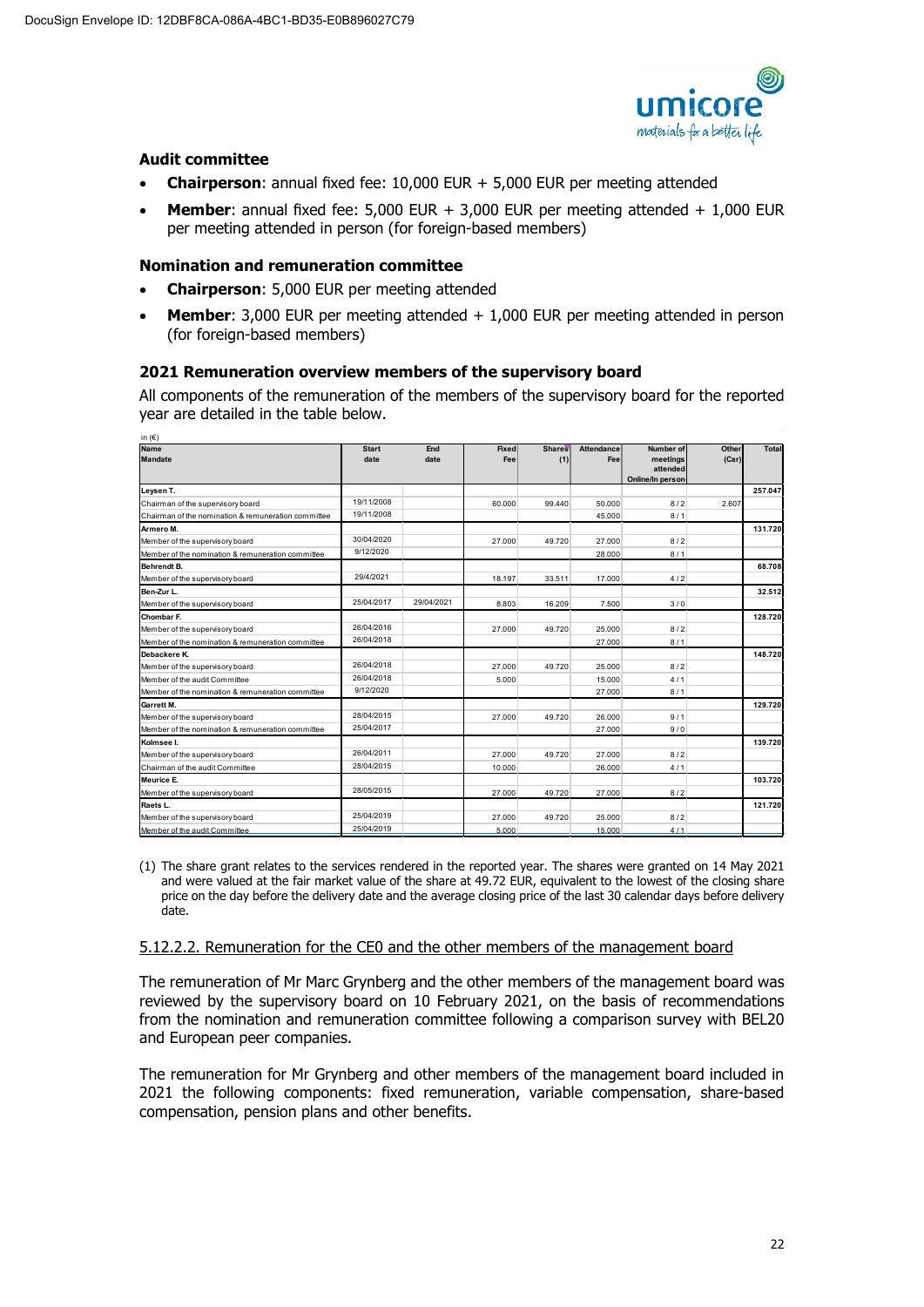

# **Remuneration former CEO (Mr Marc Grynberg)**

On proposal of the nomination and remuneration committee, the supervisory board of 10 February 2021 decided to maintain the annual fixed remuneration of Mr Grynberg at 720,000 EUR and the annual variable cash remuneration potential at 700,000 EUR.

80,000 stock options were granted for 2021 as part of the annual Umicore Incentive Stock Option Plan. In addition, the supervisory board of 15 February 2022 decided to grant 8,334 Umicore shares for services rendered in the reported year. These shares are subject to a 3 year lock-up and are not subject to forfeiture conditions.

Umicore and Mr Grynberg decided in mutual agreement to terminate the CEO contract with effect on 1 November 2021. In view of Mr Grynberg's long service within Umicore and within the mandate of CEO, the supervisory board decided, on proposal of the nomination and remuneration committee, to pay to Mr Grynberg an amount of 1,800,000 EUR gross.

All components of the remuneration earned by Mr Grynberg for the reported year are detailed in the table below.

# **Remuneration CEO (Mr Mathias Miedreich)**

On proposal of the nomination and remuneration committee, the supervisory board of 25 May 2021 decided to appoint Mr Mathias Miedreich as CEO. Mr Miedreich started the CEO mandate as of 1 October 2021.

The annual fixed remuneration of Mr Miedreich has been set at 1,000,000 EUR. The undeferred and deferred variable compensation plans for the year of performance 2021 were not applicable to Mr Miedreich. Mr Miedreich will participate in the short- and long-term variable compensation programs as of the year of reference 2022. The total variable remuneration target has been set at 1,200,000 EUR.

A sign-on fee of 1,000,000 EUR was paid in 2021 to cover the loss of unvested variable remuneration and equity awards Mr Miedreich faced when changing companies.

Mr Miedreich has been enrolled in the defined contribution plan, as in place for the other members of the management board joining as of 1 July 2018. He is in addition entitled to death-in-service and disability benefits and the usual benefits such as a company car, medical insurance and representation allowance. The company also pays for the tuition fees (secondary school) in Belgium.

The supervisory board of 15 February 2022 decided to grant 500 Umicore shares for services rendered in the reported year. These shares are subject to a 3 year lock-up and are not subject to forfeiture conditions.

All components of the remuneration earned by Mr Miedreich for the reported year are detailed in the table below.

# **Remuneration other members of the management board**

On proposal of the nomination and remuneration committee, the supervisory board of 10 February 2021 decided to maintain the fixed remuneration of each other member of the management board at 440,000 EUR. The annual variable cash remuneration potential increased from 380,000 EUR to 400,000 EUR. 30,000 stock options per person were offered in 2021 (prorated for Messrs Bart Sap and Stephan Csoma) as part of the annual Umicore Incentive Stock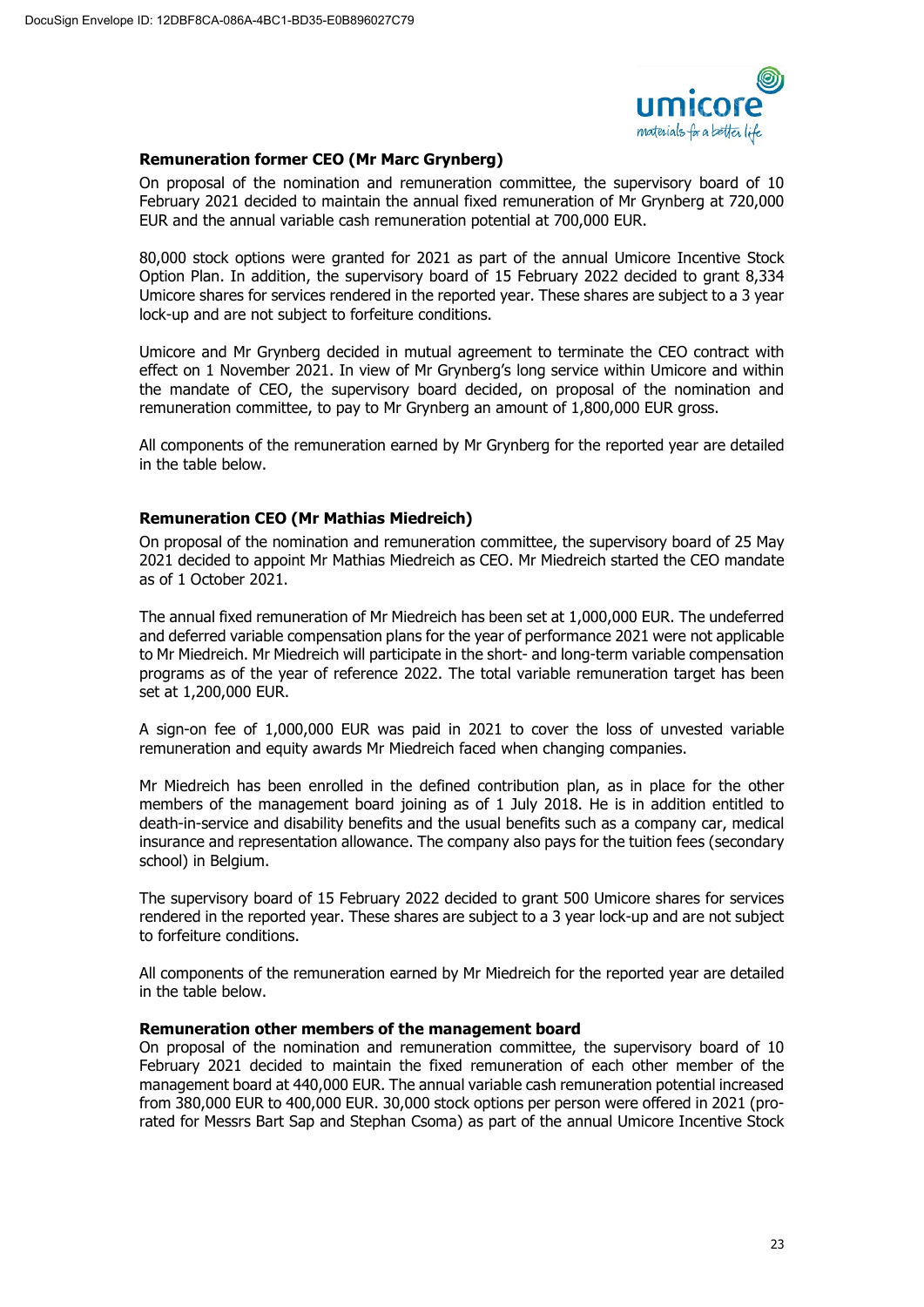in (€)



Option Plan. Mr Denis Goffaux received 10,000 additional stock options following his foreign assignment in South Korea.

On proposal of the nomination and remuneration committee, the supervisory board of 20 September 2021 decided to appoint Mr Frank Daufenbach as member of the management board, starting as of 6 December 2021. The annual fixed remuneration of Mr Daufenbach has been set at 440,000 EUR. The undeferred and deferred variable compensation plans for the year of performance 2021 were not applicable to Mr Daufenbach. Mr Daufenbach will participate in the short- and long-term variable compensation programs as of the year of reference 2022.

The supervisory board of 15 February 2022 decided to grant 7,000 Umicore shares per person for services rendered in the reported year (pro-rated for Messrs Stephan Csoma and Bart Sap, and Mrs. Steegen). Mr Daufenbach received 143 Umicore shares. These shares are subject to a 3 year lock-up and are not subject to forfeiture conditions.

All components of the remuneration earned by the other members of the management board for the reported year are detailed in the table below.

| .~<br>Name<br><b>Position</b> | <b>Mandate</b><br><b>Start date</b><br><b>End date</b> | <b>Fixed</b><br><b>Compens</b><br>ation | Undeferre<br>d<br>Variable<br>50% | <b>Deferred</b><br>Variable<br>50% | <b>Shares</b><br>(4) | <b>Stock</b><br><b>Options</b><br>(5) | Pension<br><b>Plans</b><br>(6) | Other<br>(7)      | <b>Total</b> | Ratio<br>fixed<br>(8) | Ratio<br>variable<br>(9) |
|-------------------------------|--------------------------------------------------------|-----------------------------------------|-----------------------------------|------------------------------------|----------------------|---------------------------------------|--------------------------------|-------------------|--------------|-----------------------|--------------------------|
|                               |                                                        | (1)                                     | (2)                               | (3)                                |                      |                                       |                                |                   |              |                       |                          |
| Grynberg M.                   | 19/11/2008                                             | 600.000                                 | 300.000                           | 448.000                            | 276.855              | 684.800                               |                                | 186.118 1.853.020 | 4.348.792    | 83%                   | 17%                      |
| CEO                           | 31/10/2021                                             |                                         |                                   |                                    |                      |                                       |                                |                   |              |                       |                          |
| Miedreich M.                  | 1/10/2021                                              | 250.000                                 | 0                                 | 0                                  | 16.610               | 0                                     |                                | 52.200 1.019.502  | 1.338.312    | 100%                  | 0%                       |
| CEO                           |                                                        |                                         |                                   |                                    |                      |                                       |                                |                   |              |                       |                          |
| Csoma S.                      | 01/11/2012                                             | 110.000                                 | 45.000                            | 243.200                            | 58.135               | 0                                     | 35.979                         | 12.733            | 505.047      | 43%                   | 57%                      |
| <b>EVP</b>                    | 31/03/2021                                             |                                         |                                   |                                    |                      |                                       |                                |                   |              |                       |                          |
| Daufenbach D.                 | 6/12/2021                                              | 31.884                                  | $\Omega$                          | $\mathbf 0$                        | 4.750                | 0                                     | 6.657                          | 452               | 43.744       | 100%                  | 0%                       |
| <b>EVP</b>                    |                                                        |                                         |                                   |                                    |                      |                                       |                                |                   |              |                       |                          |
| Goffaux D.                    | 01/07/2010                                             | 440.000                                 | 140.000                           | 243.200                            | 236.787              | 342.400                               | 130.780                        | 74.385            | 1.607.551    | 76%                   | 24%                      |
| <b>EVP</b>                    |                                                        |                                         |                                   |                                    |                      |                                       |                                |                   |              |                       |                          |
| Kiessling R.                  | 01/02/2019                                             | 440.000                                 | 190.000                           | 222.933                            | 234.412              | 256.800                               | 91.872                         | 73.594            | 1.509.611    | 73%                   | 27%                      |
| <b>EVP</b>                    |                                                        |                                         |                                   |                                    |                      |                                       |                                |                   |              |                       |                          |
| Nolens G.                     | 01/07/2015                                             | 440.000                                 | 170.000                           | 243.200                            | 232.540              | 256.800                               | 139.396                        | 17.684            | 1.499.620    | 72%                   | 28%                      |
| <b>EVP</b>                    |                                                        |                                         |                                   |                                    |                      |                                       |                                |                   |              |                       |                          |
| Platteeuw F.                  | 01/11/2012                                             | 440.000                                 | 190.000                           | 243.200                            | 232.540              | 256.800                               | 140.284                        | 24.279            | 1.527.103    | 72%                   | 28%                      |
| <b>CFO</b>                    |                                                        |                                         |                                   |                                    |                      |                                       |                                |                   |              |                       |                          |
| Sap B.                        | 01/3/2021                                              | 366.667                                 | 158.333                           | 0                                  | 193.805              | 214.000                               | 76.560                         | 5.806             | 1.015.171    | 84%                   | 16%                      |
| <b>EVP</b>                    |                                                        |                                         |                                   |                                    |                      |                                       |                                |                   |              |                       |                          |
| Steegen A.                    | 01/10/2018                                             | 330.000                                 | 112.500                           | 243.200                            | 174,405              | 256.800                               | 68.904                         | 17.622            | 1.203.431    | 70%                   | 30%                      |
| <b>EVP</b>                    | 30/09/2021                                             |                                         |                                   |                                    |                      |                                       |                                |                   |              |                       |                          |
| Reymondet P.                  | 01/08/2003                                             |                                         |                                   | 20.267                             |                      |                                       |                                |                   | 20.267       | 0%                    | 100%                     |
| <b>EVP</b>                    | 31/01/2019                                             |                                         |                                   |                                    |                      |                                       |                                |                   |              |                       |                          |

### **Remuneration members of the management board – Overview 2021**

(1) The fixed compensation includes the fixed remunerations from Umicore entities.

(2) The undeferred variable has been determined in accordance with the Policy and relates to the reported year 2021. The pay-out was done in 2022 in cash.

(3) The deferred variable relates to the reference year 2019 and takes into account, over the years 2019-2020-2021, an average ROCE of 15.6%, resulting in a pay-out of 81% of the 2019 deferred target, and a compounded average EBIT growth% of 23.7%, resulting in a pay-out of 47% of the 2019 deferred target . The pay-out was done in 2022 in cash, except for Messrs Grynberg, Goffaux and Sap and Mrs. Nolens (for 50%), who received the variable in the form of shares.

(4) The share grant relates to the services rendered in the reported year 2021 in the mandate of member of the management board. The shares were granted on 16 February 2022 and were valued at the fair market value of the share at 33.22 EUR, equivalent to the lowest of the closing share price on the day before the delivery date and the average closing price of the last 30 calendar days before delivery date. For German and Korean tax purposes,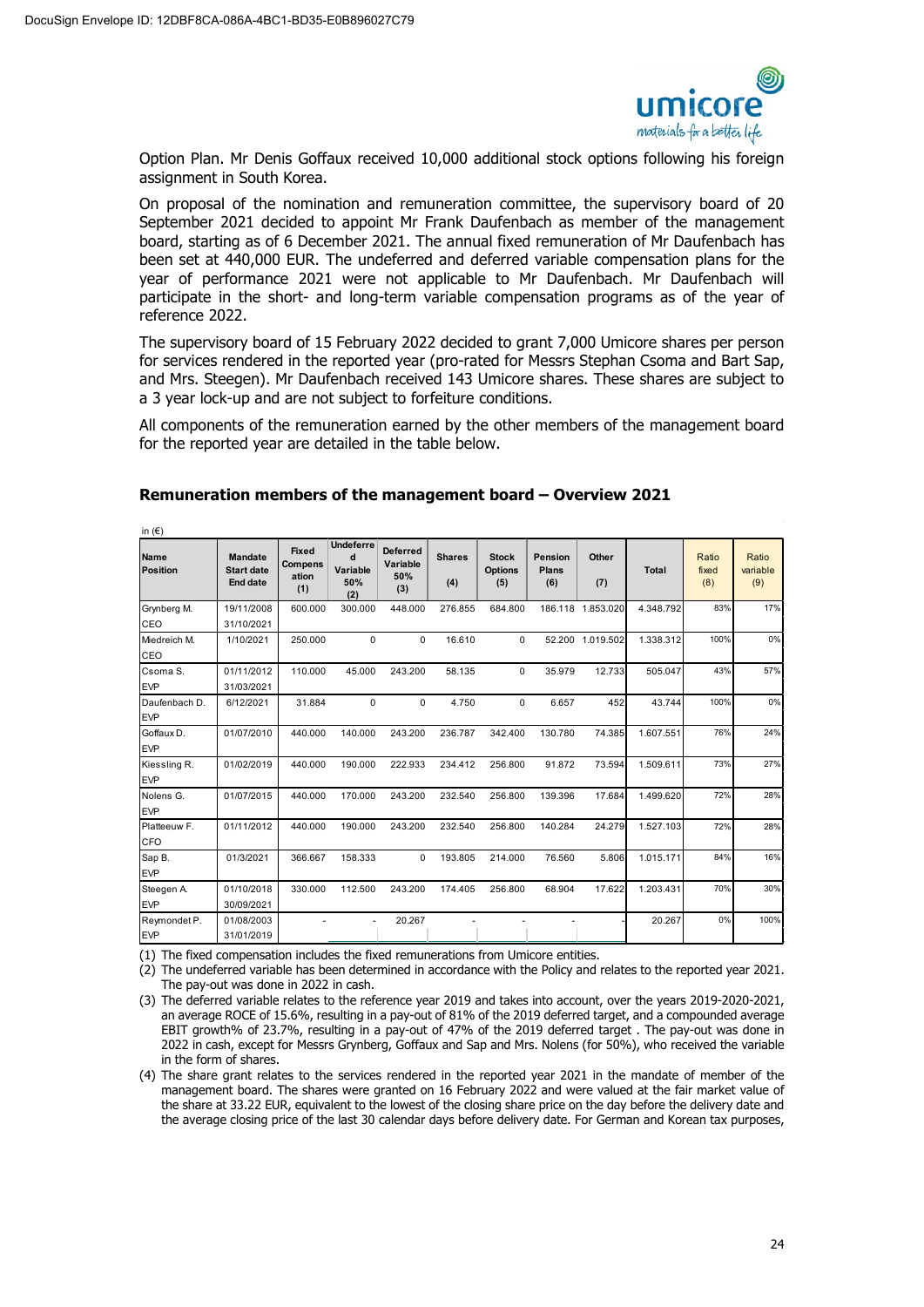

the shares were valued at respectively 33.54 EUR (lowest market quotation of the shares on the delivery date), 35.50 EUR (the closing share price on the delivery date).

(5) The stock option grant relates to the services rendered in the reported year 2021 in the mandate of member of the management board. The stock options were granted on 11 February 2021 and were valued at a notional value of 8.56 EUR per option according to the Black & Scholes formula. Mr Csoma did not accept the 2021 stock options offer.

See table below for all stock option transactions in the course of the reported year.

- (6) Includes DC and DB contributions (service cost).
- $(7)$  Includes the representation allowance, benefit in kind company car, insurance benefits and additional benefits for Mr Goffaux following his foreign assignment in South Korea (housing, mobility premium, medical insurance), and for Mr Kiessling for his frequent and extensive presence in Asia (mobility premium). It also includes the long service recognition premium for Mr Grynberg and the payment of the sign-on fee and tuition fees for Mr Miedreich.
- $(8)$   $(1)+(4)+(5)+(6)+(7)/Total$  remuneration
- (9) (2)+(3)/Total remuneration

#### 5.12.2.3. Comparative information on the change of remuneration – pay ratio

Below table provides an overview on the annual change of remuneration for the CEO, the other members of the management board (in aggregate), the mandates within the supervisory board and the committees, the average employee remuneration on a full-time equivalent basis and the performance of the Company. Incomplete years of remuneration due to a start or end of the mandate in the course of the reference year, have been adjusted to an annual base. The number of shares in the table represents for all years the number of shares taken into account the share split of 16 October 2017.

The average employee remuneration relates to Umicore (Belgium), in accordance with applicable legal provisions.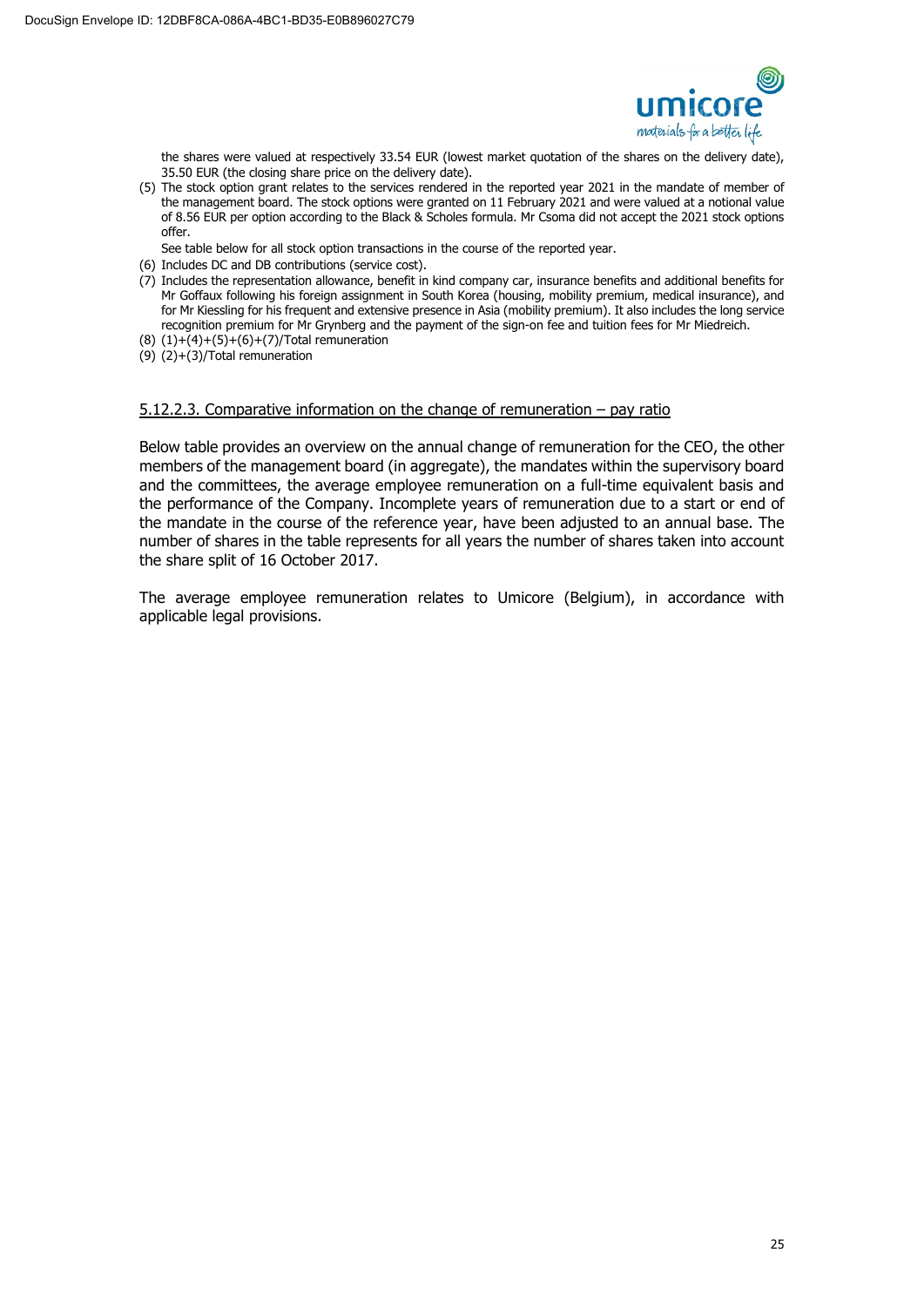

| <b>Annual Change</b>                                                             |                             | 2017                     | 2018              | 2019              | 2020<br><b>VS</b>        | 2021                     | <b>Comments</b> |
|----------------------------------------------------------------------------------|-----------------------------|--------------------------|-------------------|-------------------|--------------------------|--------------------------|-----------------|
|                                                                                  |                             | <b>VS</b><br>2016        | <b>VS</b><br>2017 | <b>VS</b><br>2018 | 2019                     | <b>VS</b><br>2020        |                 |
| Remuneration management board                                                    | Type of remuneration        |                          |                   |                   |                          |                          |                 |
|                                                                                  | Fixed                       | 3,0%                     | 2,9%              | 0,0%              | 2,9%                     | 0,0%                     |                 |
|                                                                                  | Variable                    | 27,0%                    | $-24,8%$          | $-5,6%$           | 37,9%                    | 57,7%                    |                 |
| CEO                                                                              | Number of shares            | 0,0%                     | 0.0%              | $-3,8%$           | 0,0%                     | 0,0%                     |                 |
|                                                                                  | Number of options           | 0,0%                     | 0.0%              | $-6,7%$           | 0.0%                     | $-31,4%$                 |                 |
|                                                                                  | Pension + other             | 4,8%                     | 1,1%              | 8,2%              | 13,0%                    | 6,7%                     | (1)             |
|                                                                                  | Fixed                       | 2,5%                     | 3,3%              | 0,4%              | 4,5%                     | 0,0%                     |                 |
|                                                                                  | Variable                    | 31,1%                    | $-28,0%$          | 18,3%             | 10,6%                    | 58,2%                    |                 |
| Members of the management board<br>(excl. CEO)                                   | Number of shares            | 0,0%                     | 0.0%              | $-5,4%$           | 0,0%                     | $-0.9%$                  |                 |
|                                                                                  | Number of options           | 0.0%                     | 0.0%              | $-14,3%$          | 5,6%                     | 0.0%                     |                 |
|                                                                                  | Pension + other             | $-7,4%$                  | $-2,3%$           | 1,9%              | 13,8%                    | $-6,1%$                  |                 |
| Remuneration supervisory board                                                   | <b>Type of remuneration</b> |                          |                   |                   |                          |                          |                 |
|                                                                                  | Fixed                       | 0,0%                     | 50,0%             | 0,0%              | 0,0%                     | 0,0%                     |                 |
| Chairman<br>supervisory board                                                    | Attendance fee/meeting      | 0.0%                     | 0,0%              | 0.0%              | 0,0%                     | 0,0%                     |                 |
|                                                                                  | Number of shares            | 0.0%                     | 0.0%              | 0,0%              | 0,0%                     | 0,0%                     |                 |
|                                                                                  | Fixed                       | 0,0%                     | 0.0%              | 0,0%              | 0,0%                     | 0.0%                     |                 |
| audit committee                                                                  | Attendance fee/meeting      | 0,0%                     | 0.0%              | 0,0%              | 0,0%                     | 0,0%                     |                 |
|                                                                                  | Number of shares            | $\overline{\phantom{a}}$ | $\blacksquare$    | $\blacksquare$    | $\overline{\phantom{a}}$ | $\overline{\phantom{a}}$ |                 |
|                                                                                  | Fixed                       | $\overline{\phantom{a}}$ | ÷                 | ÷                 | ÷,                       | $\overline{\phantom{a}}$ |                 |
|                                                                                  | Attendance fee/meeting      | 0,0%                     | $0.0\%$           | 0.0%              | 0.0%                     | 0,0%                     |                 |
| nomination & remuneration committee                                              | Number of shares            | $\bar{a}$                | $\mathbf{r}$      | $\blacksquare$    | $\overline{a}$           | $\overline{a}$           |                 |
|                                                                                  | Fixed                       | 35,0%                    | 0.0%              | 0,0%              | 0,0%                     | 0,0%                     |                 |
| Chairman<br>Chairman<br>Member<br>supervisory board<br>Member<br>audit committee | Attendance fee/meeting      | 0,0%                     | 0,0%              | 0.0%              | 0,0%                     | 0.0%                     |                 |
|                                                                                  | Number of shares            | 0,0%                     | 0,0%              | 0,0%              | 0,0%                     | 0.0%                     |                 |
|                                                                                  | Fixed                       | 0.0%                     | 0,0%              | 0.0%              | 0,0%                     | 0.0%                     |                 |
|                                                                                  | Attendance fee/meeting      | 0.0%                     | 0.0%              | 0,0%              | 0,0%                     | 0,0%                     |                 |
|                                                                                  | Number of shares            |                          |                   |                   |                          |                          |                 |
|                                                                                  | Fixed                       |                          |                   |                   |                          | ÷,                       |                 |
| Member<br>nomination & remuneration committee                                    | Attendance fee/meeting      | 0,0%                     | 0,0%              | 0.0%              | 0,0%                     | 0,0%                     |                 |
|                                                                                  | Number of shares            |                          |                   |                   |                          |                          |                 |
| Average employee remuneration on a full time equivalent basis                    |                             |                          |                   |                   |                          |                          |                 |
| % change versus previous year                                                    |                             | 5,1%                     | 3,6%              | 3,7%              | 2.7%                     | 7,5%                     |                 |
| Company's performance                                                            |                             | 2017                     | 2018              | 2019              | 2020                     | 2021                     |                 |
| <b>ROCE</b>                                                                      |                             | 15,1%                    | 15,4%             | 12,6%             | 12,1%                    | 22,2%                    |                 |
| <b>EBIT M€</b>                                                                   |                             | 410                      | 514               | 509               | 536                      | 971                      |                 |
| % ROCE change versus previous year                                               |                             | 3,4%                     | 2,0%              | $-18,2%$          | $-4,0%$                  | 83,5%                    |                 |
| % EBIT change versus previous year                                               |                             | 16.8%                    | 25.4%             | $-1.0%$           | 5.4%                     | 81.1%                    |                 |

(1) The long service recognition premium not included for this comparison.

The pay ratio 2021 between the highest and lowest pay level at Umicore (Belgium) was equal to 57. The ratio takes into account the total remuneration on a full-time equivalent basis, including fixed, variable and share-based remuneration, other incentive premiums, plans and benefits. Exceptional payments are excluded from the calculation.

5.12.2.4. Share and share option ownership and transactions 2021

#### **Management board share option transactions 2021**

The below table provides an overview of the number of stock options granted for the services rendered in 2021 in the mandate of member of the management board, the number of stock options exercised and expired in the course of the reported year, as well as the main provisions of the outstanding stock option plans.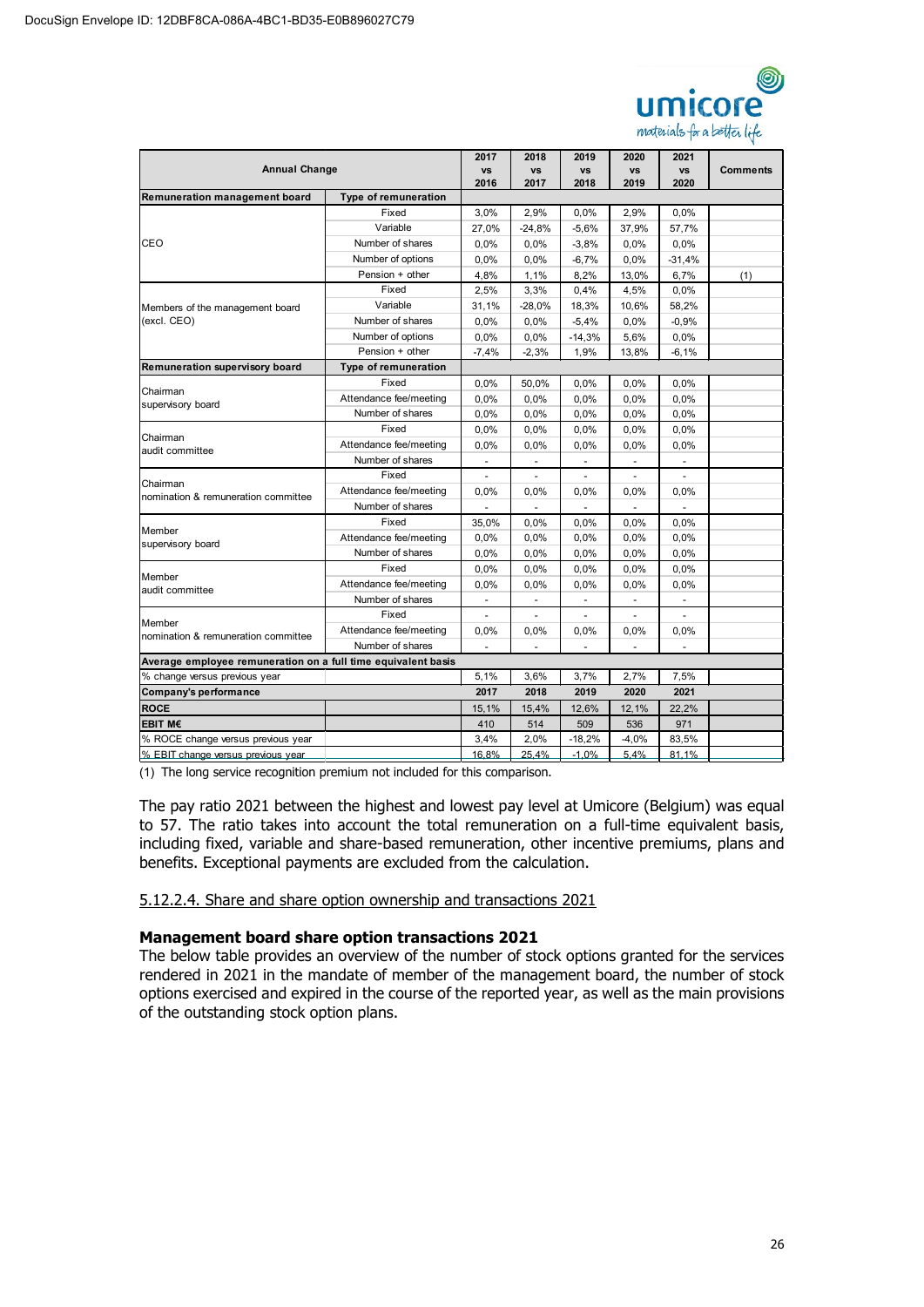

| Transactions in the reported year 2021                                                                                                    |                           |                            |                                                       |              |                                  |  |
|-------------------------------------------------------------------------------------------------------------------------------------------|---------------------------|----------------------------|-------------------------------------------------------|--------------|----------------------------------|--|
| <b>Name</b><br><b>Position</b>                                                                                                            | <b>Options</b><br>Granted |                            | <b>Options</b><br><b>Exercised</b>                    |              | <b>Options</b><br><b>Expired</b> |  |
| Grynberg M.                                                                                                                               | <b>ISOP 2021</b>          | 80.000                     | <b>ISOP 2015</b>                                      | 75.000       | 0                                |  |
| CEO<br>(1)                                                                                                                                |                           |                            | <b>ISOP 2016</b>                                      | 150.000      |                                  |  |
|                                                                                                                                           |                           |                            | <b>ISOP 2017</b>                                      | 150.000      |                                  |  |
| Miedreich M.                                                                                                                              | <b>ISOP 2021</b>          | 0                          |                                                       |              | $\overline{a}$                   |  |
| CEO<br>(2)                                                                                                                                |                           |                            |                                                       |              |                                  |  |
| Csoma S.                                                                                                                                  | <b>ISOP 2021</b>          | 0                          | <b>ISOP 2017</b>                                      | 35.000       | $\mathbf 0$                      |  |
| <b>EVP</b><br>(3)                                                                                                                         |                           |                            |                                                       |              |                                  |  |
| Daufenbach F.                                                                                                                             | <b>ISOP 2021</b>          | 0                          |                                                       |              |                                  |  |
| EVP<br>(4)                                                                                                                                |                           |                            |                                                       |              |                                  |  |
| Goffaux D.                                                                                                                                | <b>ISOP 2021</b>          | 40.000                     | <b>ISOP 2016</b>                                      | 35.000       | 0                                |  |
| EVP                                                                                                                                       |                           |                            | <b>ISOP 2017</b>                                      | 35.000       |                                  |  |
|                                                                                                                                           |                           |                            | <b>ISOP 2018</b>                                      | 35.000       |                                  |  |
| Kiessling R.                                                                                                                              | <b>ISOP 2021</b>          | 30.000                     | <b>ISOP 2017</b>                                      | 12.000       | $\mathbf 0$                      |  |
| <b>EVP</b>                                                                                                                                |                           |                            |                                                       |              |                                  |  |
| Nolens G.                                                                                                                                 | <b>ISOP 2021</b>          | 30.000                     | <b>ISOP 2014</b>                                      | 12.000       | $\mathbf 0$                      |  |
| EVP                                                                                                                                       |                           |                            | <b>ISOP 2015</b>                                      | 12.000       |                                  |  |
|                                                                                                                                           |                           |                            | <b>ISOP 2016</b>                                      | 35.000       |                                  |  |
|                                                                                                                                           |                           |                            | <b>ISOP 2017</b>                                      | 35.000       |                                  |  |
| Platteeuw F.                                                                                                                              | <b>ISOP 2021</b>          | 30.000                     |                                                       |              | $\mathbf 0$                      |  |
| <b>CFO</b>                                                                                                                                |                           |                            |                                                       |              |                                  |  |
| Sap B.                                                                                                                                    | <b>ISOP 2021</b>          | 27.000                     | <b>ISOP 2018</b>                                      | 9.000        | 0                                |  |
| <b>EVP</b><br>(5)                                                                                                                         |                           |                            |                                                       |              |                                  |  |
| Steegen A.                                                                                                                                | <b>ISOP 2021</b>          | 30.000                     |                                                       |              | $\mathbf 0$                      |  |
| <b>EVP</b><br>(6)                                                                                                                         |                           |                            |                                                       |              |                                  |  |
|                                                                                                                                           |                           |                            | Main provisions of the outstanding stock option plans |              |                                  |  |
| <b>ISOP Plan</b>                                                                                                                          | Grant<br>Date             | <b>Exercise</b><br>Price * |                                                       | <b>Start</b> | <b>Exercise window</b><br>End    |  |
| 2021                                                                                                                                      | 11/02/2021                | 47,080                     |                                                       |              | 11/02/2024 - 10/02/2028          |  |
| 2020                                                                                                                                      | 10/02/2020                | 42,050                     |                                                       |              | 10/02/2023 - 09/02/2027          |  |
| 2019                                                                                                                                      | 11/02/2019                | 34,080                     |                                                       |              | 01/03/2022 - 10/02/2026          |  |
| 2018                                                                                                                                      | 09/02/2018                | 40,900                     |                                                       |              | 01/03/2021 - 08/02/2025          |  |
| 2017                                                                                                                                      | 13/02/2017                | 25,500                     |                                                       |              | 01/03/2020 - 12/02/2024          |  |
| 2016                                                                                                                                      | 05/02/2016                | 16,632                     |                                                       |              | 01/03/2019 - 04/02/2023          |  |
| 2015                                                                                                                                      | 09/02/2015                | 17,289                     |                                                       |              | 01/03/2018 - 08/02/2022          |  |
| (1) till 31/10/2021<br>(2) as of 01/10/2021<br>(3) till 31/03/2021<br>(4) as of 06/12/2021<br>(5) as of 01/03/2021<br>(6) till 30/09/2021 |                           |                            |                                                       |              |                                  |  |

Details of all options exercised and other share-related transactions can be found on the FSMA website.

#### **Management board share grant 2021**

The below table provides an overview of the number of shares granted in 2021 for the services rendered in 2020 in the mandate of member of the management board. The shares were granted on 11 February 2021 and were valued at the fair market value of the share at 47.08 EUR, equivalent to the lowest of the closing share price on the day before the delivery date and the average closing price of the last 30 calendar days before delivery date. For German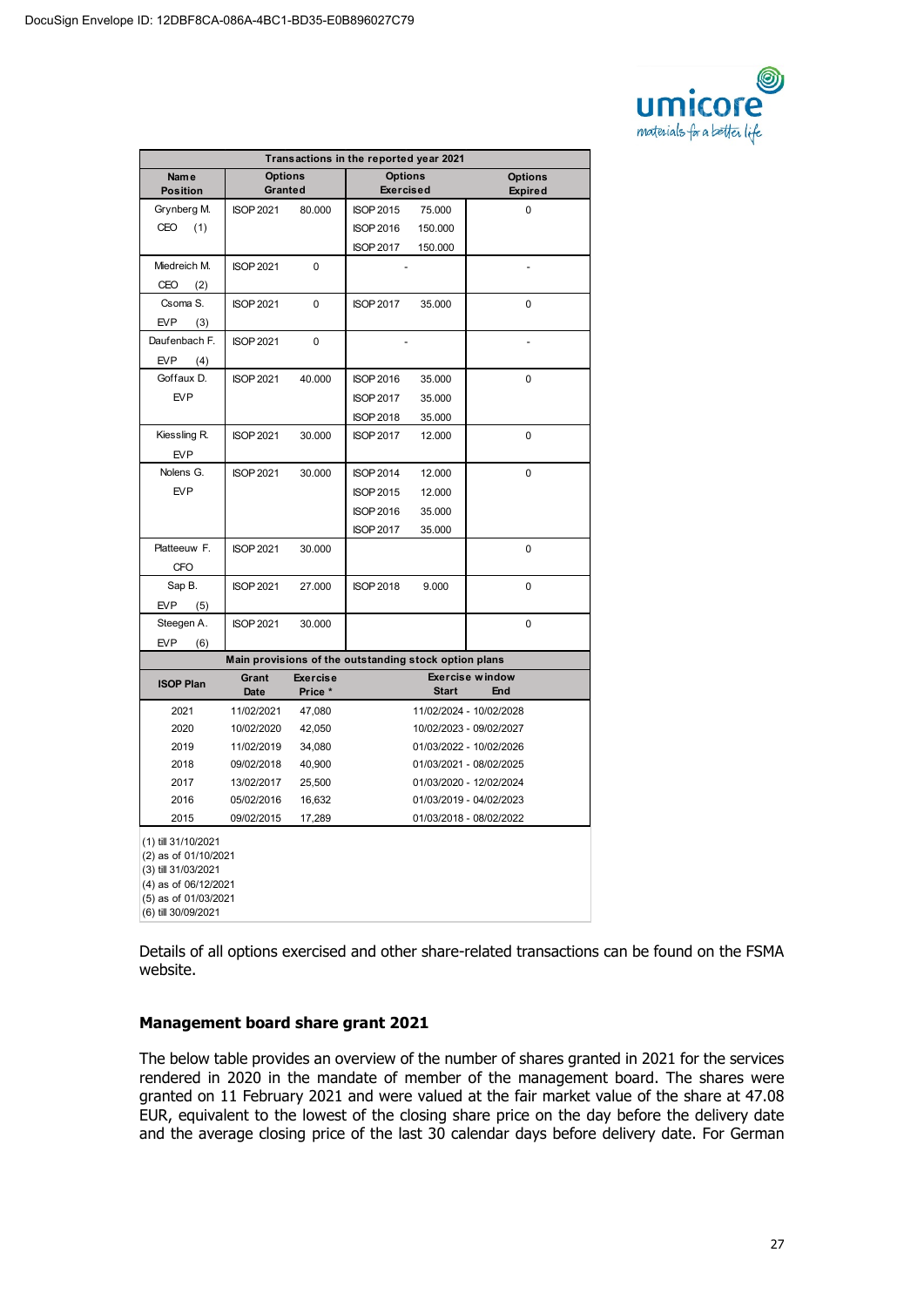

and Korean tax purposes, the shares were valued at respectively 47.09 EUR, 48.00 EUR. The shares are subject to a 3 year lock-up until 10 February 2024 included, and are not subject to forfeiture conditions.

| <b>Name</b><br><b>Position</b> | <b>Number of shares</b><br>received in 2021 | <b>Comment</b> |
|--------------------------------|---------------------------------------------|----------------|
| Grynberg M.                    | 10.000                                      |                |
| CEO<br>(1)                     |                                             |                |
| Csoma S.                       | 7.000                                       |                |
| <b>EVP</b><br>(2)              |                                             |                |
| Goffaux D.                     | 7.000                                       |                |
| <b>EVP</b>                     |                                             |                |
| Kiessling R.                   | 7.000                                       |                |
| <b>EVP</b>                     |                                             |                |
| Nolens G.                      | 7.000                                       |                |
| <b>EVP</b>                     |                                             |                |
| Platteeuw F.                   | 7.000                                       |                |
| <b>CFO</b>                     |                                             |                |
| Steegen A.                     | 7.000                                       |                |
| <b>EVP</b><br>(3)              |                                             |                |

(1) till 31/10/2021 (2) till 31/03/2021

 $(3)$  till 30/09/2021

As per the Policy, the CEO is required to build up, within 3 years from the date of appointment, and to retain minimum 30,000 Umicore shares throughout his tenure. This requirement is also applicable to the other members of the management board, in respect of a minimum of 15,000 shares.

On 31 December 2021 the members of the management board reached this minimum shareholder requirement, with exception of Messrs Miedreich, Daufenbach, Kiessling and Sap, being still in the 3 years' time frame to build up the required minimum.

The members of the management board collectively held a total number of 212,747 shares on 31 December 2021.

# **Supervisory board share grant 2021**

The below table provides an overview of the number of shares granted in 2021 to the members of the supervisory board for the services rendered in 2021. The shares were granted on 14 May 2021 and were valued at the fair market value of the share at 49.72 EUR, equivalent to the lowest of the closing share price on the day before the delivery date and the average closing price of the last 30 calendar days before delivery date. The shares have to be held until at least one year after the member leaves the supervisory board and until at least three years after the delivery date.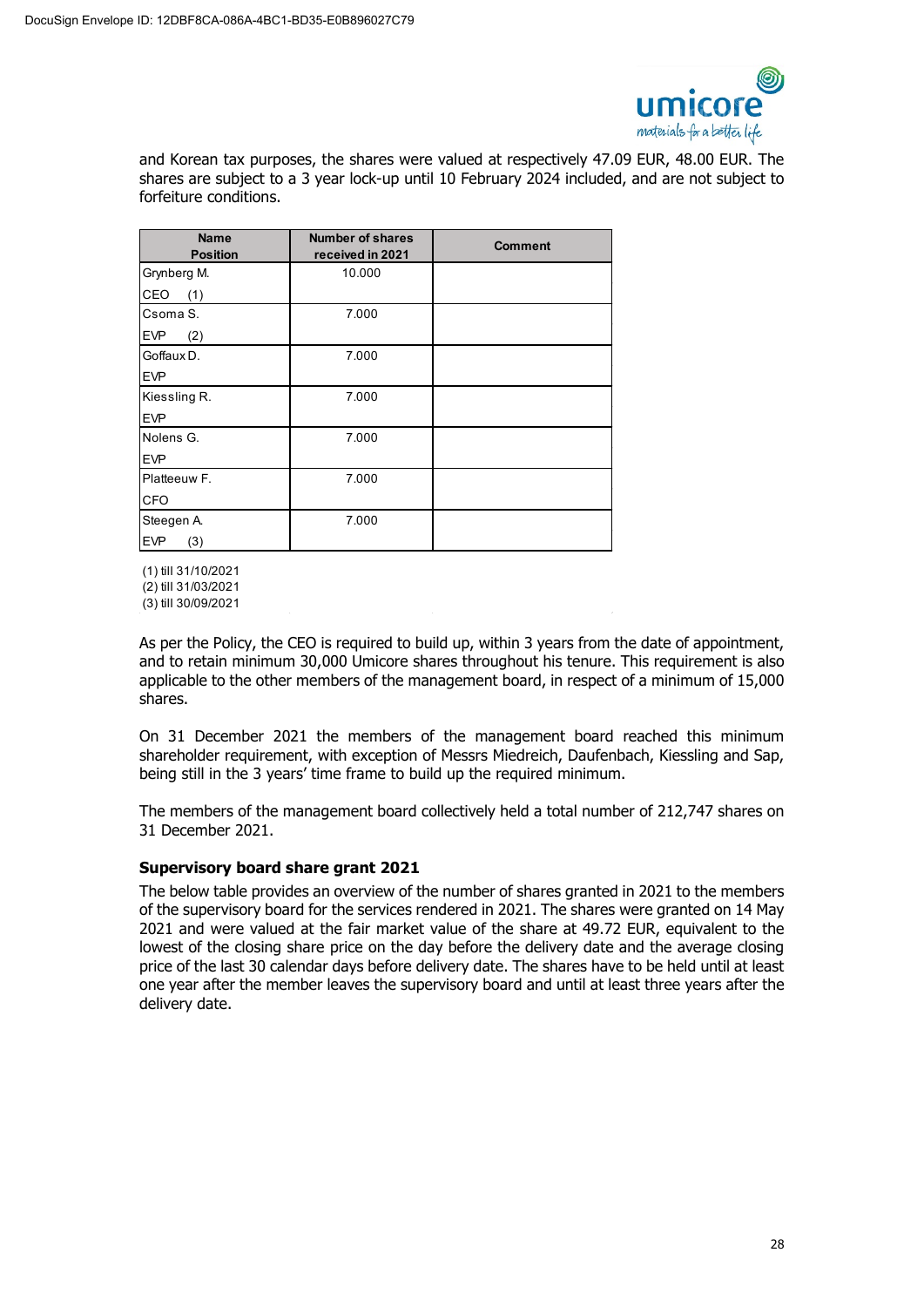

| <b>Name</b><br><b>Mandate in the</b><br>supervisory board | <b>Shares held by serving</b><br>members on 31 Dec<br>2021 | Number of<br>shares<br>received<br>in 2021 | <b>Comment</b>                    |
|-----------------------------------------------------------|------------------------------------------------------------|--------------------------------------------|-----------------------------------|
| Leysen T.                                                 | 814.000                                                    | 2.000                                      |                                   |
| Chairman                                                  |                                                            |                                            |                                   |
| Armero M.                                                 | 1.669                                                      | 1.000                                      |                                   |
| Member                                                    |                                                            |                                            |                                   |
| Behrendt B.                                               | 674                                                        |                                            | 674 Pro rata the services in 2021 |
| Member                                                    |                                                            |                                            | as of 29/04/2021                  |
| Ben-Zur L.                                                |                                                            |                                            | 326 Pro rata the services in 2021 |
| Member until 29/04/2021                                   |                                                            |                                            | until 29/04/2021                  |
| Chombar F.                                                | 5.684                                                      | 1.000                                      |                                   |
| Member                                                    |                                                            |                                            |                                   |
| Debackere K.                                              | 3.684                                                      | 1.000                                      |                                   |
| Member                                                    |                                                            |                                            |                                   |
| Garrett M.                                                | 15.386                                                     | 1.000                                      |                                   |
| Member                                                    |                                                            |                                            |                                   |
| Kolmsee I.                                                | 9.610                                                      | 1.000                                      |                                   |
| Member                                                    |                                                            |                                            |                                   |
| Meurice E.                                                | 6.666                                                      | 1.000                                      |                                   |
| Member                                                    |                                                            |                                            |                                   |
| Raets L.                                                  | 2.000                                                      | 1.000                                      |                                   |
| Member                                                    |                                                            |                                            |                                   |

The members of the supervisory board collectively held a total number of 859,373 shares on 31 December 2021.

# 5.12.2.5. Approval of the 2020 remuneration report

The 2020 remuneration report was approved by the shareholders' meeting with a majority of 81.49% of the votes cast (disregarding the abstention votes, as provided under Belgian company law).

# 5.12.2.6. Remuneration policy as of 2022

The Policy has been revised as part of the review of the overall company strategy. The purpose of the changes, as reflected in the Proposed Policy, is to ensure Umicore's remuneration structure and policy are both in line with current international remuneration trends and that they reward fairly and responsibly with a clear link to sustainable performance and the delivery of long-term value.

The Proposed Policy also responds to feedback received from shareholders and institutional investors and contributes to Umicore's efforts to increase disclosure, in particular around our performance goals in relation to variable pay.

For the establishment of the Proposed Policy, the nomination and remuneration committee has taken market benchmarks into consideration with the aim to offer a well-balanced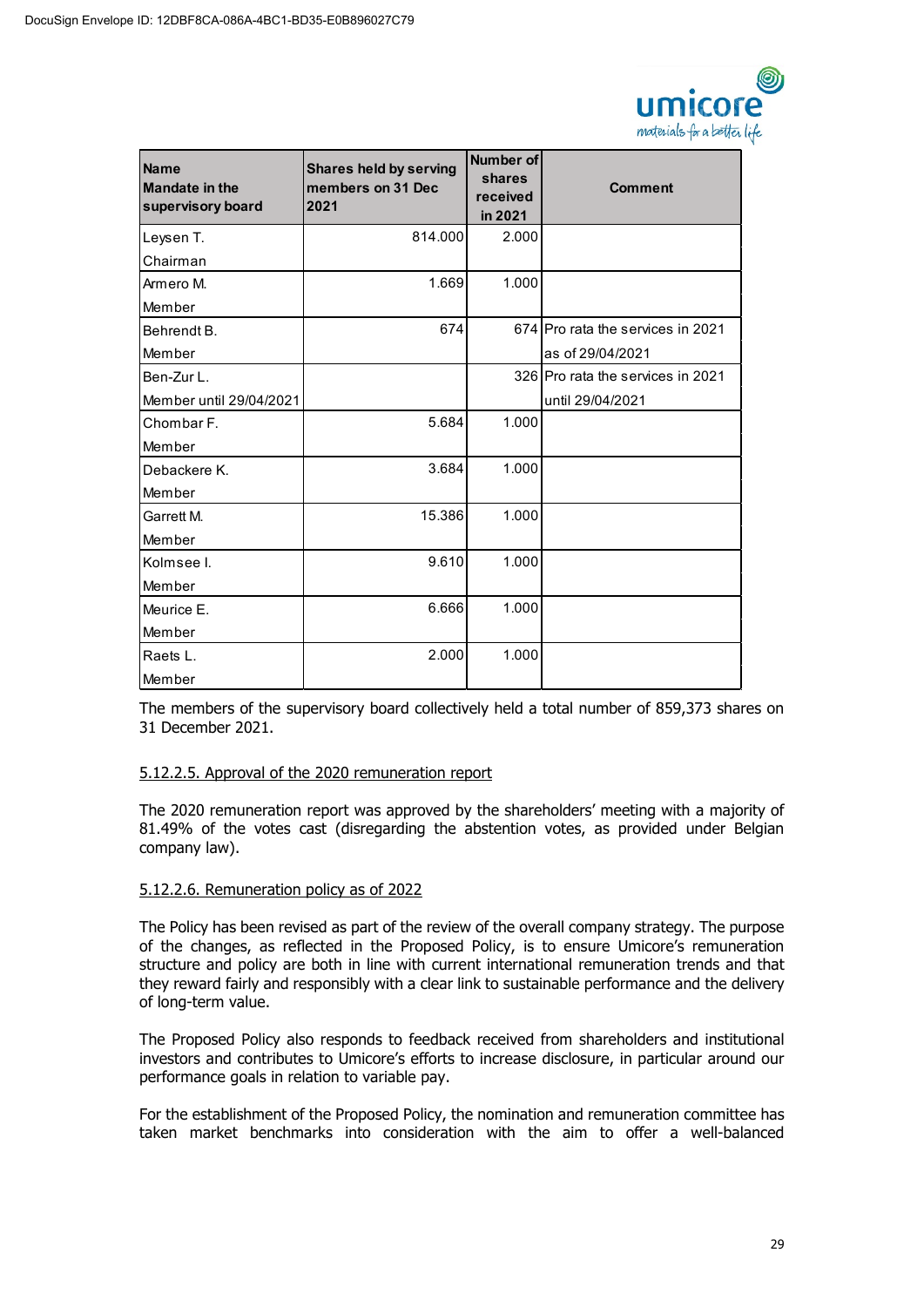

remuneration, tailored specifically to its market segments and scale, ensuring that Umicore can attract, motivate and retain the right talent for the management and supervisory board.

The proposed changes relate to the remuneration of the members of the management board:

- Revised short- and long-term variable remuneration plans, adding next to revised financial goals also sustainability objectives in alignment with Umicore's "Let's go for zero" strategy.
- Replacement of the current deferred cash compensation plan with a Performance Share Unit Plan (PSU plan) for the long-term variable remuneration.
- Reduced number of unconditional share awards, redistributed over increased variable remuneration and fixed annual fee. A pay mix with a higher portion of variable remuneration reinforces the link between reward and sustainable performance.
- Increased timescale of shareholding build-up from 3 to 5 years.
- Possibility to grant a sign-on fee for external recruitment to cover the loss of unvested variable remuneration and equity awards faced by the individual when changing companies.

The Proposed Policy will be submitted to Umicore's annual shareholders' meeting on 28 April 2022, and if approved, will apply as of 1 January 2022, further strengthening alignment to Umicore's strategic objectives and driving strong sustainable performance.

# **Alignment to strategic objectives**

The short- and long-term variable programs have been redesigned to further strengthen high performance to achieve Umicore's strategic objectives, delivering sustained superior shareholder value and contributing to a cleaner and healthier world. Including stretched and achievable targets in the variable remuneration demonstrates Umicore's commitment to achieve meaningful progress against the "Let's go for zero" goals and to enhance sustainable long-term value creation.





The proposed short-term variable compensation plan shifts from fully individual and discretionary to a balanced and specified remuneration:

- Group financial performance objectives are split evenly between the quality of the financial results (ROCE) and company growth (Actual adjusted EBITDA versus targeted adjusted EBITDA at like-for-like precious metal prices).
- Group sustainability performance objectives are split between diversity (zero inequality), health and safety (zero harm), in line with Umicore's "Let's go for zero" strategy.
- Individual performance objectives are based on financial performance, progress against business and sustainability strategic objectives (tied to economic performance, value chain and ESG goals) and adherence to the Umicore values.

See below table for more details on the 2022 performance objectives.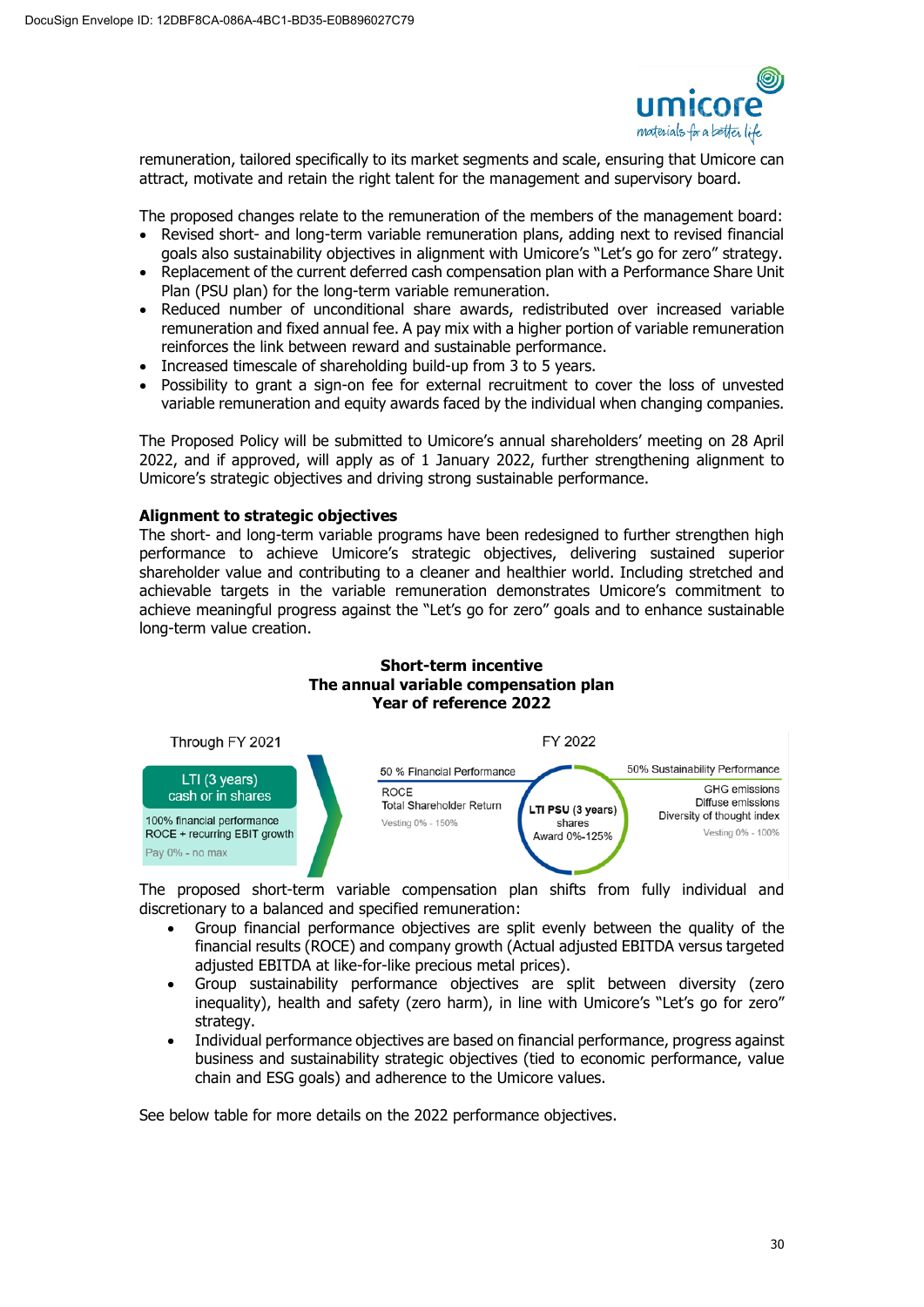

#### **Long-term incentive Performance Share Unit plan (PSU) Year of reference 2022**



The proposed PSU plan replaces the cash deferred variable program, and moves from 100% ROCE and EBIT to balanced financial and ESG targets:

- Group financial performance objectives are split evenly between average ROCE and Total Shareholder Return versus a peer group. The peer group is composed of Air Liquide, Albemarle, Aurubis, BASF, Boliden, Clariant, Croda, Johnson Matthey, LG Energy Solution, Linde, Samsung SDI, Solvay. The supervisory board will review the peer group from time to time to ensure it is as relevant as possible.
- Group sustainability performance objectives are in line with Umicore's "Let's go for zero" strategy and relate to climate, health & safety and diversity. A Diversity of Thought Index has been designed at the level of senior management and focuses on how Umicore is moving the needle in terms of demographic and cognitive diversity through 3 pillars, gender diversity, international diversity and diversity of experience.

See below table for more details on the 2022 performance objectives

Key features of the PSU plan:

- The performance period is three years.
- The PSUs are granted conditionally and vest after three years from the date of grant, depending on the achievement of the pre-set performance goals.
- A service condition applies for the members of the management board joining as of 1 April 2021.

|                                                    | Weight | 2022 Target<br>Award %                                                                                                          | <b>Treshold</b><br>Award %                                          | Maximum<br>Award %             |  |
|----------------------------------------------------|--------|---------------------------------------------------------------------------------------------------------------------------------|---------------------------------------------------------------------|--------------------------------|--|
| Annual Variable compensation plan (1y performance) |        |                                                                                                                                 |                                                                     |                                |  |
| <b>ROCE</b>                                        | 15%    | 12.5%<br>100% aw ard                                                                                                            | 7.5%<br>0% aw ard                                                   | 17.5%<br>150% aw ard           |  |
| Adiusted EBITDA                                    | 15%    | Defined by the supervisory board*                                                                                               | 95%<br>50% aw ard<br>(Below 95%, 0% award)                          | 105%<br>150% aw ard            |  |
| Process Safety Event Frequency Rate                | 5%     | Reduction of 10% by 2022 versus 2021<br>+ the absence of process safety events<br>w ith material environmental or health impact | 90%<br>0% aw ard                                                    | 100%<br>100% aw ard            |  |
| Total Recordable Injury Rate (TRIR)                | 10%    | Reduction of 5% by 2022 versus 2021                                                                                             | 90%<br>0% aw ard                                                    | 100%<br>100% aw ard            |  |
| Recruitment of w omen managers                     | 5%     | 35% recruited                                                                                                                   | 30% recruited<br>0% aw ard                                          | 35% recruited<br>100% aw ard   |  |
| Individual performance                             | 50%    | Defined yearly<br>0% aw ard                                                                                                     |                                                                     | 120% aw ard                    |  |
|                                                    |        |                                                                                                                                 |                                                                     |                                |  |
| Performance Share Unit Plan (3y performance)       |        |                                                                                                                                 |                                                                     |                                |  |
| <b>ROCE</b>                                        | 25%    | 12.5%<br>100% aw ard                                                                                                            | 7.5%<br>0% aw ard                                                   | 17.5%<br>150% aw ard           |  |
| Total Shareholder Return (TSR)                     | 25%    | Ranked in top 50% of 12 peers                                                                                                   | Sixth place<br>25% aw ard<br>(Ranked outside the Top 50%, 0% award) | First place<br>150% aw ard     |  |
|                                                    | 25%    | Scope 1+2: Reduction of 6.2%<br>by 2024 versus 2019<br>Scope 3: Submit scope 3 target to SBTi                                   | 90%<br>0% aw ard<br>Not reached                                     | 100%<br>100% aw ard<br>Reached |  |
| <b>GHG</b> emissions                               |        | by the end of June 2022 for validation                                                                                          | 0% aw ard                                                           | 100% aw ard                    |  |
| Diffuse emissions                                  | 12.50% | Reduction of 14.7% lead/38.8 % arsenic<br>by 2024 versus 2021                                                                   | 90%<br>0% aw ard                                                    | 100%<br>100% aw ard            |  |
| Diversity of thought index                         | 12.50% | Increase of 12% by 2024<br>versus 2021                                                                                          | 90%<br>0% aw ard                                                    | 100%<br>100% aw ard            |  |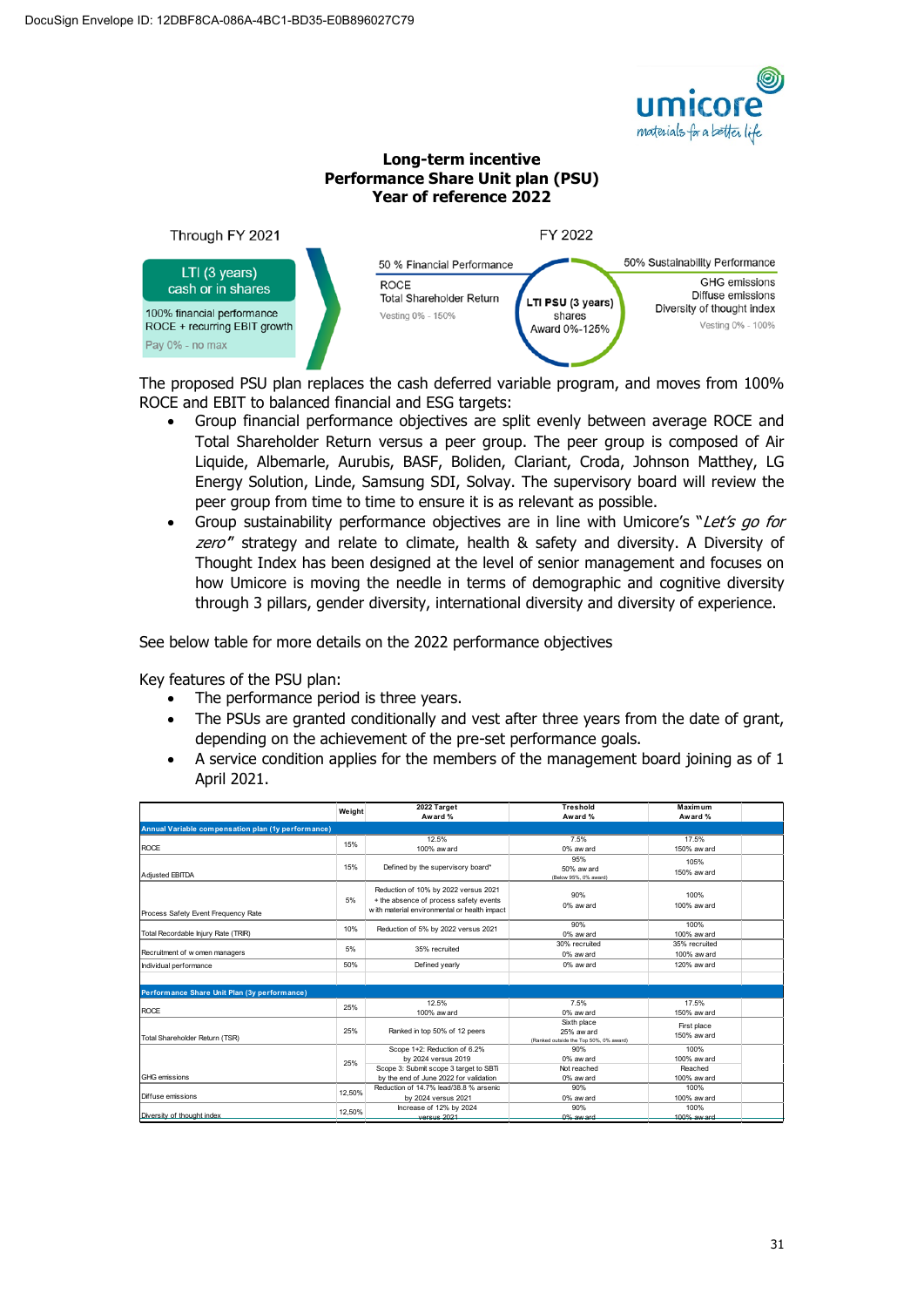

\*Umicore does not disclose the adjusted EBITDA target which is commercially sensitive information.

### **Driving strong sustainable performance**

The number of unconditional share awards will reduce as of the year of performance 2022 and will be redistributed over increased variable remuneration and fixed annual fee. The remuneration composition for the CEO shifts from 80% fixed and 20% variable (former CEO pay mix) to 60% fixed and 40% variable, and for the members of the management board from 70% fixed and 30% variable to 60% fixed and 40% variable. The total variable remuneration consists of 35% sustainability objectives, 40% financial objectives and 25% individual. This revised pay mix with a higher portion of variable remuneration reinforces the link between reward and strong sustainable performance.

# **5.13. RISK MANAGEMENT AND INTERNAL CONTROL**

Each business unit operates in an environment that carries specific growth expectations and differing degrees of market and technological uncertainty that could impact strategic objectives. As such, the primary source of risk and opportunity identification lies within the business units and each business unit is responsible for the mitigation of its own risks. Mitigating actions are systematically reported corresponding to the respective strategic objectives and identified risks.

Under the auspices of the management board, specific corporate departments are also tasked with managing and mitigating certain risks and with ensuring that adequate systems are in place to address them. These risks cover Group-wide elements that extend beyond t he purview of individual business units, (e.g., financial, strategic, social, reputational, climate and environmental-related risks and opportunities) in the short, medium or longer term, The audit committee of the Supervisory Board reviews all financial and non-financial risks of the Company.

# 5.13.1. OUR INTERNAL CONTROL SYSTEM

Internal control mechanisms exist throughout Umicore to provide management with reasonable assurance of our ability to achieve our objectives. They cover:

- effectiveness and efficiency of operations,
- reliability of financial processes and reporting,
- compliance with laws and regulations,
- mitigation of errors and fraud risks.

Umicore adopted the COSO framework for its enterprise risk management and has adapted its various constituents within its organization and processes. The Umicore Way and the Code of Conduct are the cornerstones of the internal control environment; together with the concept of management by objectives and through the setting of clear roles and responsibilities, they establish the operating framework for the Company.

Specific internal control mechanisms have been developed by business units at their level of operations, while shared operational functions and corporate services provide guidance and set controls for cross-organizational activities. These give rise to specific policies, procedures and charters covering areas such as corporate security, environment, health and safety, human resources, information systems, legal, trade compliance, research and development and supply chain management.

Umicore operates a system of Minimum Internal Control Requirements ("**MICR**") specifically to address the mitigation of financial risks and to enhance the reliability of financial reporting.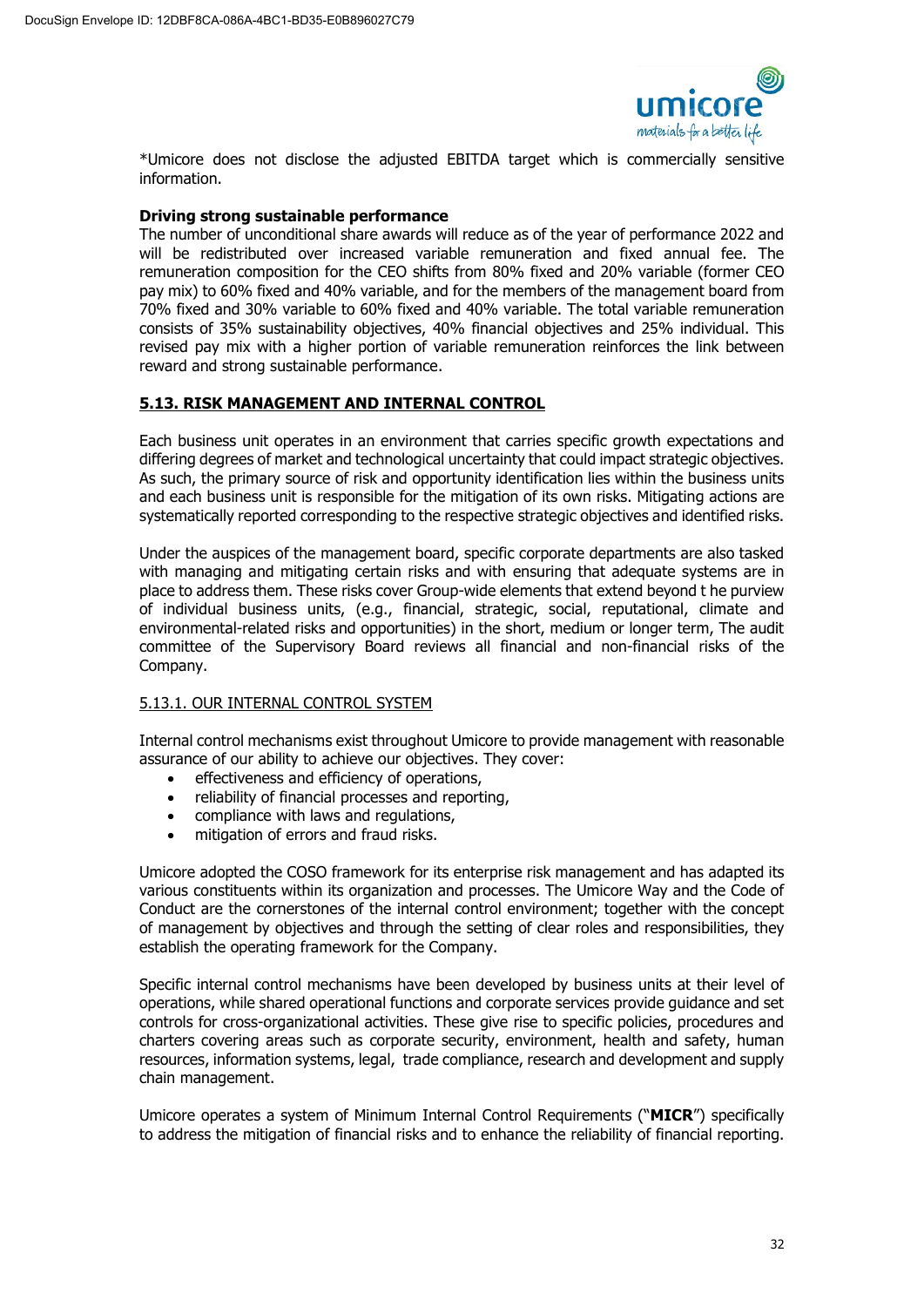

Umicore's MICR framework requires all group entities to comply with a uniform set of internal controls in 12 processes.

Within the internal control framework, specific attention is paid to the segregation of duties and the definition of clear roles and responsibilities. MICR compliance is monitored by means of self-assessments to be signed off by senior management. The outcome is reported to the management board and the audit committee.

Out of the 12 control cycles, 3 cycles (Financial Closing and Reporting, Order to Cash and Treasury Management) were assessed in the course of 2021 by the 99 control entities currently in scope. Risk assessments and actions taken by local management to mitigate potential internal control weaknesses identified through prior assessments are monitored continuously. The Internal Audit department reviews the compliance assessments during its missions.

The aim of our risk management system is to enable the company to identify risks in a proactive and dynamic way and manage or mitigate risks to an acceptable level wherever possible.

#### 5.13.2. OPPORTUNITIES AND RISKS OVERVIEW

We take a balanced approach to managing risk and seize opportunities to deliver on our strategic goals.

### 5.13.2.1. Regulatory and legal context



# **RISK DESCRIPTION**

The globally changing regulatory environment brings both threats and opportunities for Umicore. This applies not only in the countries and regions where Umicore operates, but also in those where its products are sold and used.

Umicore's business operations are subject to a variety of increasingly stringent EHS (environment, health & safety) related laws, regulations and standards. In the **short term**, these present operational challenges for our businesses, resulting in continuous improvements and investments (hence in higher costs) and potentially in an uneven competitive environment. One of the areas in which this short-term impact is visible, is the renewal or " $ex$  officio" amendment of operational (environmental) permits for Umicore's production sites. In the course of 2021, the Flemish government imposed new and more stringent environmental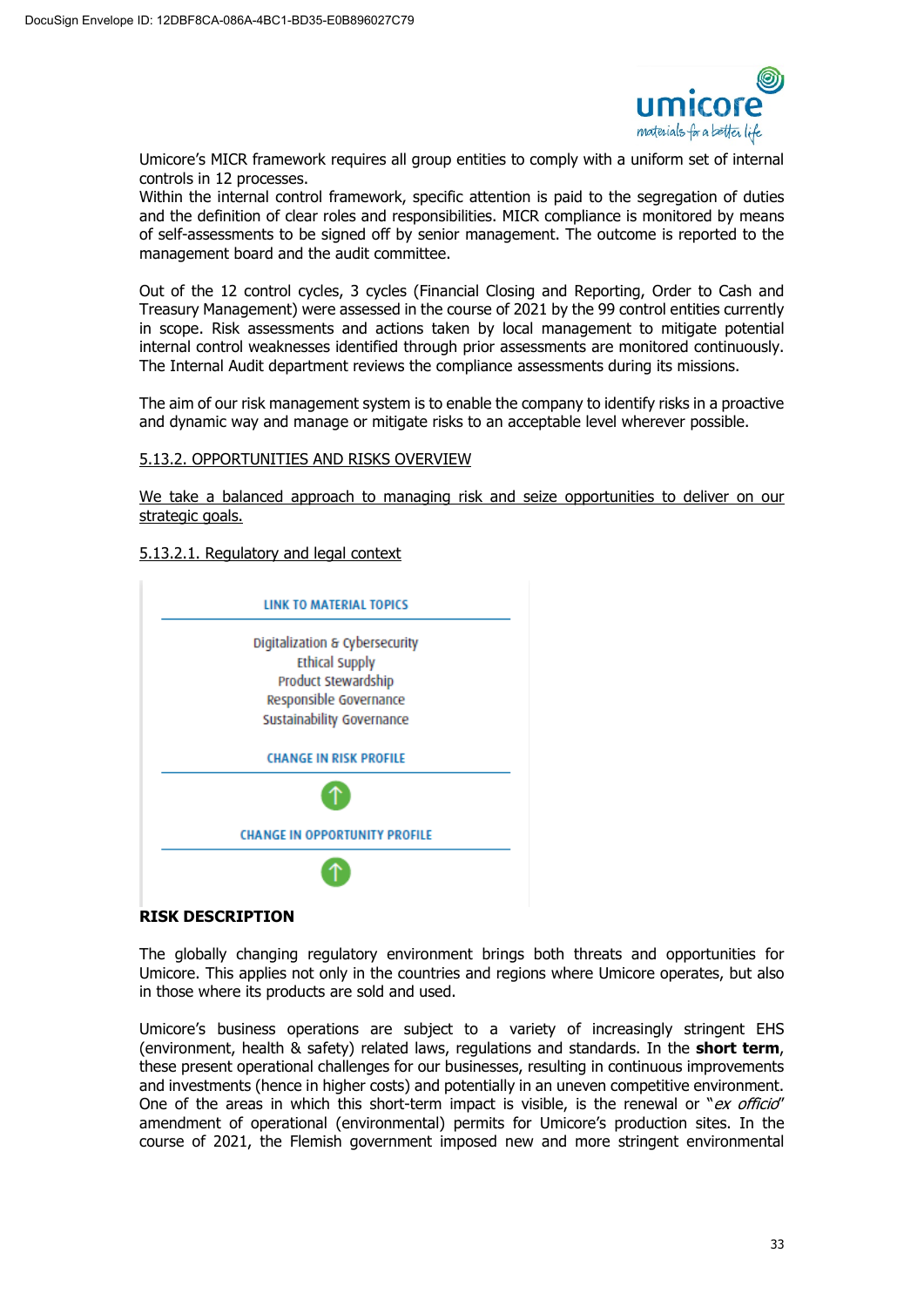

requirements for Umicore's recycling plant in Hoboken. These new and challenging requirements include, amongst others, annually declining limits for levels of lead in the blood of young children under the age of 12 living in the vicinity of the Hoboken plant. Despite Umicore's continuing efforts to reduce the harmful effects of emissions, it cannot be excluded that certain of these new targets in the Hoboken permit will not be met. As Umicore's recycling activities are concentrated on this one unique site in Hoboken, not reaching an environmental target might have a significant impact on Umicore's earnings and cash flows.

Similarly, environmental legislation can impact the way end-of-life batteries must be handled, transported and stored, which in turn can drive business decisions.

However, in the **mid- to longer term**, Umicore can benefit from these trends, especially those regarding the reduction of vehicle emissions, electrification and the circular economy. This evolving EHS regulatory framework will ultimately also be beneficial to the environment and society as new and better technologies will have to be developed and implemented, for the emissions of both production facilities and vehicles as well as to cope with resource scarcity. Changes in product content regulation in general and more specifically REACH regulation can in turn drive business options and/or technology choices.

Data protection and intellectual property rights have a significant impact on technology-driven businesses including Umicore. Failure to adequately manage data, knowledge and intellectual property rights may, in the short- and **medium-term**, have a negative impact on Umicore's businesses and freedom to operate. Despite robust mitigation measures in place, it cannot be excluded that Umicore becomes the victim of a data breach and will be fined or have to compensate victims as a result of such a breach. Umicore could be forced to take legal action against perpetrators to safeguard its intellectual property rights. Likewise, Umicore is also exposed to the risk of having to defend itself against alleged breaches of third-party IP rights, despite efforts to manage its IP portfolio actively.

Geopolitical conditions, trade legislations and restrictions continue to be a factor in Umicore's trans-border activities in short, medium and **long term**.

The growing trend towards electrification and more stringent emission control should be seen as an opportunity to Umicore's business as described in the Market chapter. However, governments might decide to postpone the implementation of such new legislation. In the short term, such delays could have a negative impact on certain parts of Umicore's business. In the medium-term, this will rather be **an opportunity** for further and increased market development, positively impacting sales and revenues.

Potential product or contractual liabilities remain risk factors to be monitored at all times.

National and international tax regulation is increasing and becoming more complex which increases the group's tax compliance related risks (particularly in the field of transfer pricing and indirect taxes such as VAT). The uncertainty associated with announced or potential tax reforms is equally increasing (both on a national level such as for example in Brazil or on an international level such as for example the OECD initiatives). These risks might impact the Group's earnings despite Umicore continuing to manage them proactively (e.g. through the recognition of uncertain tax position provisions).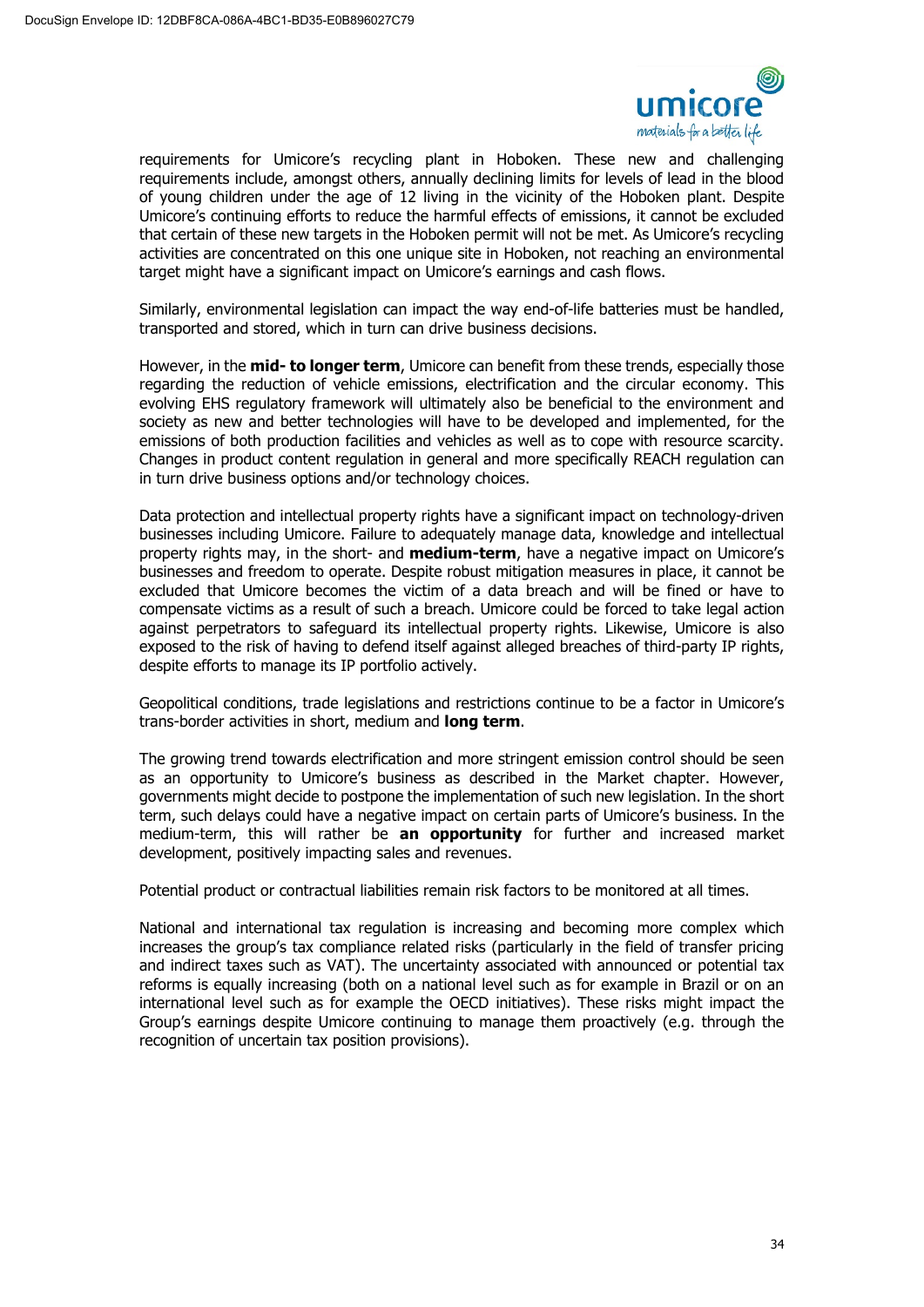

### **RISK PROFILE**

The increased complexity of the global regulatory environment is a clear sign that there is an upward shift in this risk profile, while at the same time, new opportunities will equally rise out of this more stringent legislation.

Risks and opportunities related to trade and tariffs (including export regulations regarding both goods and technologies) require close monitoring and follow-up.

The risk profile for matters related to intellectual property rights and data protection is increasing as a result of the stricter regulations and the IP landscape which has become more litigious than previously.

Despite our active management of patents and IP rights, Umicore cannot exclude that any of our patents will be violated (and we may not always be able to successfully take action to stop or obtain compensation for any such violations) nor that there will not be any litigation against the company for an alleged infringement of a third-party IP right.

### **RISK MITIGATION**

Umicore provides continuous training on regulatory requirements to ensure compliance with applicable legislation.

Umicore is continuously and systematically monitoring the regulatory landscape on health, safety, environment and climate change, and adapting its frameworks and reporting accordingly.

To ensure ongoing compliance with EHS legislation on our industrial sites, Umicore has a wellestablished EHS compliance audit program and constantly monitors changes in legal requirements where it operates. For more information, see the Environment chapter.

Several initiatives have been taken and continue to be taken to reduce the possible impact of harmful emissions from Umicore's production, such as the creation of a "*green zone*" on and next to the Hoboken production facility as described in the Environment chapter.

Umicore closely monitors all changes in interpretation as well as guidance documents that might affect its REACH implementation strategy. In 2021 we submitted 16 additional substances for registration under REACH due to new business developments. As part of regular maintenance, we updated 96 REACH dossiers. Umicore has submitted 12 registrations in Korea in 2021 for priority chemical substances.

To mitigate the potential impact of (product) liability claims, Umicore has implemented mechanisms such as contract management and risk transfer using insurance policies, in addition to rigorous quality controls.

Umicore's dedicated Intellectual Property Team sees to it that our products have the freedom to operate and is entrusted with the management of Umicore's IP activities worldwide.

More and more governments have implemented new or enhanced legislation on data protection, such as GDPR in Europe, LGPD in Brazil, POPI in South Africa or PIPL in China. Umicore has implemented the necessary governance structures in compliance with these legislations and is closely monitoring any changes or new regulations on this topic.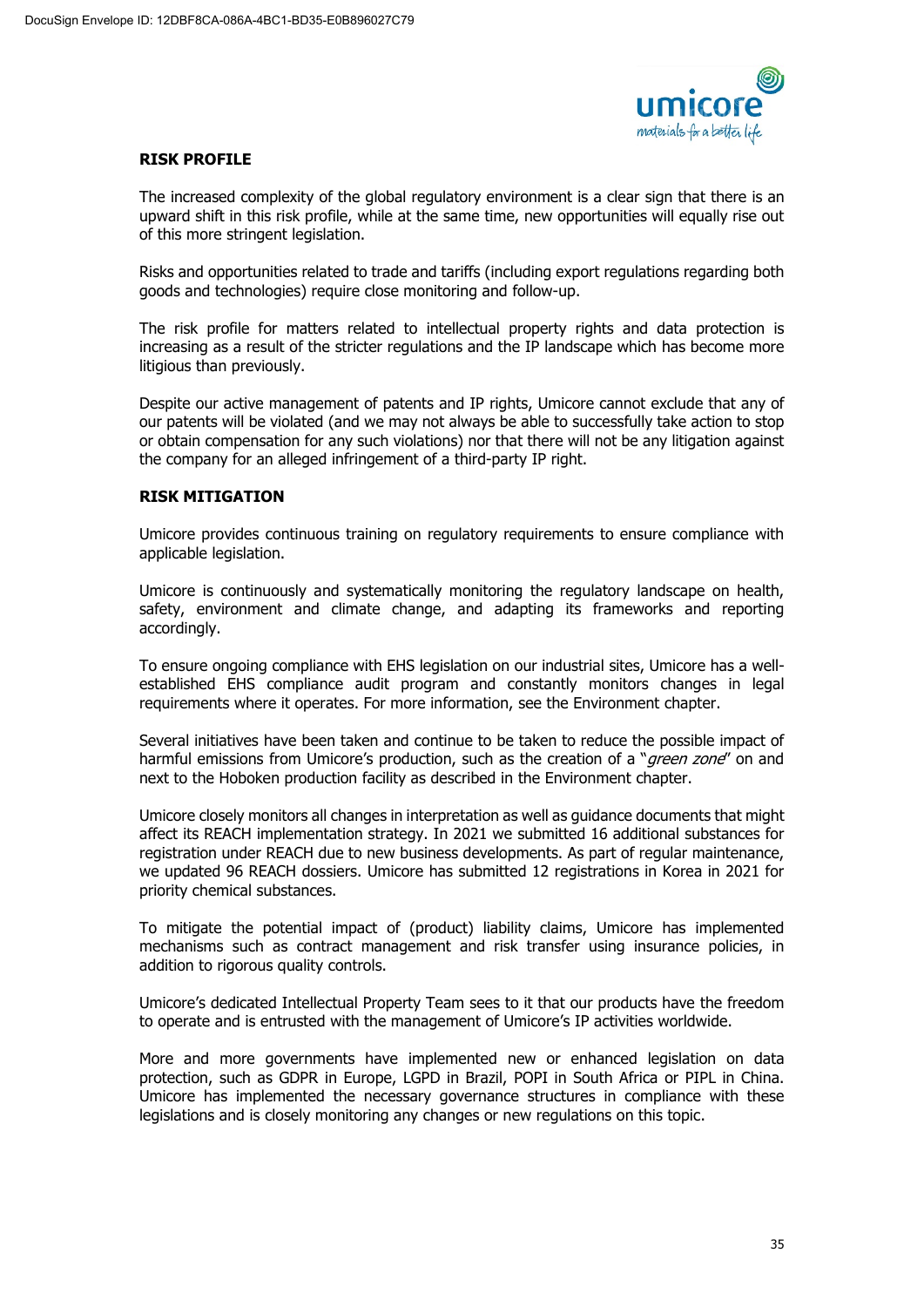

To safeguard its data and innovative ideas, Umicore is providing training to its employees worldwide on how they can contribute to and ensure the protection of trade secrets. To that end, the "I Stay Alert" campaign was launched in 2021, consisting of several training modules and tools as described in the Information Security and Data Protection chapter.

The Umicore Trade Compliance Team closely follows and responds to global trade conditions.

Umicore continues to play an active role in informing legislators of various emission control technologies for both diesel and gasoline powered vehicles, to help legislators make informed decisions about future emission and testing norms. To manage policy risks, Umicore participates in public consultations and is a member of multiple industry associations, including sourcing, climate and business related. As described in Engaging For Impact chapter in the consolidated annual report, Umicore is supportive of challenging targets in areas such as battery regulation, as they represent opportunities for us.

Umicore is further enforcing its international tax team and increased its use of third-party advisory services to monitor and manage tax related risks.

5.13.2.2. Sustainable and ethical supply



# **RISK DESCRIPTION**

In the short term, potential disruption in supply chains due to factors including COVID-19 restrictions, changes in trade regulation or geopolitical events and subsequent delays at borders and ports, container transportation shortage and high energy prices remains a real risk. A further source of stress in the supply relates to stricter application of regulations on transboundary movements of waste and/or bans by carriers, ports or countries to accept waste or dangerous goods. Regarding the supply of metals, securing adequate volumes of raw materials is essential in the ongoing viability of our product and service offering and in achieving our growth objectives. Responsible sourcing is a key priority and competitive edge for Umicore: when sourcing materials or through indirect procurement, we check suppliers and conduct due diligence based on a risk assessment to ensure that no harm is inflicted on people (e.g. human rights violations), the environment or society. More details about what we expect from our suppliers can be found in the Society chapter. Insufficient availability of raw materials such as palladium, rhodium or battery nickel units, combined with a lack of alternatives, can impact metal prices as described in the Metal price chapter.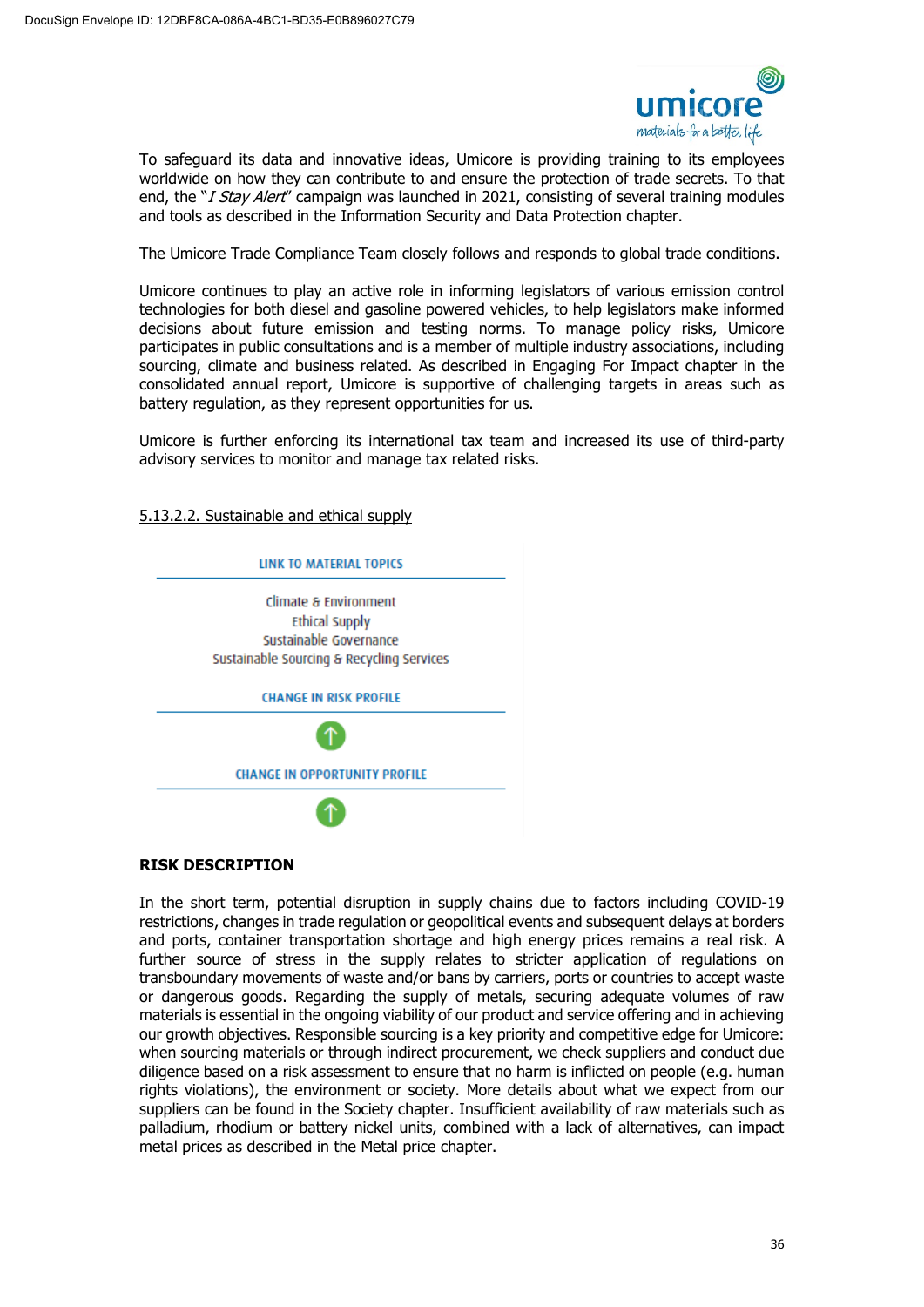

In the **medium term**, price volatility and limited availability of supply remain a concern, in particular for battery materials for which demand is expected to soar or for certain platinum group metals which use is currently closely linked to internal combustion engine technology. The uncertain grade mix for battery materials may lead to inadequate supplies. Other materials such as germanium face long-term supply challenges due to changing market conditions, where there is a trend for suppliers to move downstream. With regard to sustainability and the impact of Umicore's activities on society, it is crucial we further deploy the Umicore Let's go for Zero strategy, with a supply chain that is fully certified against environment, social and governance criteria and decarbonization targets for scopes 1, 2 and 3.

In the **long term**, regarding supply, Umicore requires certain metals or metal-containing raw materials to manufacture its products and feed its recycling activities. Some of these raw materials are comparatively scarce and require very specific sourcing strategies. Obtaining adequate supplies of these materials is important for the ongoing success and growth of our business.

# **RISK PROFILE**

Regarding battery materials in particular, demand is expected to increase massively in the coming years and decades, as is competition for the sourcing of the required materials. Regarding certain precious metals and platinum group metals in particular, physical supply is currently tight and short term sensitive to any supply or demand disruption while on a longer term sensitive to the pace of electrification and alternative drive train technologies such as fuel cells.

The impact of COVID-19 and measures taken to contain contagion are expected to continue having an impact on the availability of raw materials and in general on the supply chain, but that risk is expected to decrease and stabilize through 2023. Conversely, geopolitical risks are increasing.

Existing and upcoming laws at national and EU level on due diligence and sustainable product policy have increased awareness about the topics of responsible sourcing and sustainable value chains, in particular for designated conflict minerals (tin, tantalum, tungsten and gold) and more recently also for battery materials (cobalt, nickel, lithium). Requirements for robust due diligence management systems, compliance and reporting will only increase in the coming years for the entire supply chain, both for the impact on human rights, as well as for environmental, social and governance (ESG) criteria. Increased standards are also an **opportunity** for Umicore because of our long-standing experience in due diligence and responsible sourcing and because they will create a more level playing field for the industry.

# **RISK MITIGATION**

Umicore has implemented policies and measures covering human rights, the right for workers to organize, collective bargaining, equal opportunities and non-discrimination, banning of child labor, banning of forced labor, consistent with International Labour Organisation (ILO) standards, as supported through a Global Framework Agreement on Sustainable Development with IndustriALL Global Union.

Umicore's policies and charters such as the Code of Conduct, Human Rights Policy and the Umicore Global Sustainable Sourcing Policy (UGSSP) illustrate our long-standing and growing experience in ensuring we only buy from suppliers who can guarantee sustainable and ethical sourcing.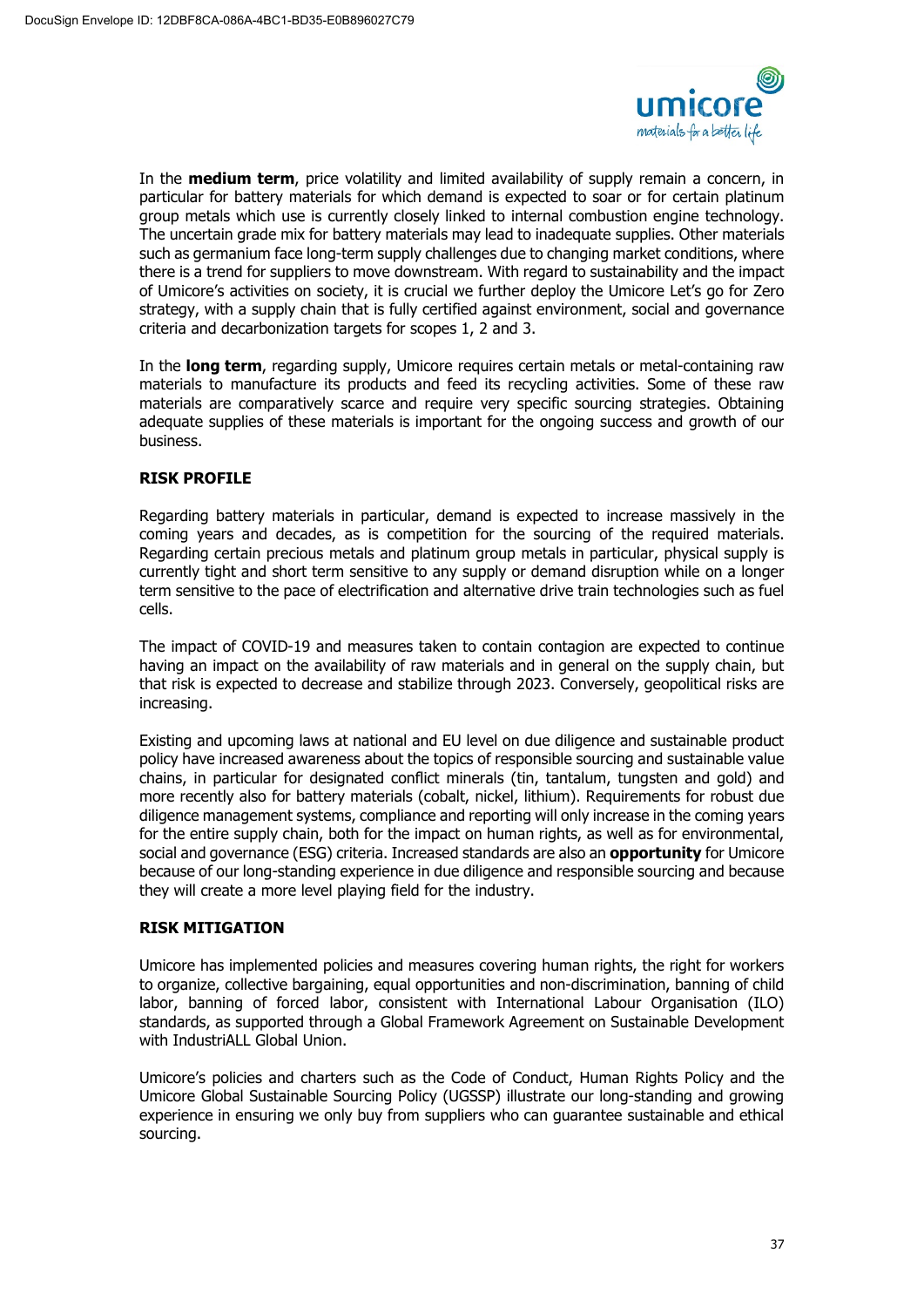

In addition to these general policies, Umicore also has specific risk-based policies in force, designed to safeguard the environment and to protect Human Rights in our supply chain: "Responsible global supply chain of minerals from conflict-affected and high-risk areas" and "Sustainable Procurement Framework for Cobalt", which are aligned with the OECD 'Due Diligence Guidance for Responsible Supply Chains from Conflict-Affected and High-Risk Areas' for which Umicore receives annual third-party validation.

Both policies include a robust due diligence system, which includes background screening of suppliers, a risk assessment based on country, material and supplier risk and risk mitigation actions, in combination with onsite visits and third-party audits for critical suppliers. Under the due diligence system of the Cobalt Framework, the identification of 'red flags' or 'orange flags' triggers engagement with the supplier on the related issue and an internal decision-making process involving senior management in appropriate follow-up. Umicore remains the first cathode material producer to offer certified materials from a clean and ethical origin to its customers.

Both policies are currently in the final stages of an extensive review, which will include a broadened scope for environmental, social and governance (ESG) criteria and a strengthened risk assessment and risk mitigation approach.

In addition to our continued engagement in sustainable cobalt sourcing, in 2021 Umicore also implemented due diligence in the supply of the other raw materials for batteries, e.g., nickel and lithium. The approach is directly inspired by Umicore's experience with cobalt and follows the basic steps of the Sustainable Procurement Framework for Cobalt.

Furthermore, Umicore continues to ensure that its production operations are certified as conflict-free and receives site and metal-specific responsible sourcing certifications from the LBMA, RJC and RMI. For more information, see the Society chapter.

Regarding managing risks of critical materials and supply disruption, mitigation actions can vary depending on the materials and the position of the business unit in the market. Beyond responsible sourcing, we ensure that materials can be supplied from several reliable suppliers, we closely monitor developments in other regions and investigate other projects to diversify sourcing and we seek out secondary raw material sources and negotiate long-term contracts.

# 5.13.2.3. Metal price

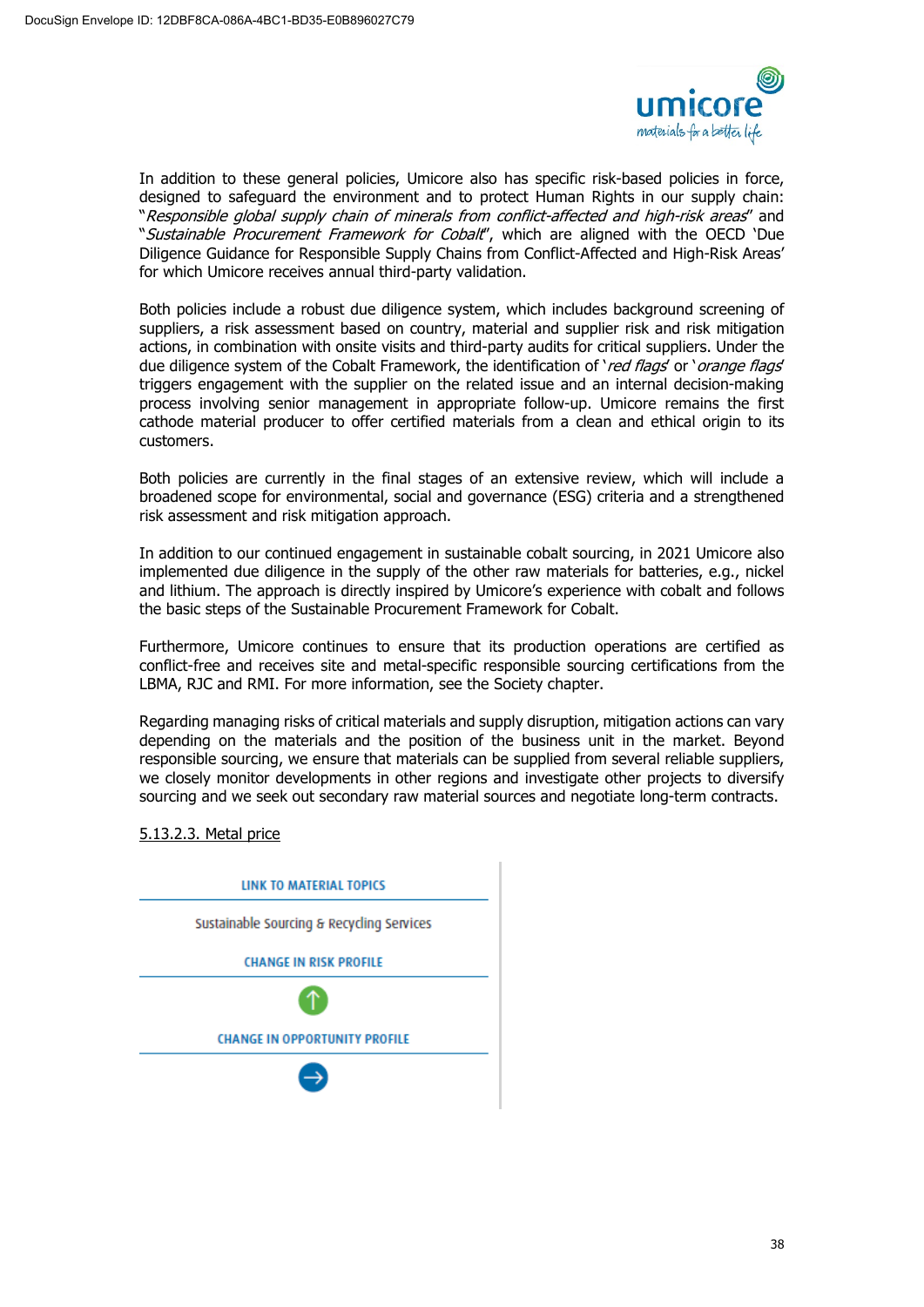

### **RISK DESCRIPTION**

Umicore's main risk in the **short term** is related to the volatility of metal prices. Earnings are exposed to risks relating to the prices of the metals which are processed or recycled. These risks relate mainly to the impact that metal prices have on the surplus metals recovered from materials supplied for recycling, and concern platinum, palladium, rhodium, gold, silver and a wide range of base and specialty metals.

Umicore also faces transactional price risks on metals. The majority of its metal-based transactions use global metal market references. If the underlying metal price were constant, the price Umicore pays for the metal contained in the raw materials purchased would be transferred to the customer as part of the price charged for the product. However, because of the lapse of time between the conversion of purchased raw materials into products and the sale of products, the volatility in the reference metal price creates differences between the price paid for the contained metal and the price received. Accordingly, there is a transactional exposure to any fluctuation in price between the time raw materials are purchased (when the metal is "*priced in*") and the time the products are sold (when the metal is "*priced out*"). For more information on the structural risk and on the transactional and inventory risk related to the metal prices, see the financial statements in the consolidated annual report.

Materials produced by Umicore contain precious or scarce metals which are partly sourced from in-house recycling operations and, for the balance, procured from primary metal producers. Umicore's ability to procure the required quantity of such metals is key in determining our ability to produce the materials which have been ordered by our customers. The current geopolitical tensions between Russia and Ukraine could have an influence on Umicore's supply of certain metals such as palladium in view of Russia's position as major global producer. Potential sanctions or other trade disruptions could in particular lead to delay or cessation of palladium delivery which could impact global car production and Umicore's Catalysis production levels and earnings. Such events would also fuel metal price volatility.

The availability of metals such as nickel, lithium and cobalt - as described in the Ethical and Sustainable Supply chapter above - is the main **long-term** risk.

Due to the liquidity of the metal markets for cobalt, rhodium and palladium, Umicore's impact on the metal price is limited.

# **RISK PROFILE**

Prices for precious metals strengthened further in 2021, reaching historically high levels for precious metals and PGMs. The price of rhodium in particular increased significantly in the first half of the year, in a context of tight supply and high demand from the automotive industry. It then decreased back to 2020 levels following the semiconductor supply shortage, which impacted the automotive and many other industries.

The price of cobalt, nickel and lithium increased over the course of the year 2021. This increase is mainly driven by the growing demand for EV batteries.

As described in the Sustainable and Ethical Supply Risk chapter, metal scarcity is increasing because of supply and demand tightness and other factors such as geopolitical tensions or trade regulations.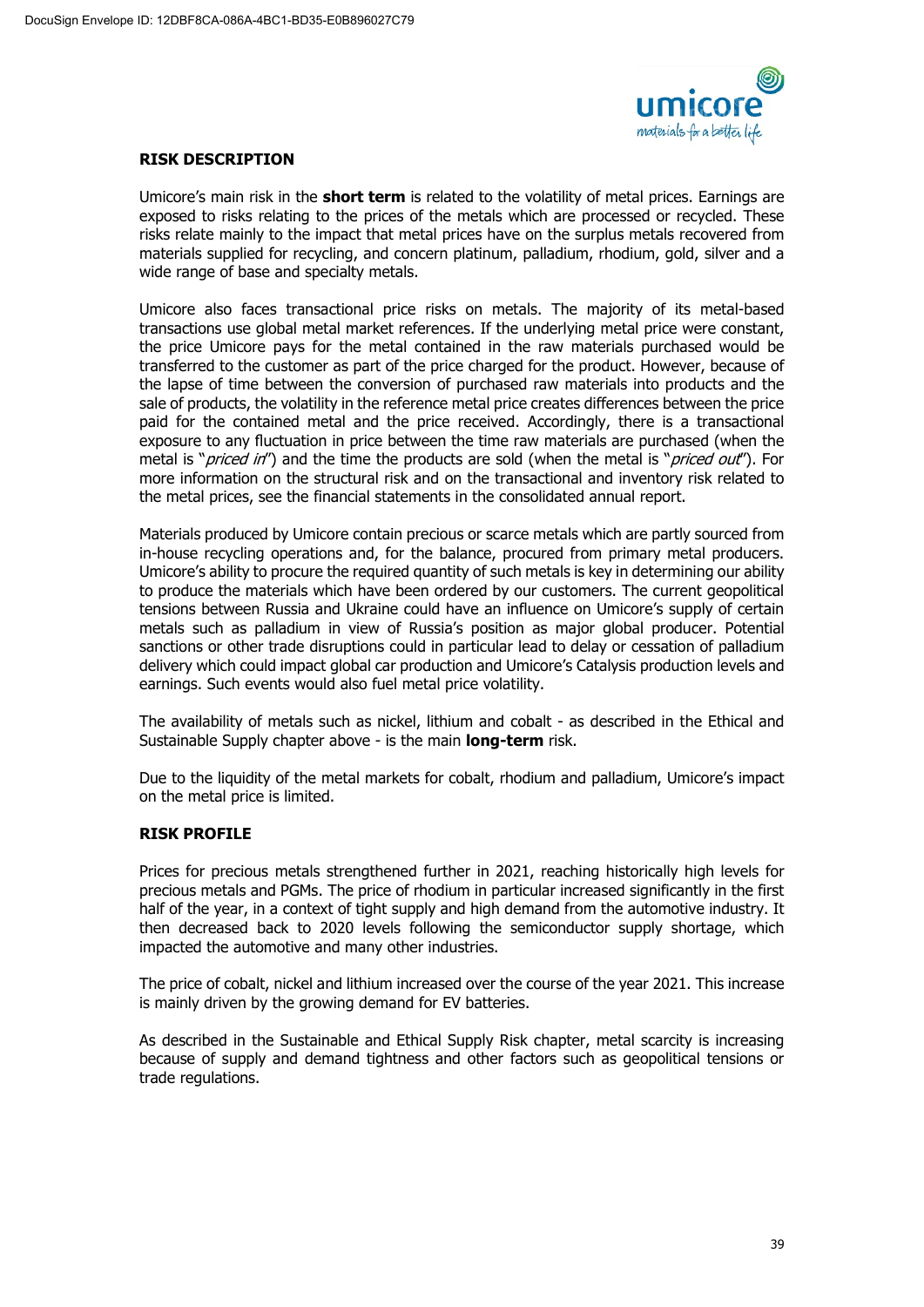

### **RISK MITIGATION**

For some metals quoted on futures markets, Umicore hedges a proportion of its forward metal exposure to cover part of the future price risks.

Over the course of 2021, Umicore entered additional forward contracts securing a substantial portion of its structural price exposure for certain precious metals in 2022, 2023 and 2024, thereby increasing earnings predictability. For 2022, based on the respective currently expected exposures, the following lock-ins have been secured: close to two thirds for palladium, more than half for gold, somewhat less than half for silver and close to one third for platinum and rhodium. For 2023, the expected lock-in ratios are: close to a third for gold, silver and palladium and a minor portion for platinum and rhodium. For 2024, only a minor portion has been locked in for the expected gold, silver and palladium exposures. For rhodium in particular, Umicore managed to enter forward contracts locking in a minority of expected exposures, despite the absence of a liquid futures market.

The group's policy is to hedge the transactional risk to the maximum possible extent, primarily through forward contracts. For a selection of metals, either no derivatives markets exist, or the existing market does not offer the required liquidity to enter forward contracts. This is increasingly the case for metals gaining importance, such as cobalt and lithium. To mitigate the price risk on its transactions in these metals, Umicore maximizes the use of back-to-back hedging, matching the price reference of Purchases and sales.

Umicore is continuously increasing production of precious and scarce metals from its recycling capabilities, thereby securing a significant proportion of its metals needs. In addition, the group maintains close commercial relationships with leading primary metals producers from which it procures metals through annual or evergreen contracts.

5.13.2.4 Market



# **RISK DESCRIPTION**

The main industries served by Umicore are automotive (clean mobility materials, recycling), consumer electronics (rechargeable battery materials, recycling, coating and electroplating solutions) and non-ferrous metal mining and refining industries (recycling activities). Umicore is sensitive to any major growth or global reduction in activity levels or market disruptions in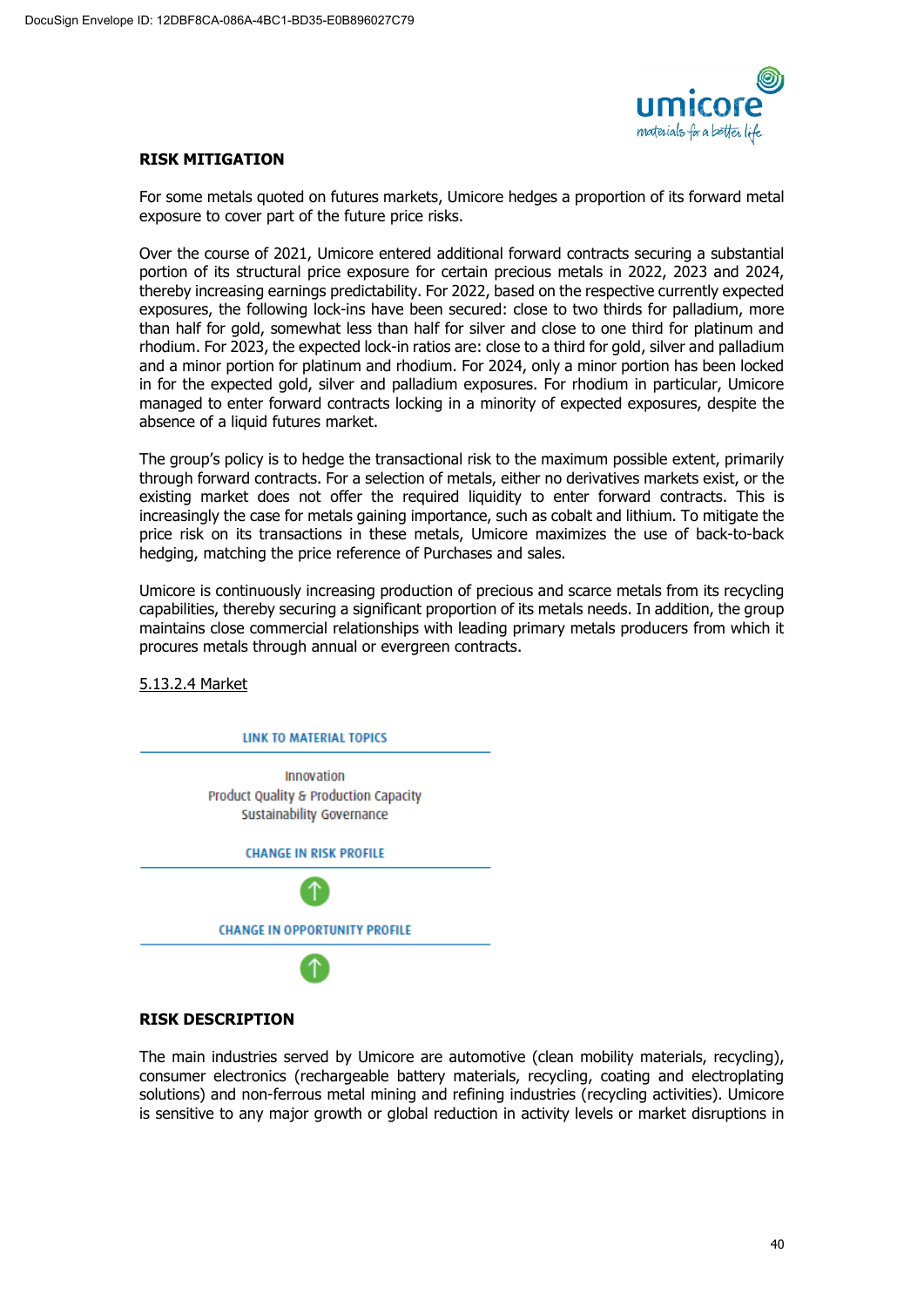

these industries. The changes in the automotive industry create the main risks for Umicore today.

In the **short term**, Umicore has a limited visibility on automotive demand due to the ongoing semiconductor shortage. The unclear pace of electrification also poses uncertainty in terms of demand of our products. Electrification will reduce the demand for automotive catalysts and boost the demand for rechargeable battery materials. Increased demand for rechargeable battery materials requires more production lines and sites, entailing challenges in hiring and training people, acquiring the right qualifications against the right timelines and available CapEx. This lack of visibility of demand for rechargeable battery materials is a risk in both the short and **medium term**. Geopolitical conditions can create market uncertainty in the short and medium terms.

The pace of electrification also has an influence on Umicore's catalysis and recycling activities. Since catalysts are produced with platinum group metals (PGMs), a reduced demand for catalysts has an impact on PGM prices and availability both for Umicore and society. To ensure efficient production of rechargeable battery materials, it is imperative that we have a consistent supply of metals as described in the Ethical and Sustainable Supply chapter.

In the **long term**, the transition to electrification has a positive impact on the production of rechargeable battery materials and a negative impact on the production of automotive catalysts. This changes the competitive environment. Through its current customer portfolio, Umicore is exposed to mid-nickel platforms which are being replaced, much faster than initially anticipated, by highnickel platforms. Accordingly, customers are scaling back demand projections for mid-nickel cathode material applications; also in the first half of 2021, Umicore's NMC (Nickel Manganese Cobalt) volumes reflected an unfavorable customer and platform mix in China.

Umicore's customers – the car manufacturers – concentrate the number of platforms for automotive catalysts. The market for rechargeable battery materials is becoming more crowded as new players enter. At the same time, more and more OEMs (original equipment manufacturers) are starting to produce rechargeable battery materials – in addition to Umicore's customer, they become Umicore's competitor.

This has an impact on Umicore, but with its positioning, Umicore is also influencing the changing market structure for rechargeable battery materials for the automotive industry. Umicore is uniquely positioned to give the market a closed-loop solution for cathode materials, as we are both producing cathode materials and recycling batteries. Furthermore, Umicore's recycling services are positively impacting society by enabling a shift towards an industrial future with low impact.

# **RISK PROFILE**

As confirmed in the qualitative scenario analysis of our climate related risks and opportunities, the electrification of mobility is increasing Umicore's risk profile for the catalysis business and at the same time is increasing Umicore's **opportunity** profile for the rechargeable battery materials business.

#### **RISK MITIGATION**

Notwithstanding the limited visibility on automotive demand caused by the global semiconductor shortage, Catalysis is expected to continue to benefit from its strong market position in gasoline catalyst applications in Europe and China, which will remain, even in fast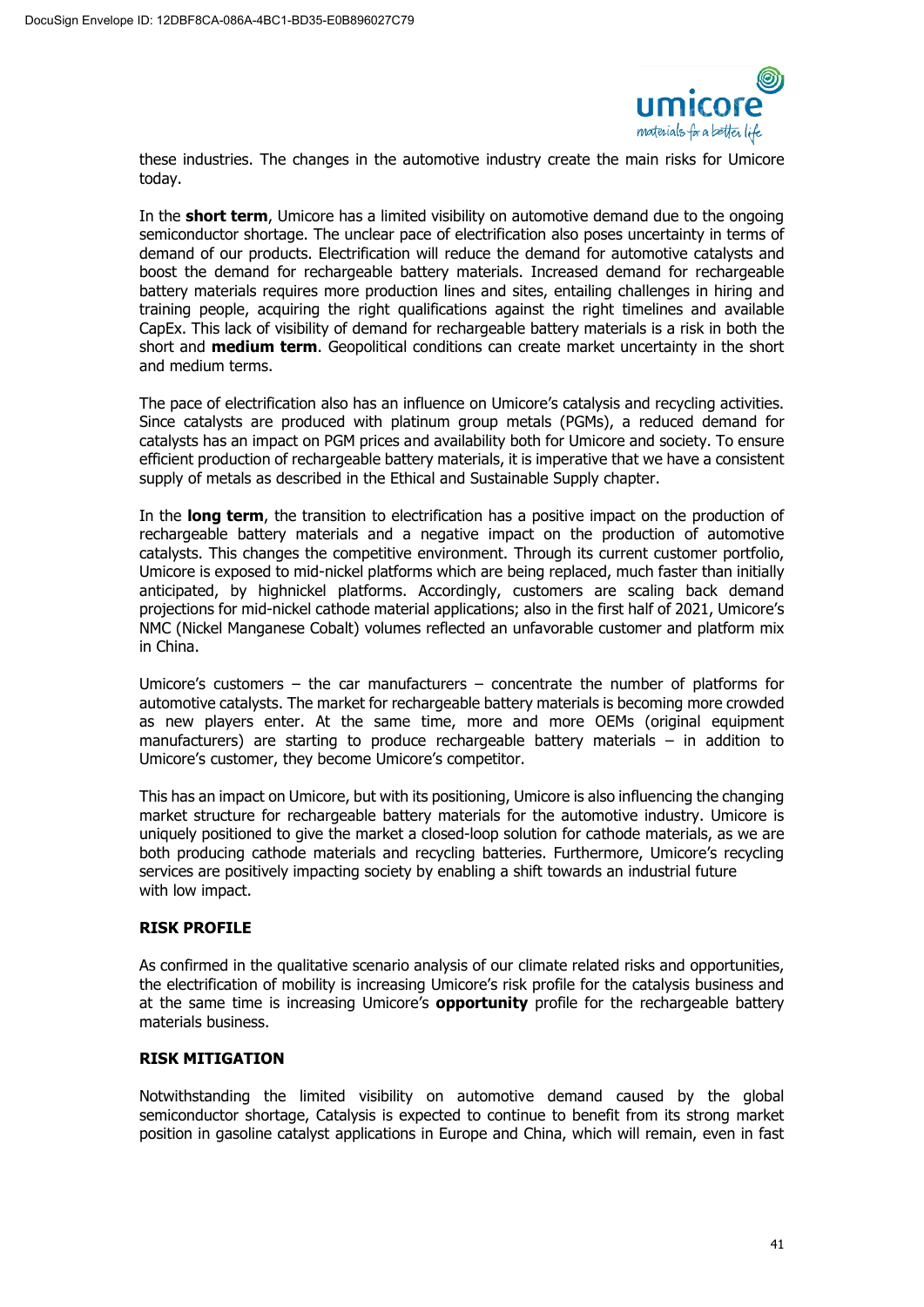

electrification scenarios. Umicore works continuously to maintain its excellent cost position with a globally optimized production footprint and a low break-even point, which resulted in market share gains in 2021. We have the right product and technology portfolio with strong demand from our customers, also for the next waves of emission legislation such as EURO 7. These strengths will feed the value creation potential over the next decade of Umicore's Automotive Catalysts activities in a context of declining internal combustion engine volumes.

In Energy & Surface Technologies (E&ST), Umicore is actively diversifying its customer and platform exposure and is currently in advanced qualifications with its high-nickel cathode material technology with various cell and car customers. Upon successful qualification, production for those applications is expected to ramp up to significant volumes during the second half of 2023. Increased intimacy with car OEMs and qualifications for the right platforms are ever more important, which is why we are solidifying our relationships with customers to improve our supplier status. The planned JV with Volkswagen will secure access to a significant part of the European EV market. Umicore's agility in our operations and supply chain equip us to adapt quickly to changes in demand.

The market risk is intimately associated with the metal price risk. As described in the section Metal Price above, we hedge a proportion of our forward metal exposure to cover part of the future price risks.

The complementarity of our activities has proven to be a true competitive edge. In E&ST and Catalysis we serve the automotive market by enabling electrification on a mass scale and by offering cutting-edge technologies for clean combustion engines. Through our Recycling activities, we close our own and our customers' materials loop and offer a unique sustainable and circular approach that will be ever more important in a world of raw materials scarcity.

Umicore will further strengthen its market position with our ambition and plan to capture growth from the next wave of sustainability-driven markets, such as fuel-cell catalysts and battery recycling.

5.13.2.5. Technology and substitution

**IINK TO MATERIAL TOPICS** 

Innovation Product Quality & Production Capacity Product Stewardship

**CHANGE IN RISK PROFILE** 

**CHANGE IN OPPORTUNITY PROFILE**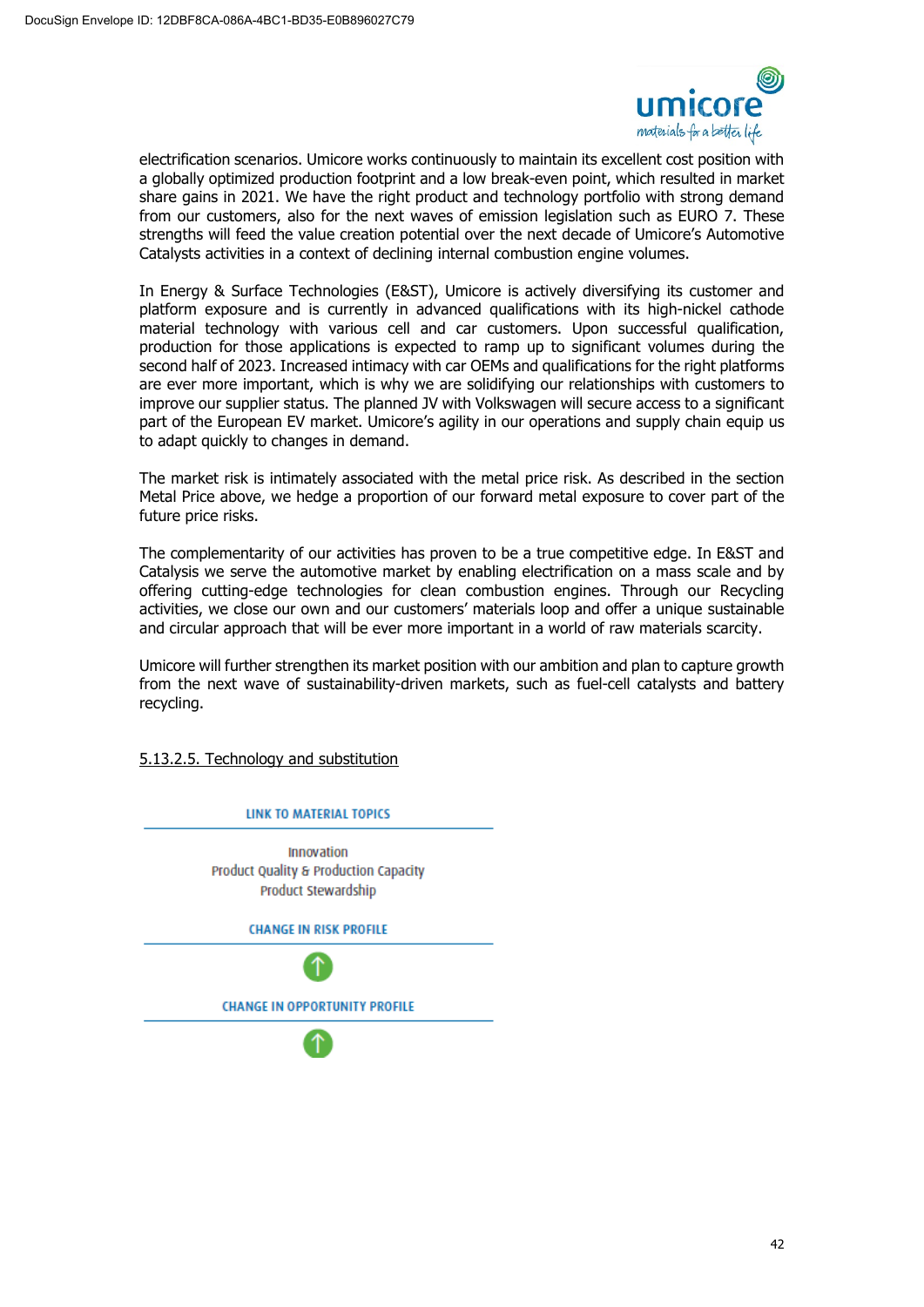

### **RISK DESCRIPTION**

Umicore is a materials technology group with a strong focus on the development of innovative materials and processes. The choice and development of these technologies for existing and new markets represents the single biggest **opportunity** and risk for Umicore.

In the **short term**, the main technology risk is linked to whether and when the European Union will adopt the new EURO 7 emissions standard for gasoline and diesel light duty and heavyduty vehicles, as this would have important consequences for Umicore's technologies.

The substitution of internal combustion engines by electrical vehicles and fuel cell cars presents an **opportunity** for Umicore in the short and medium term. Apart from the opportunity for Umicore's battery materials, Umicore can leverage its catalysis expertise in hydrogen applications. Umicore's risk/opportunity depends on how well the development of our technologies will correspond to such new demands.

Achieving the best cost-performance balance for materials is a priority for Umicore and its customers. There is always a risk that customers will seek alternative materials for their products, should those of Umicore not provide this optimum balance. The risk is especially present in businesses producing materials containing expensive metals (especially those with historically volatile pricing characteristics).

In achieving an optimal cost-benefit balance, the cost efficiency of our production processes plays a key role. Hence, there is a risk that we could fall behind the competition in our operational excellence and digitalization.

It is crucial for Umicore to consistently develop winning technologies, such as in battery recycling and for cathode materials. For example, lithium iron phosphate (LFP) battery chemistry is a mainstream technology in China. This chemistry is not produced by Umicore and the risk is that LFP would become widely adopted elsewhere. A switch to solid state batteries – as a substitution for lithium-ion batteries - is an **opportunity** in the **long term** as this battery technology calls for more sophisticated materials solutions that may require Umicore's expertise.

Umicore's activities have a lasting positive impact on society. Umicore upskills its workforce by offering learning and development opportunities in areas such as digitalization and technology as described in the Innovation chapter. We are continuously improving our technologies to minimize the environmental impact from our activities. Umicore's R&D in automotive catalysts, batteries and fuel cells contribute to clean mobility and our recycling developments make industry more sustainable.

# **RISK PROFILE**

Given the pace of the market evolution, Umicore's opportunity profile is increasing, but at the same time, the risk profile is also increasing.

# **RISK MITIGATION**

Timely introduction of key technologies is essential. As described in the Market risk chapter, Umicore closely monitors the market and makes sure a close relationship with its customers is maintained to focus on the right technology trends at the right time. We prioritize key development projects and allocate the necessary resources. We are continuously working on the efficiency and digitalization of our R&D.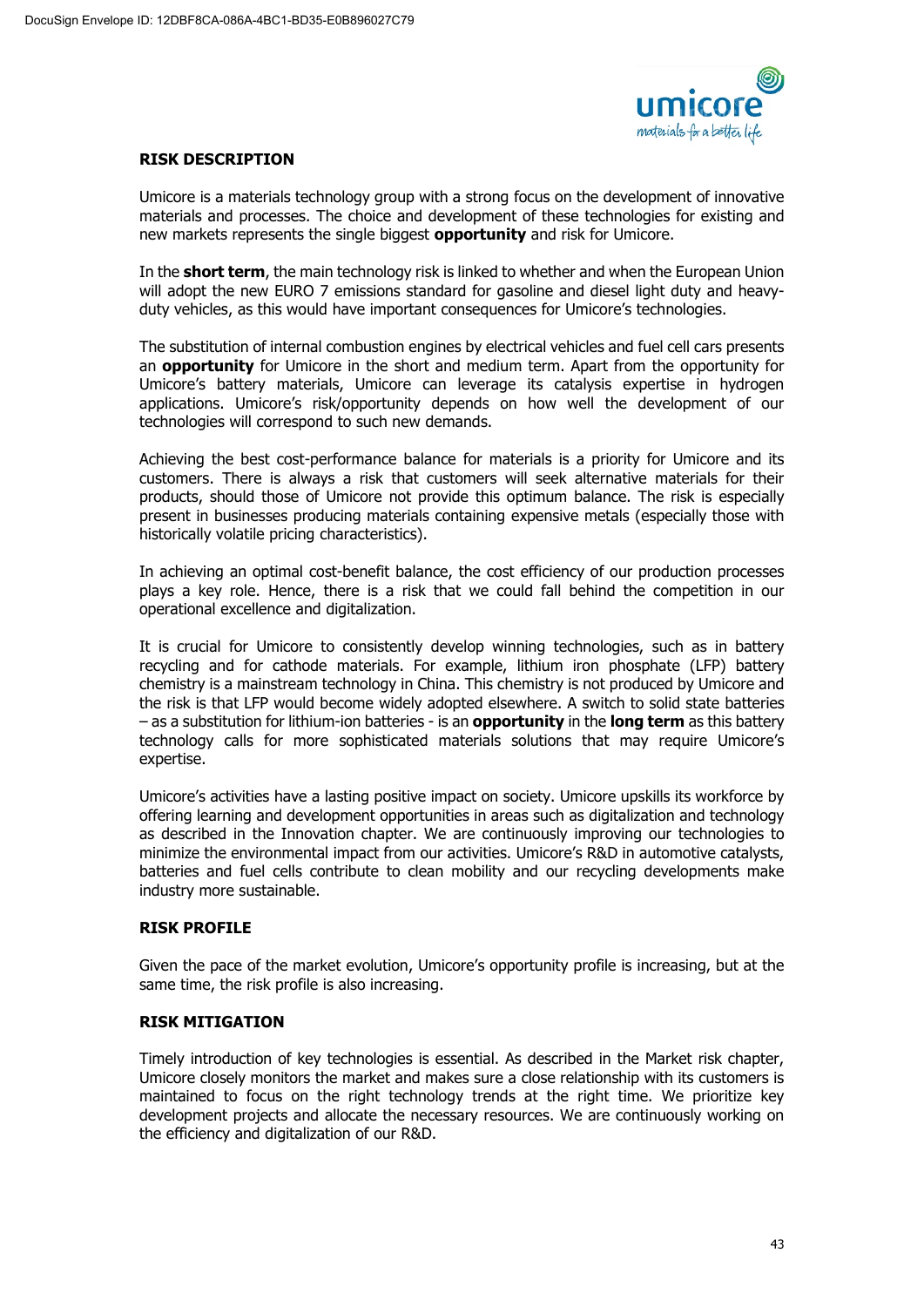

As described in the Regulatory and Legal Context risk chapter, the environmental permit for the smelter on our Hoboken site is a risk for our license to operate. To mitigate this risk, Umicore has leveraged robotic process automation (RPA) to automate the 'wind barometer' process which steers which activities on the site can be conducted according to the weather forecast. We are also evaluating whether we can engineer the slags on our Hoboken site towards a cement replacement product.

To support our **opportunity** in hydrogen technology, Umicore has set up a dedicated 'Fuel Cells' business unit and in our New Business Incubator there is a portfolio of projects around hydrogen.

To remain a pioneer in battery recycling we continuously develop and improve our battery recycling technologies taking into account technical, economic and environmental aspects and building on a decade of experience. The newest generation will be introduced in 2022.

For cathode materials, we investigate a range of chemistries and prepare them to be ready for the market. We design products both for performance and for cost-driven segments. In line with the trend to lower cobalt and nickel contents in the cost-driven segment and to mitigate the risk posed by LFP, we are developing our high lithium manganese (HLM) solution.

Umicore patents disruptive technologies. In 2021, Umicore registered 69 new patent families. For more information, see Innovation chapter.

# 5.13.2.6. Information security & data protection



# **RISK DESCRIPTION**

Umicore's production plants and services are highly dependent on the availability of IT services. Cybersecurity includes our hardware, software and information protection. Due to cyber incidents, Umicore's servers or network could be blocked and data breaches could jeopardize the confidentiality of our data. Unavailability of services, disruption of the supply chains or interruption of our production facilities due to cyber-attacks could have a major impact on our customers and our financial results. Any compromise on the confidentiality of intellectual property would negatively impact our competitive advantage. Unauthorized modification of financial data would jeopardize accurate reporting to shareholders. Whether in the short, medium or long term, any cyber incident or data breach would have an immediate impact.

Beyond Umicore's own operations, we would be impacted if any of our main suppliers experiences a cyber incident. Cyber incidents can be local or global and if Umicore is attacked,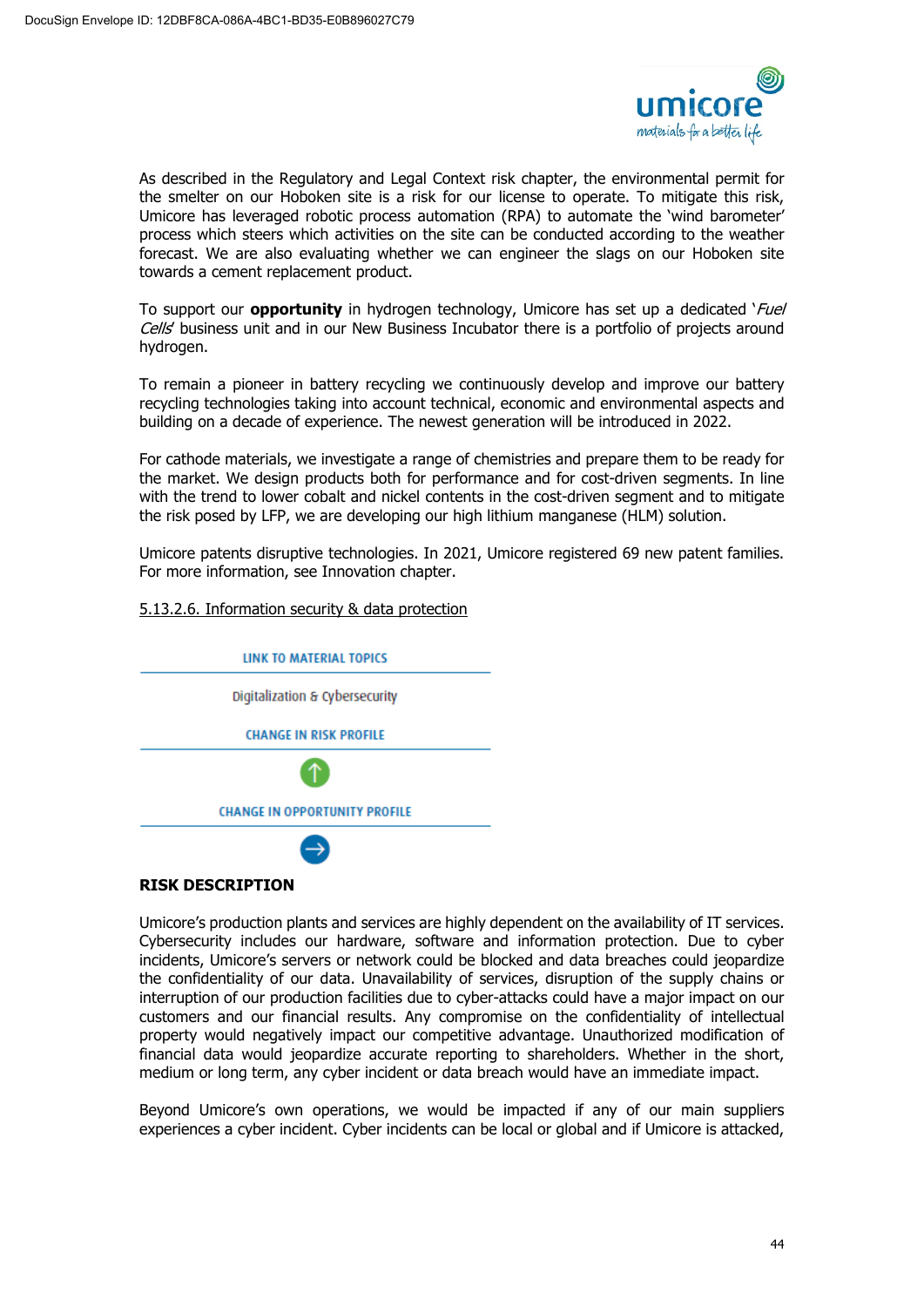

this could have consequences for our customers and as an example the automotive industry could be impacted.

# **RISK PROFILE**

Cyber-attacks may be very focused and advanced. The expanding threat landscape and expanding digital footprint is leading to an increase in cyber-attacks. The risk profile is increasing because there are more cyber-attacks and they are becoming more sophisticated as the attacks happen in multiple layers.

In addition, due to the increased use of a digital work environment (on site and at home), the role of IT services in delivering seamless access to all corporate resources as well as ensuring information security is more important than ever.

In 2021, there was no change in opportunity profile.

# **RISK MITIGATION**

Umicore protects its data for confidentiality, availability and integrity.

Umicore has put in place in-service training sessions for our employees about phishing and all employees are part of a mobile device management platform to protect Umicore's applications and data. In 2021, Umicore launched the  $Y$  stay alert campaign' on eight topics, including general topics such as confidential information and clean desk for all employees as well as topics such as trade secrets, social engineering and HR security for a specific target group of employees. The materials for these awareness campaigns will remain available and a training package is being developed.

Umicore regularly continues to assess and improve its information security, and the state of cyber resilience of its IT landscape, against evolving threats. A security operation center analyzes the logs of the systems and warns us of any suspicious movement. We have ourselves tested by ethical hackers and scan all our hardware and software to exclude technical vulnerability.

A security roadmap is being implemented which includes projects in preparation for an ISO27001/2 certification. We have passed the internal audit and the external audit has been conducted. When Umicore passes that audit, certification would be granted in the first half of 2022.

Third party expert security assessments are conducted, and both the corporate cyber security team and the corporate security department are being expanded. Umicore consistently increases its investments in security-related IT systems and applications such as backup processes, virus and access protection, authentication and encryption tools. Security-related IT controls are being extended and are tested as part of Umicore's external audit process.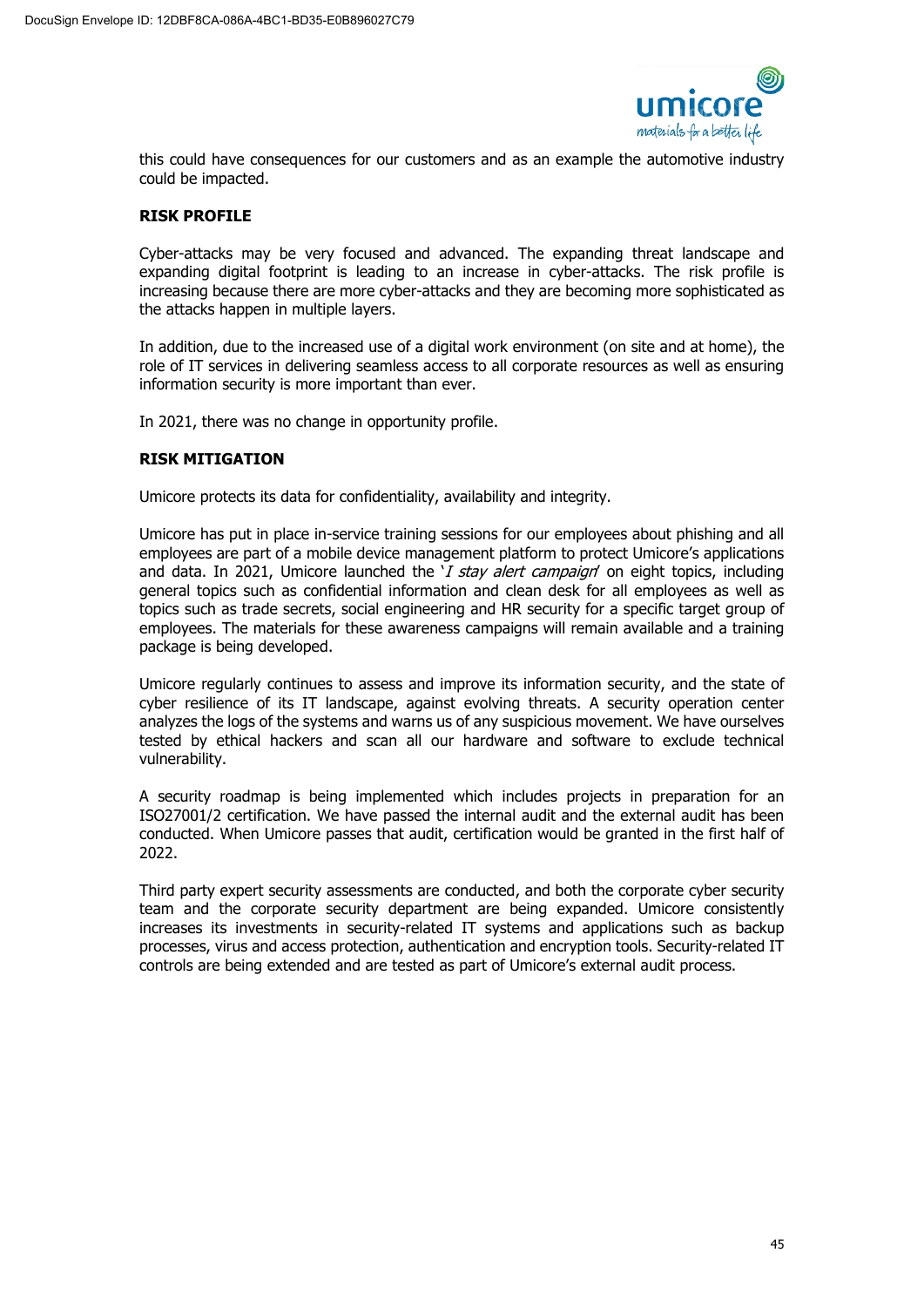

5.13.2.7. Talent attraction and retention



### **RISK DESCRIPTION**

The attraction and retention of skilled people are important factors in enabling Umicore to fulfil its strategic ambitions and to build further expertise, knowledge and capabilities in the business. This represents Umicore's most important risk, because being unable to do so would compromise our ability to deliver on our goals on the short, medium and long term.

Umicore's main **short term** risk remains linked to keeping our employees healthy during the coronavirus pandemic. On-site COVID-19 infections were kept to a minimum and no production site was closed in 2021. We will also have to recruit new employees due to a big wave of retirements at some production sites in the coming years.

In the **medium term**, Umicore is faced with the challenge of ensuring a safe working environment in an industrial operation combined with a deep need to foster and operationalize a new safety culture. Employee safety impacts the employees, their families and our operations. Employee wellbeing is key to both employee retention and recruitment.

Talent management poses a **medium to long term** risk. In a world of growing digitalization, there is a need to change the mindset. New competencies need to be acquired as quickly and efficiently as possible and if we cannot offer these, it may be more difficult to engage and retain our employees. Umicore aspires to have an agile workforce, so we can adapt and quickly respond to change – key elements of maintaining a competitive advantage.

Umicore's efforts to strengthen diversity and inclusion are an **opportunity** both for the group and to increase our impact on society. Umicore goes beyond gender diversity and creates awareness with our focus on diversity of thought. As a growing company, we are looking to recruit more employees and thus create more employment around our production sites.

#### **RISK PROFILE**

The risk profile of talent attraction and retention remains unchanged. The war for talent is still very real. At the same time, the short-term risk linked to the coronavirus pandemic has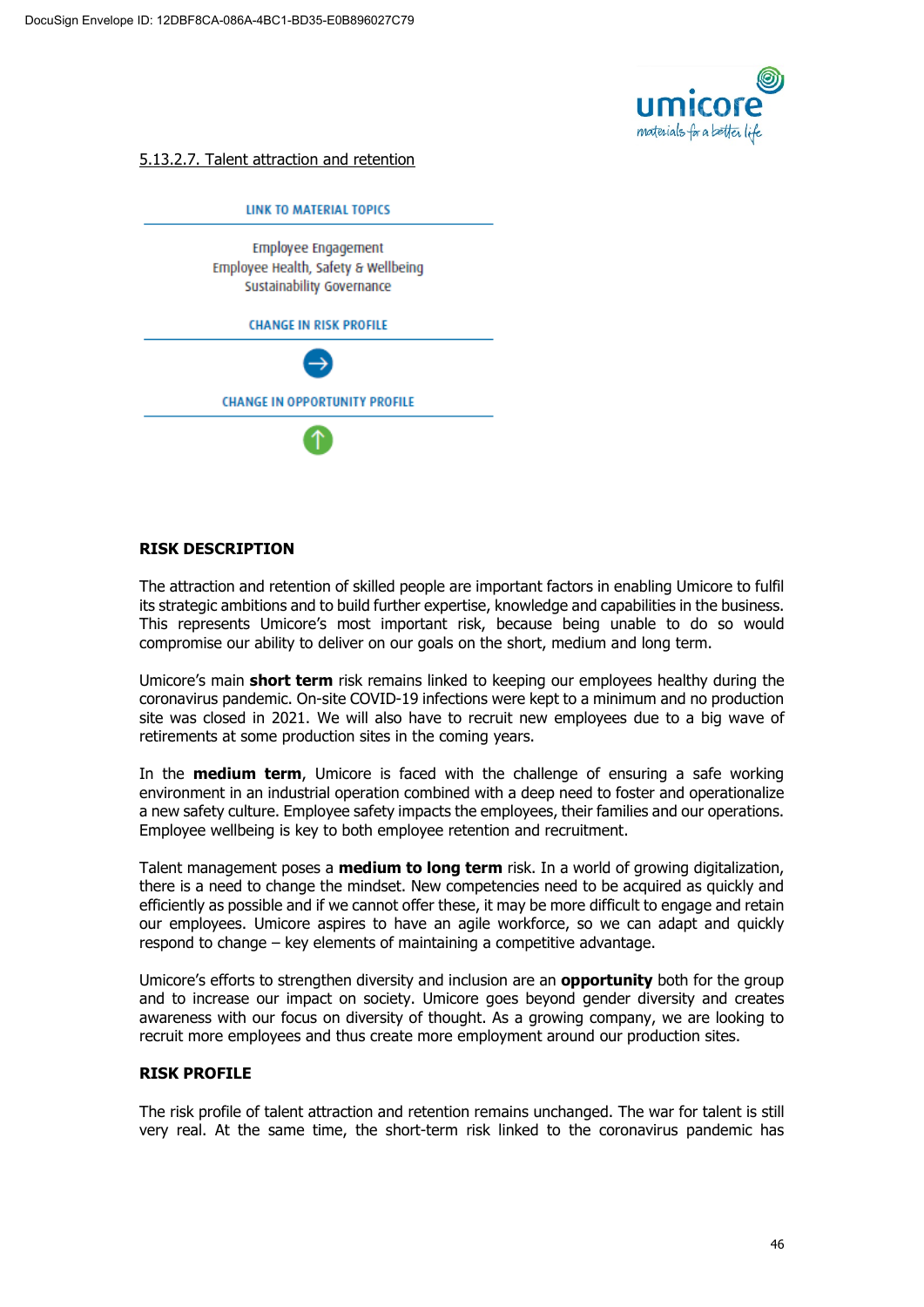

decreased, because there is a slowdown in people leaving the organization looking for stability due to the pandemic.

As Umicore is growing, our opportunity profile is increasing. Recruiting more people generates more opportunities to boost diversity in the company's workforce.

### **RISK MITIGATION**

Employer branding campaigns, pro-active sourcing and reinforced recruitment teams are some of the initiatives we take to mitigate our main risk of talent attraction and retention. We have reinforced talent management structures, both globally and regionally, to provide sufficient internal mobility opportunities for managers and retention actions for operators. Employee wellbeing is a strategic priority.

In response to the COVID-19 pandemic, all prevention measures were taken. Employees kept distance, CO2 monitoring devices were installed in workplaces (meeting rooms, offices, control rooms etc.), ventilation systems were checked and where needed improved, working from home was possible and masks were recommended, including when this was not mandatory. The situation is monitored globally by a CEO-led dedicated task force – with a focus on protecting employees' health.

Following the Umicore's Group EHS Guidance Note, units and sites identify occupationally linked health and safety hazards and risks. Workplace injuries and occupationally related health symptoms are thoroughly investigated, reported and discussed at the site's safety committee. This information contributes to the set-up, maintenance and, where needed, improvement of a health and safety management system with the aim of preventing all workplace-related injuries and health symptoms.

A process safety management system is deployed on all sites following strict process risk analysis and risk reduction methods. Regular internal health and safety audits evaluate the quality of the implementation.

We are improving the safety culture in our production site in Hoboken, to mitigate our safety risk. Active leadership programs are in place to stimulate engagement on all levels and measures endorsed by the shop floor are implemented. Safety programs focus on behavioral aspects, improvement of equipment and processes, administrative measures and include inservice training.

In the chapter Employees, many initiatives and programs illustrate how Umicore is mitigating the risks linked to talent management and how we are developing our diversity of thought.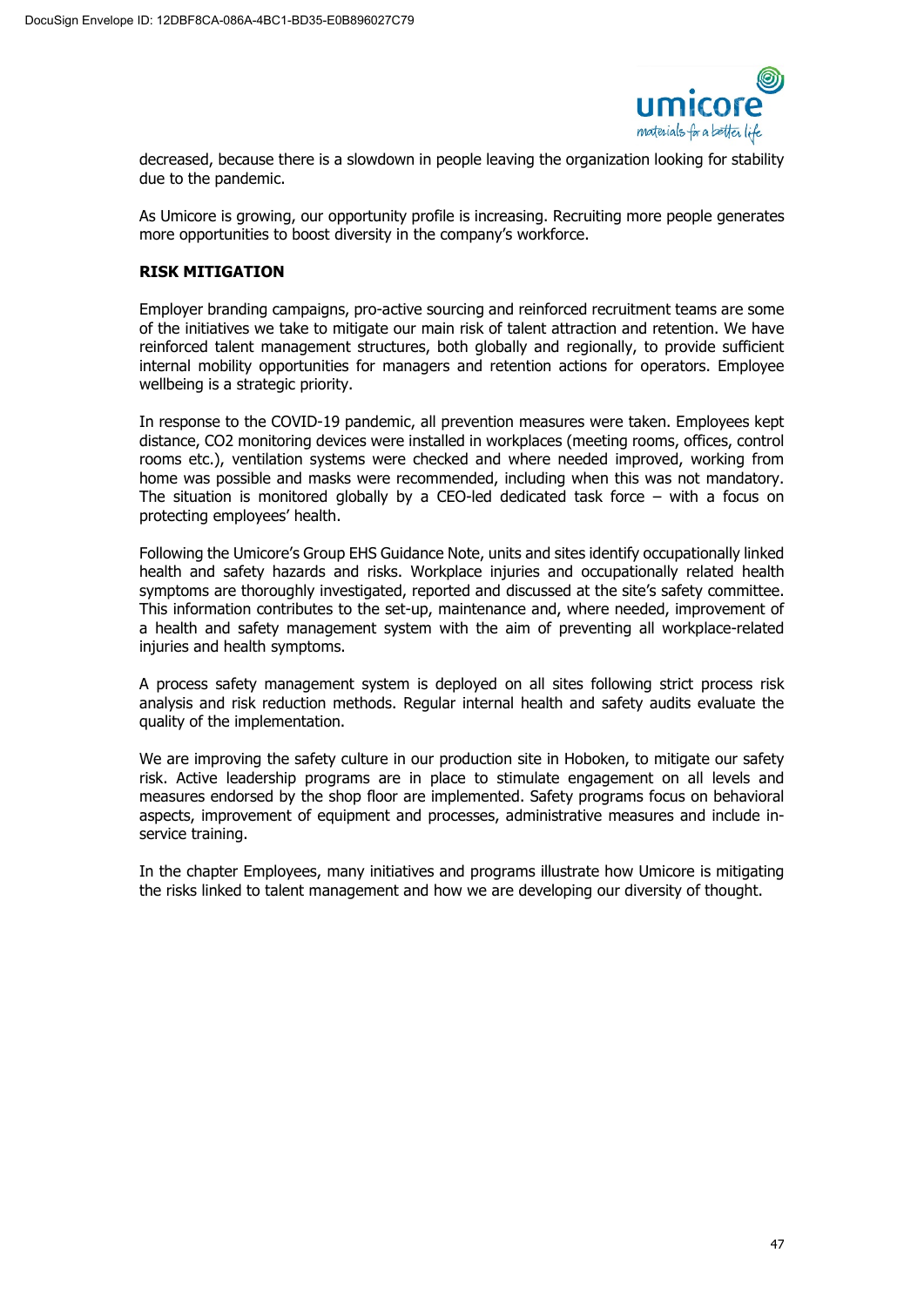

### 5.13.2.8. Climate and environment



### **RISK DESCRIPTION**

In the **short term**, many of the climate and environmental risks are either regulatory (hyperlink Regulatory and Legal context) or linked to the impact of our operations on the environment. Increasingly stringent regulations on energy use and emissions can induce higher operational costs and our license to operate is predicated on managing the impact of our operations in the communities where we operate. Any incident in a plant can affect emissions in air or water and increase noise, impacting the immediate residential surroundings – which is in fact a risk on any time horizon. There is also an environmental risk linked to the shipment of materials. Many of the materials Umicore processes, such as scrap and residues, are classified as dangerous goods and maritime and air transport are increasingly reluctant to ship this hazardous material. The scarcity of transport could impact Umicore's operational efficiency and there is also an impact on society, as a leakage of hazardous materials during transport could have negative consequences for the environment and for people's health.

In the **medium term**, Umicore experiences the market risk of increasing requirements for carbon footprint of products and processes. Increasing requirements for environmental impacts such as biodiversity and land use could pose a risk and the rising cost of water is a risk in the medium and long term, as well as access to renewable energy, which is both a risk and an **opportunity**.

The consequences of climate change are the main **long-term** risk for Umicore.

Umicore has conducted climate-related risk analyses with the support of external providers ERM and PwC. Scenarios were chosen for relevance to Umicore and to represent the entire spectrum of possible future worlds, from Paris-aligned, through business as usual, to strongly increased physical risks. Short term is defined as until 2025, medium term until 2030 and long term after 2030.

In 2021, Umicore conducted a climate-related transition risks scenario analysis of [SA1] a 1.8°C scenario (RCP2.6, Paris-aligned) and a 3.0°C scenario (RCP4.5), based on the IEA ETP and WEO 2020 reports, for our own operations with a timeframe of 10 and 30 years. Umicore's climate-related transition risks and opportunities could be market, reputation, policy & legal and technology related.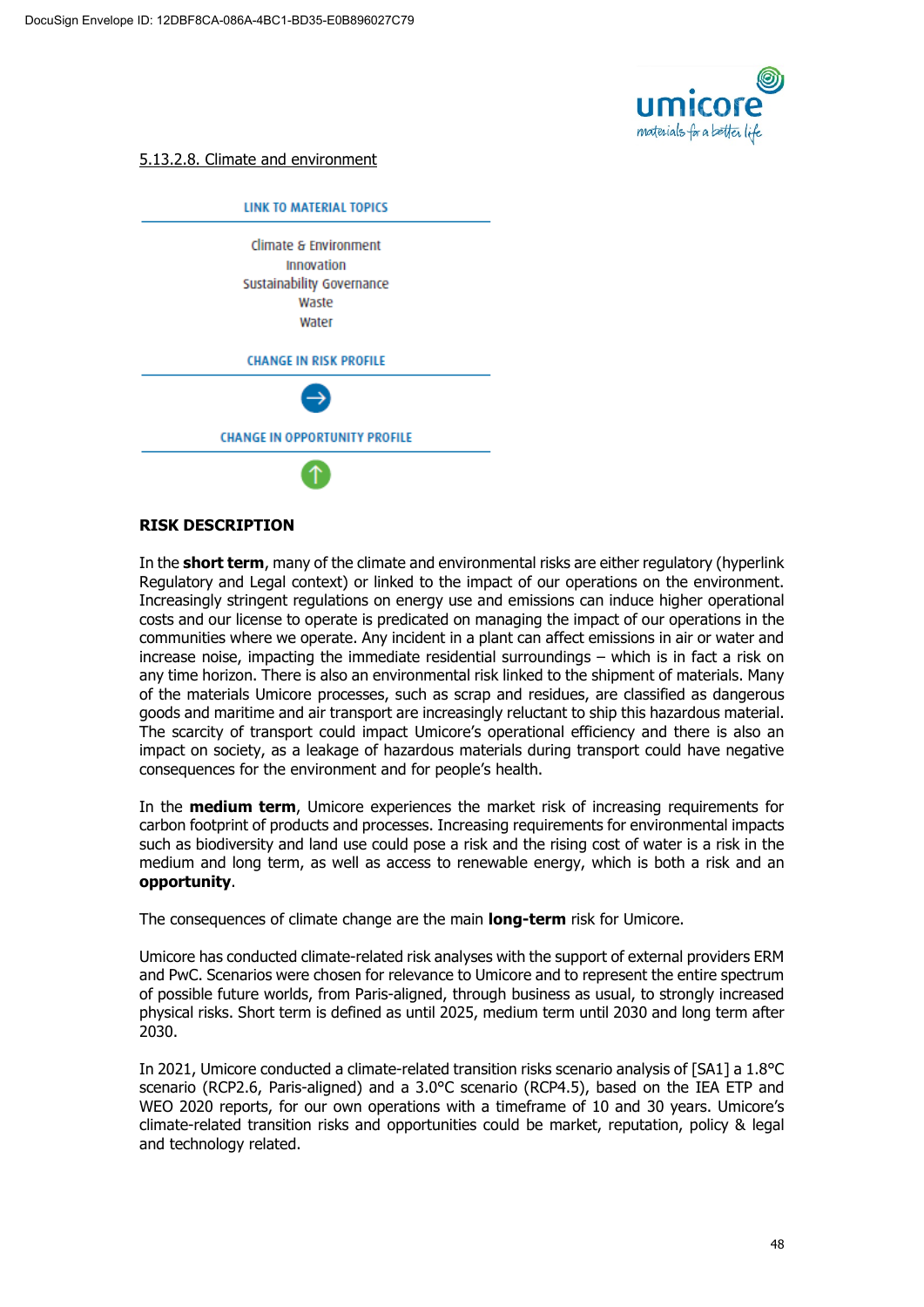

Based on our qualitative scenario analysis, in a 1.8°C scenario, Umicore has a transition risk in the automotive catalysts business as demand for catalysts might be impacted given the foreseen declining demand for cars with internal combustion engines. Most other Umicore product lines, e.g. rechargeable battery materials, fuel cells and recycling services, show transition opportunities in both the 1.8°C and 3.0°C scenarios, the degree of which is linked to the pace of the shift towards electric mobility. The impact of these scenarios is described in the Market risk chapter.

For the climate-related physical risk analysis, we chose the 3.0°C scenario (RCP4.5) and the worst-case climate change scenario (RCP8.5) until 2050 in which we identified both chronic and acute physical risks.

For both climate-related physical risk scenarios, climate change causes extreme natural events, chronic deviations in temperatures and precipitation patterns, and rising sea levels. This could impact our sites or supply chain: for example, Flanders, which is an area where Umicore has several production sites, has been declared an area in risk of drought. Umicore's main physical risks are related to flooding and water availability.

# **RISK PROFILE**

The climate and environmental risks from a regulatory or operational point of view remained the same.

The opportunity profile has increased, because lower carbon footprint products in the clean air, e-mobility and recycling sectors are in high demand from customers. The ongoing transition to a lower carbon economy continues to present Umicore with opportunities to expand and develop processes in ways that can mitigate or address climate change and environmental risks.

# **RISK MITIGATION**

Umicore plays a key role in the transition to a low-carbon future as our materials tackle global trends for clean air and e-mobility, and our closed loop business model tackles resource stewardship.

Our facility in Hoboken is the world's largest and most complex precious metals recycling operation, processing over 200 types of raw material and recovering over 20 different metals. We ensure that a high volume of the metals we process come from secondary sources production scraps, residues and end-of-life materials. We can also recycle customers' residues and production scrap to help them maximize their material efficiency and then transform the recovered materials into new products. In total we recover 28 metals from our closed loop activities and we continue to adapt our processes to recycle new and more complex end-of-life products. As described in the Regulatory and Legal Context and in Environment chapters, we are mitigating the risk concerning the environmental permit in Hoboken. Umicore's recycling activity is the best mitigation to climate change, because recycling metals emits less greenhouse gases than mining metals.

To mitigate the impact of our operations, Umicore keeps to the most stringent environmental standards for air and water and works every year to improve our energy efficiency and environmental footprint despite our growth and increased production. Umicore also manages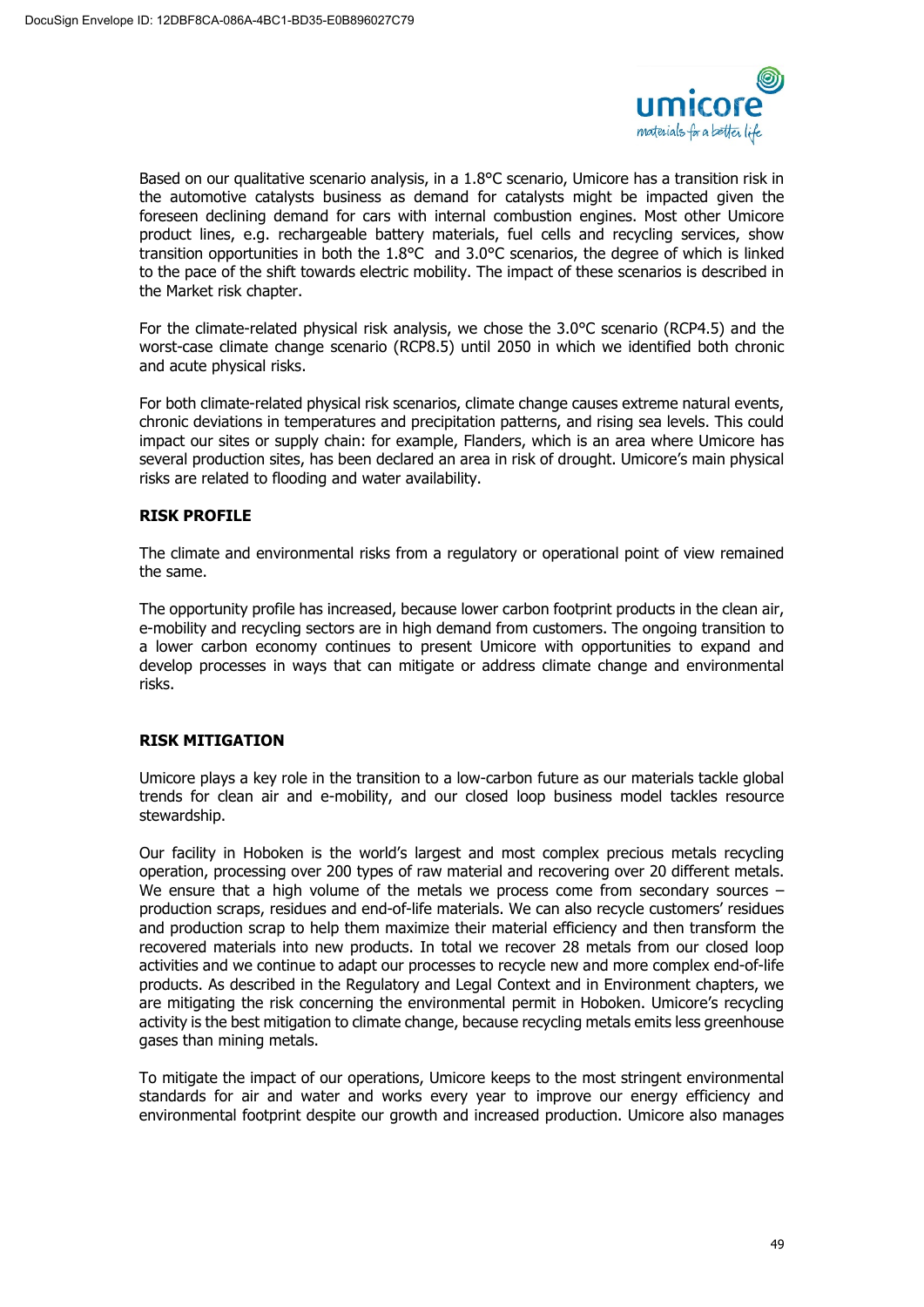

its historical environmental legacy, ensuring adequate financial provisions are in place, which are reviewed twice a year. For more information, see the Environment chapter.

To address the market risk of increasing requirements for the carbon footprint of products and processes, Umicore performs life cycle assessments on selected products and services on a rolling and ongoing basis to sharpen insight on environmental performance, through the right choice of the chemistry, energy mix, and raw materials, including recycled materials. Umicore maps its sites in water stress areas and keeps track of water types and consumption to mitigate our risk with respect to water availability and rising costs of water. Our Procurement & Transportation department is purchasing renewable energy worldwide. These opportunities are increasing in all regions where Umicore operates.

Umicore supports the recommendations of the Task Force on Climate-Related Financial Disclosures (TCFD) and while full alignment with all recommendations will take more than one reporting cycle, we intensified our analysis in the past year. In 2019, we started with an analysis of physical risks and in 2021, we conducted a qualitative transition risk scenario analysis. The results of the TCFD recommended qualitative scenario analysis were discussed with the management board in 2021. Next steps in our TCFD implementation roadmap include quantifying financial impacts from climate risks and integration into our risk management system.

Umicore's businesses, strategy and financial planning reflect many climate-related risks and opportunities. Our global footprint and diverse site locations reduce our exposure to physical risks. New sites have been chosen considering proximity to customers, access to skilled workforce, excellent logistics, infrastructure and green energy. The focus of our products and services, our investments in R&D and operational excellence, our policies for collaboration with our suppliers and the objectives in our 'Let's go for zero' strategy are a few examples of these strategic choices. They are increasingly embedded in our ongoing financial planning and decision making through their integration in the BU budgeting process and the development of the ESG dashboard. In 2021, we conducted an upskilling for members of the management board focusing on TCFD reporting and climate scenario analysis. Further analysis is planned and will be repeated or refined on a recurring basis to identify risks based on current scientific findings.

# **6. BRANCHES**

The Company has no branches.

# **7. CONTINUITY**

The Company has no losses carried forward. Article 3:6 §1 6° of the BCCA is not applicable.

# **8. IMPORTANT EVENTS**

We refer to §2. "Subsequent events" and §3. "Development of the Company".